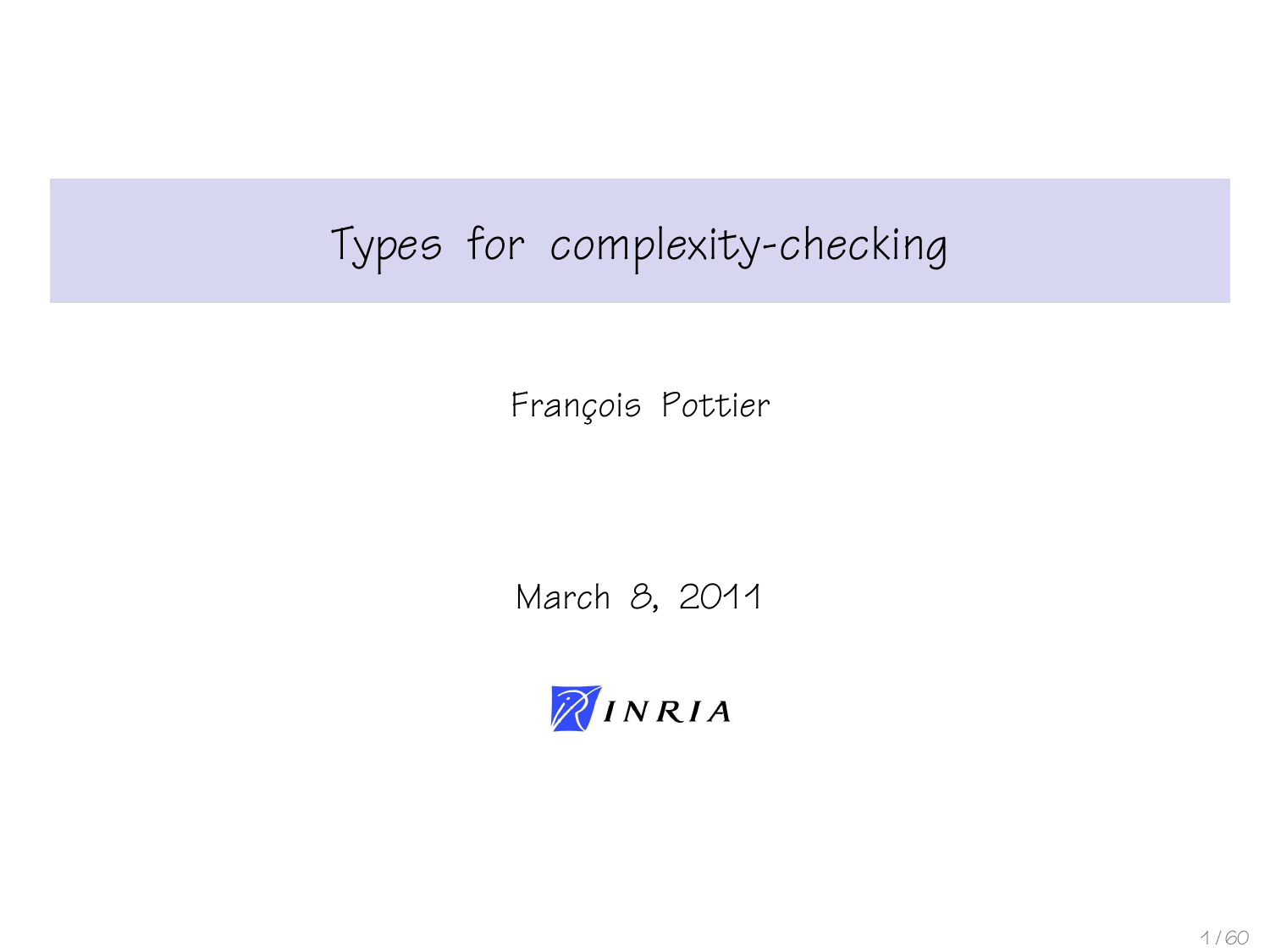## <span id="page-1-0"></span>Contents

### • [Introduction](#page-1-0)

- [Simple analysis](#page-10-0)
- [Amortized analysis](#page-20-0)
- [Amortized analysis in a lazy setting](#page-32-0)
- **•** [Conclusion](#page-52-0)
- **•** [Bibliography](#page-56-0)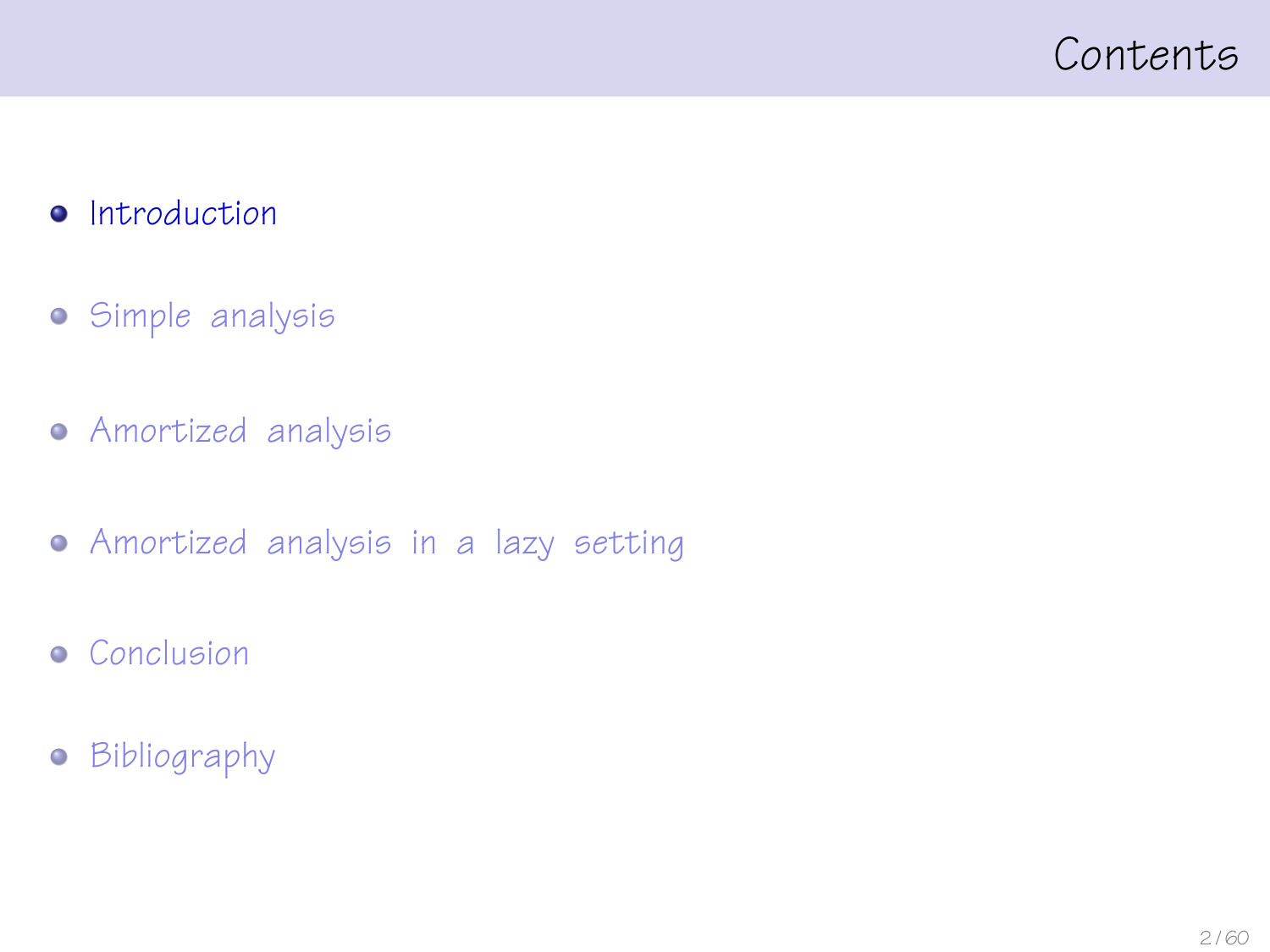This talk focuses on what may seem a fairly narrow problem: to check time complexity assertions about actual programs.

However, this is just one facet of a fundamental problem: how to develop correct software?

To address this question, programming language theorists rely on a handful of fundamental tools, of which I will present a couple: types and logic.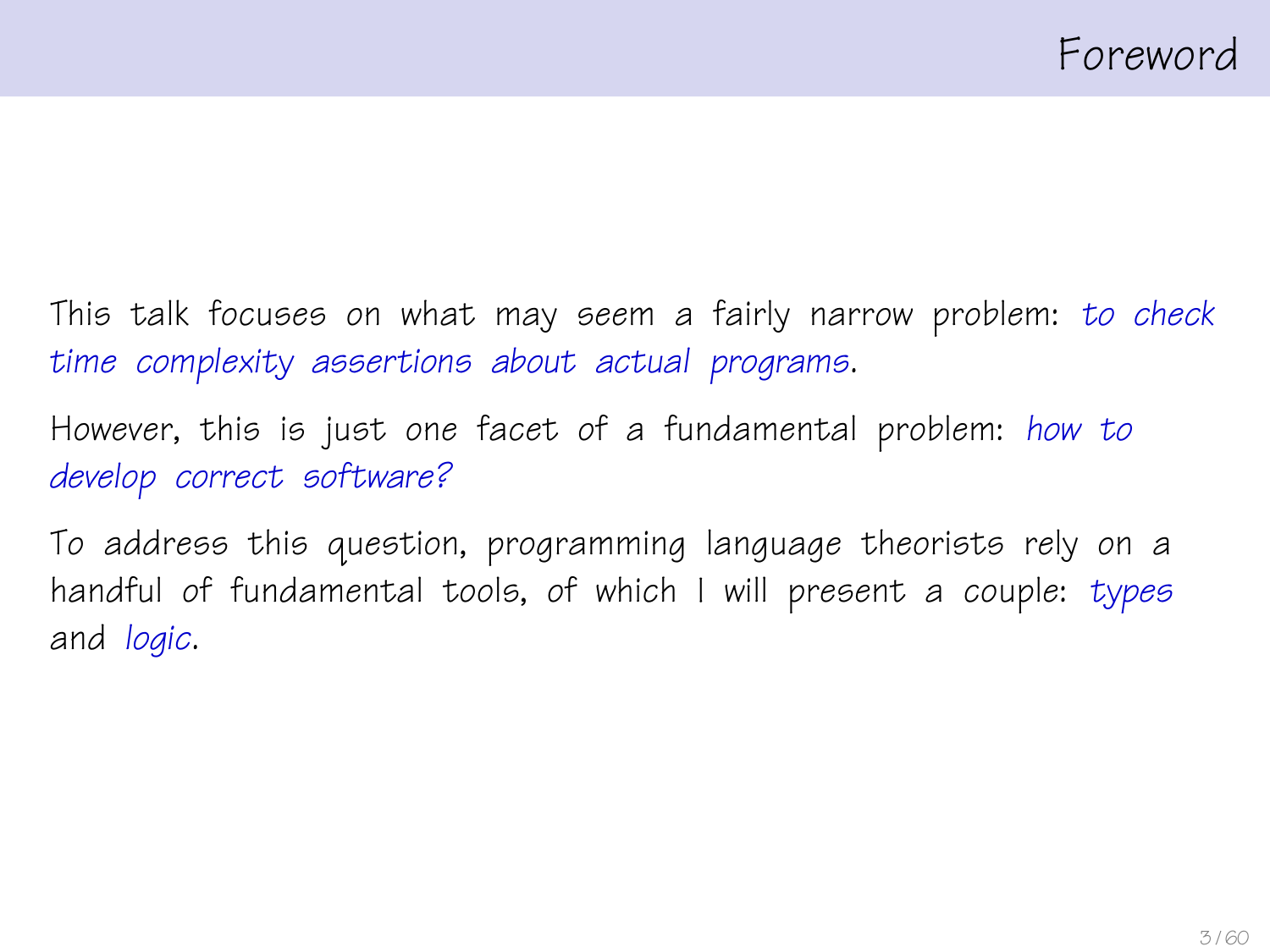Traditionally,

- types are simple *descriptions of data* (think: function types, algebraic data types);
- types are used to guarantee memory safety ("well-typed programs do not wrong").

This is true in ocaml, Haskell, Java, and C#, for instance.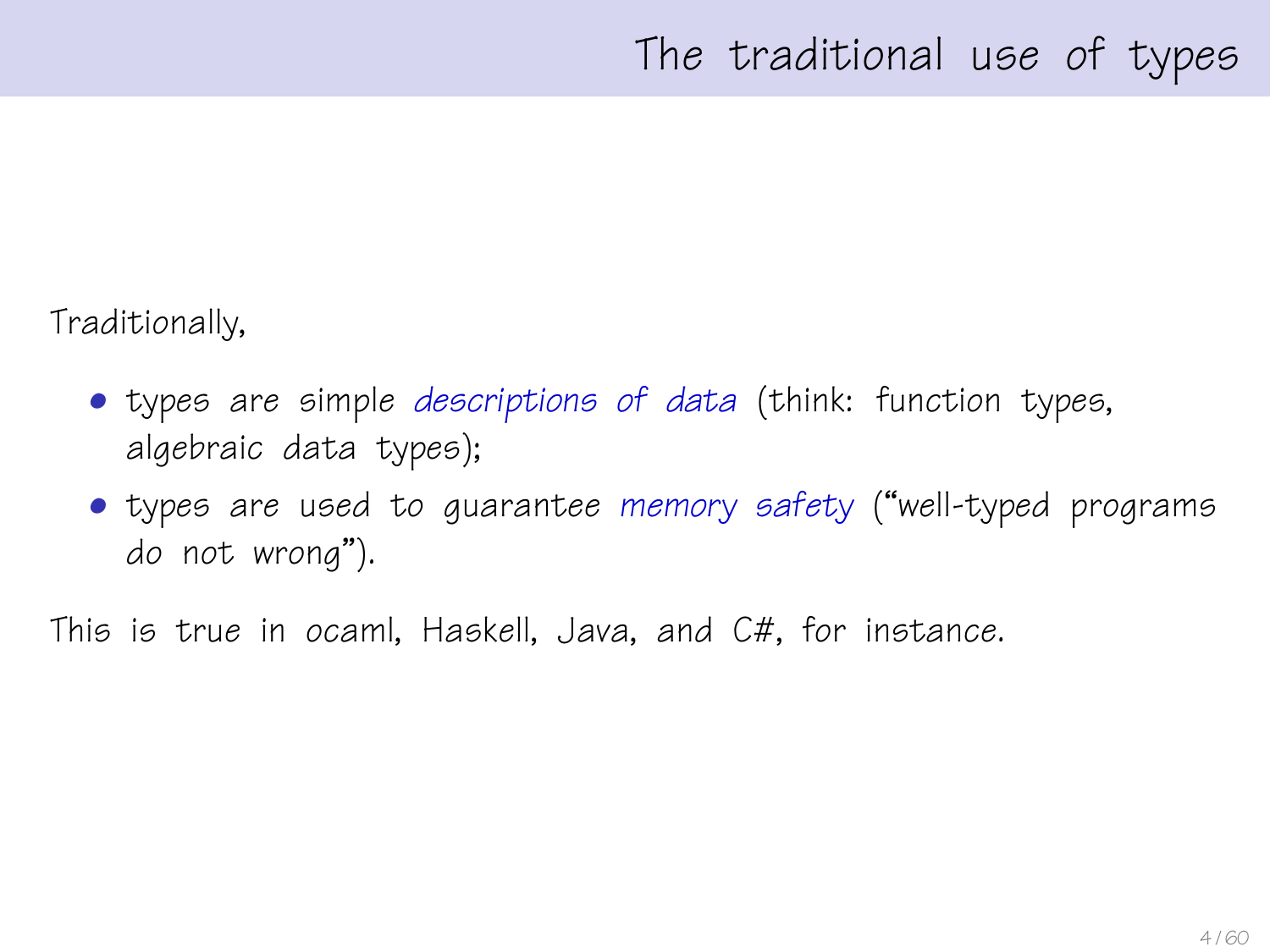# The traditional use of types: example

In short, the type of "rev" asserts that "rev" maps a list to a list.

```
val rev append: \forall a. list a \rightarrow list a \rightarrow list a
let rec rev append x_{51} x_{52} =
   match x_{51} with
   | \n\begin{bmatrix} 1 \\ -1 \end{bmatrix} \rightarrowXS<sub>2</sub>
   | x_1 :: x_{5_1} \rightarrowrev append x_{51} (x_1 :: x_{52})val rev: \forall a. list a \rightarrow list alet. rev x6 =rev append xs []
```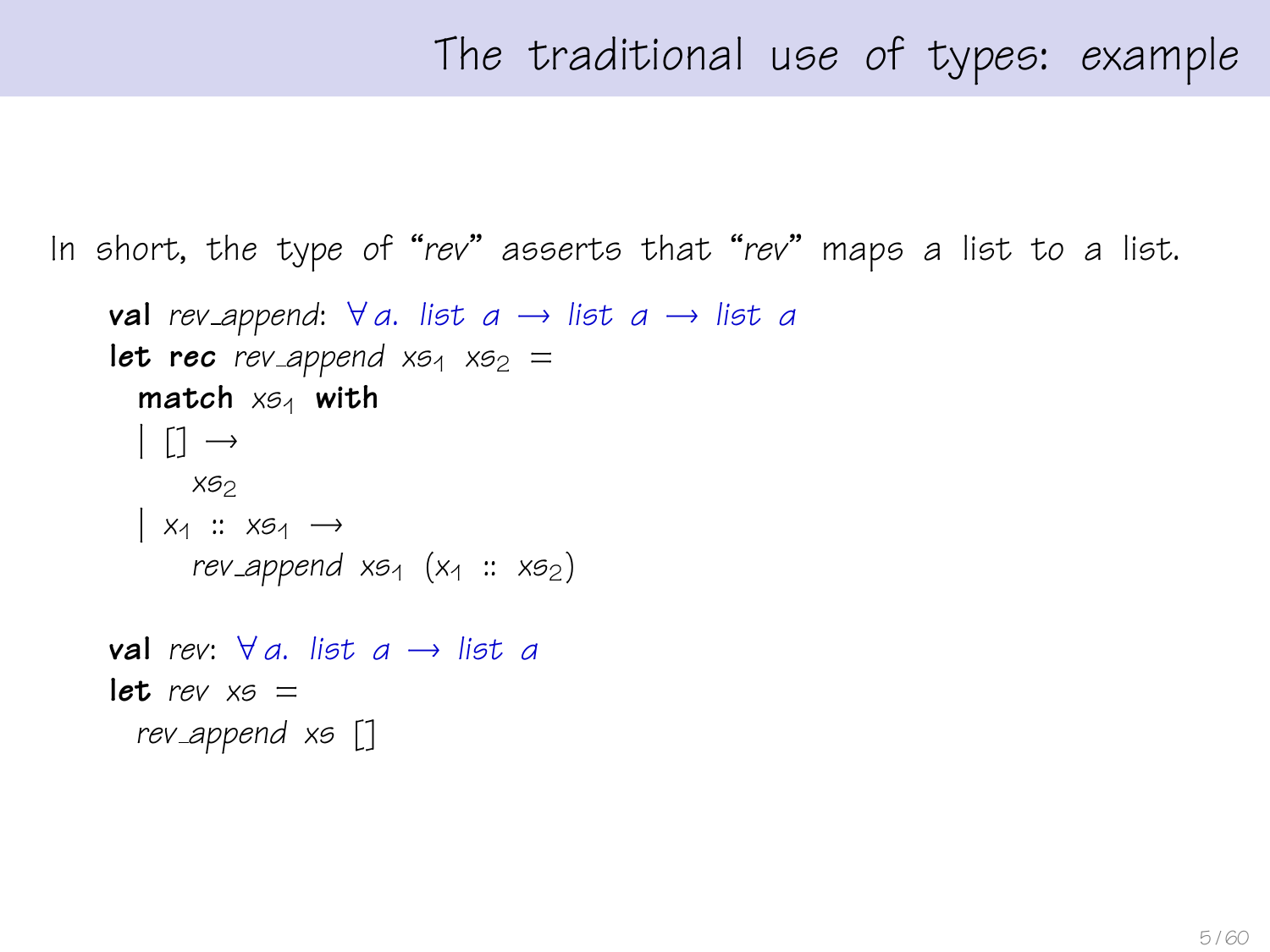I would like to suggest how types can be used for "complexity-checking". That is, I would like the compiler to check explicit, programmer-supplied time complexity assertions, such as: "rev operates in linear time with respect to the length of its input".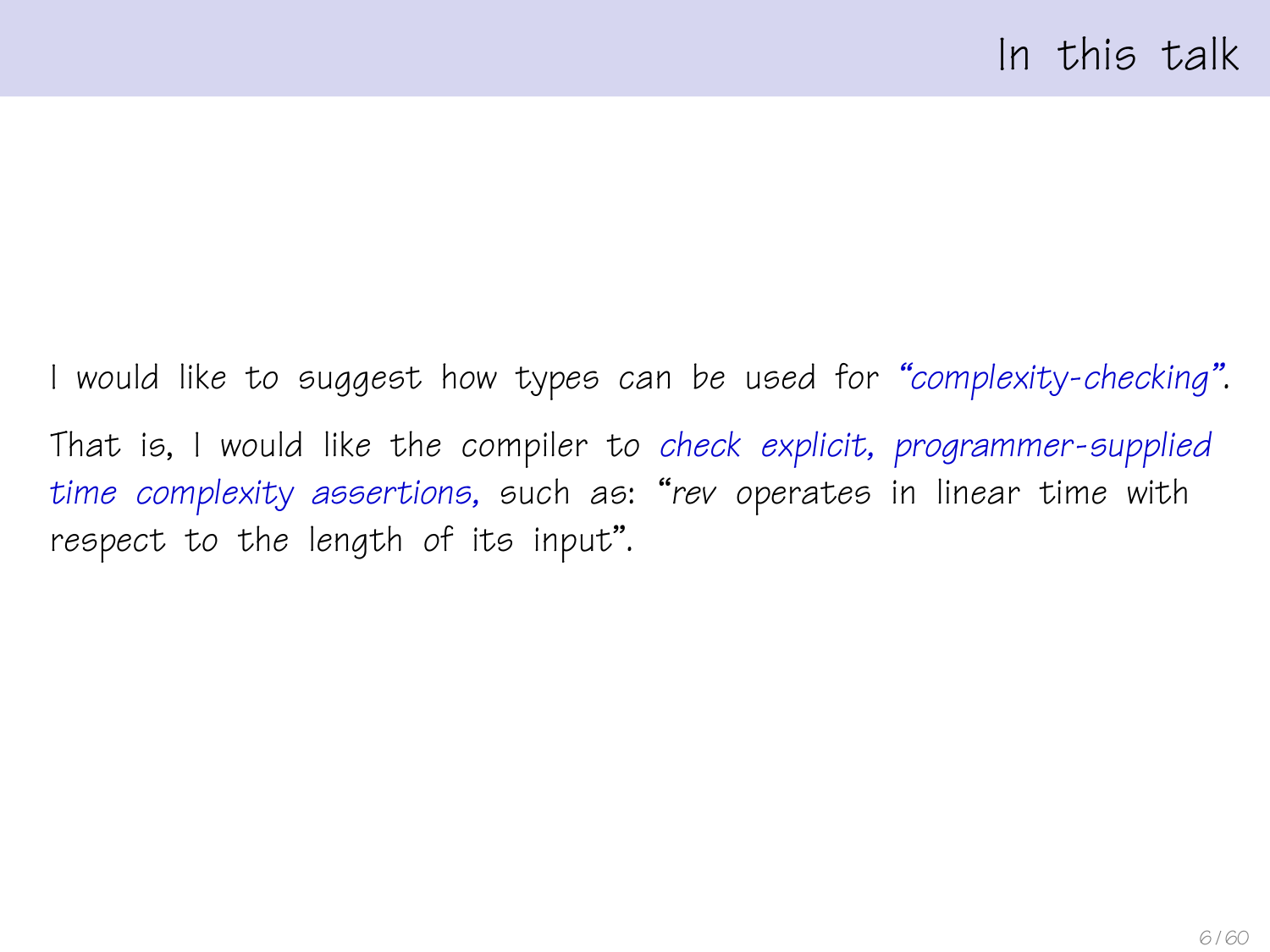This talk is not about:

- automated complexity analysis;
- worst-case execution time (WCET) analysis;
- implicit computational complexity.

The first two are concerned with inferring the asymptotic complexity or actual execution time of a single program.

The last is concerned with designing a programming language where all well-typed programs lie within a certain complexity class.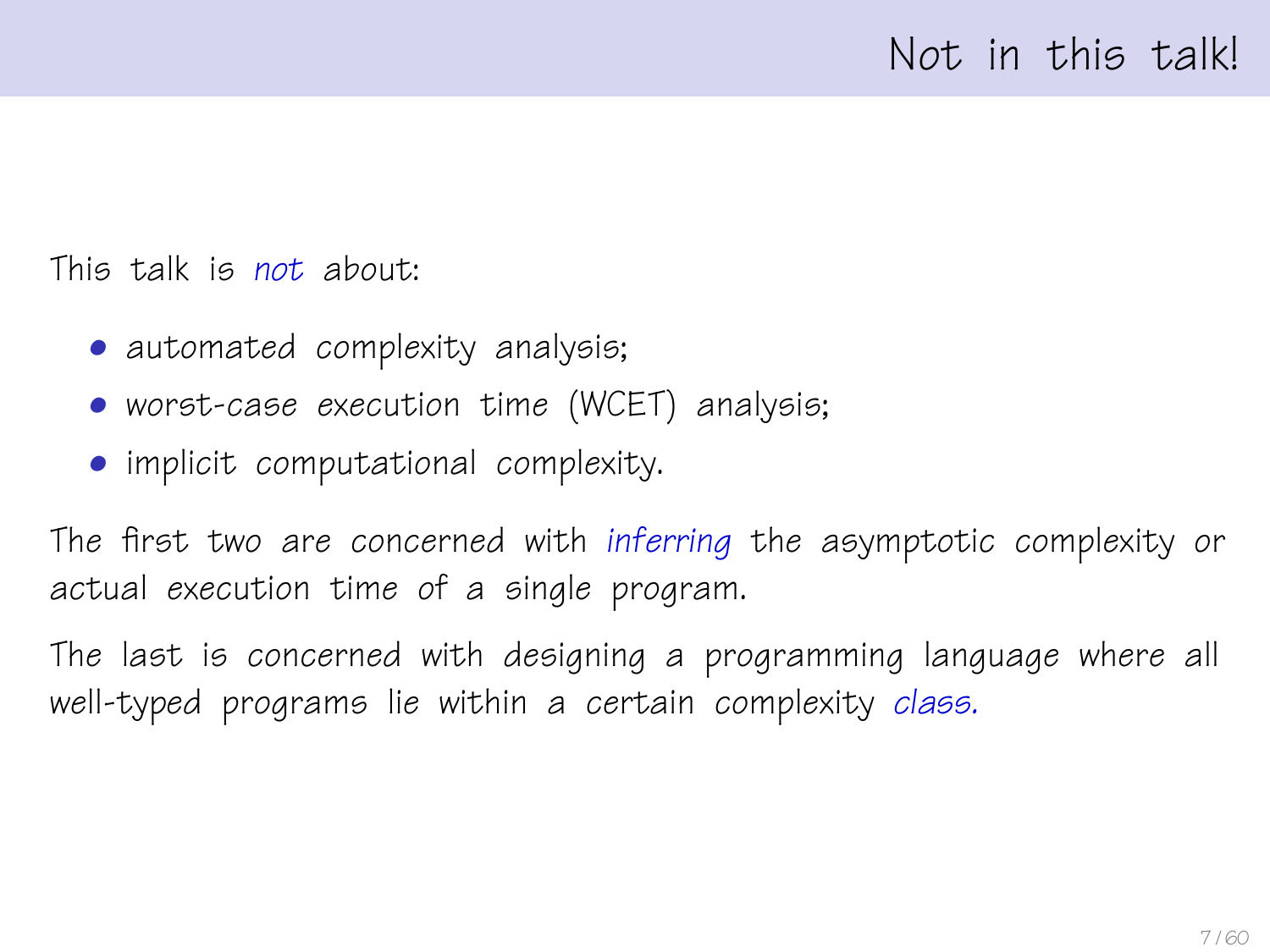Why seek machine-checked complexity quarantees? Is it not overkill?

- manual analyses are often incorrect;
- complexity guarantees are not much harder to obtain than correctness guarantees, which today are already required in certain application areas.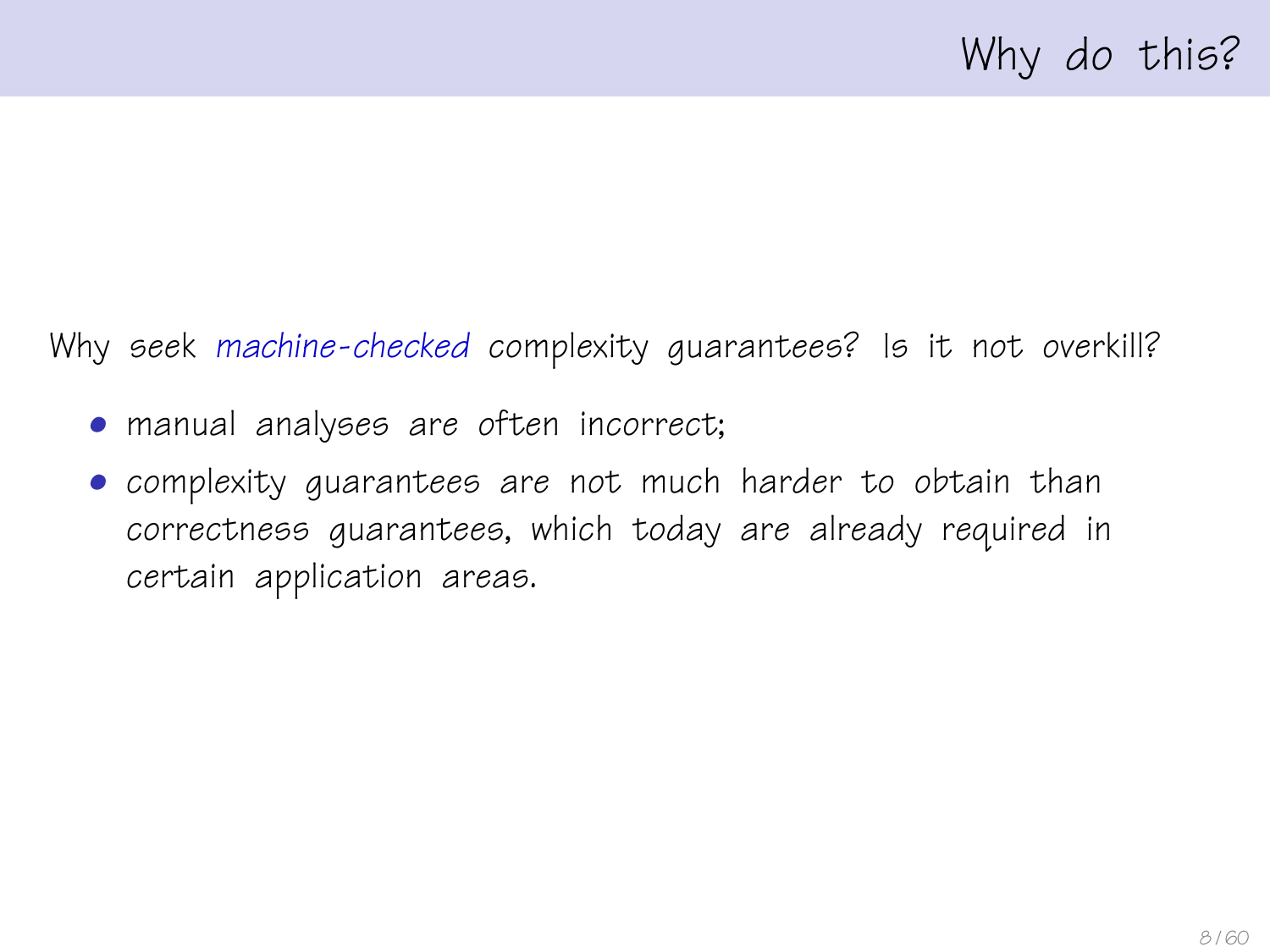Complexity-checking is hard in the sense that it demands a lot of information about the program:

- types in the simplest sense (e.g., "this is a mutable binary tree");
- logical properties of data (e.g., "this binary tree is balanced").
- aliasing and ownership information (e.g., "at any point in time, only one pointer to this binary tree is retained");

We need not just type systems, but type-and-proof systems.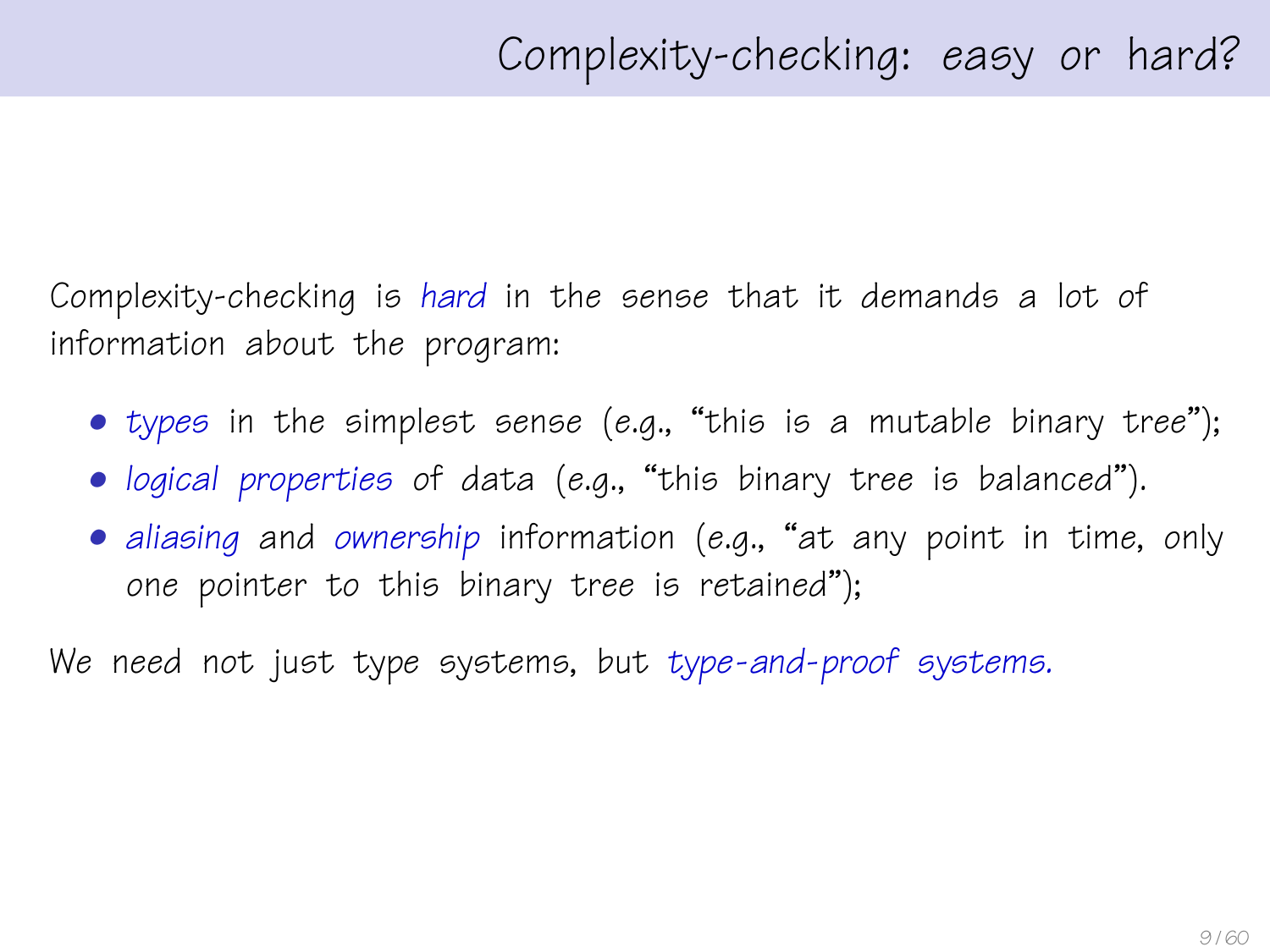On the other hand, if one's starting point is such a type-and-proof system, then (I claim) complexity-checking is conceptually relatively easy. The basic idea, following Tarjan [\[1985\]](#page-58-0), is to extend the system with time credits.

In this talk, I will illustrate several complexity analysis techniques that can be formalized using standard type-theoretic technology together with time credits.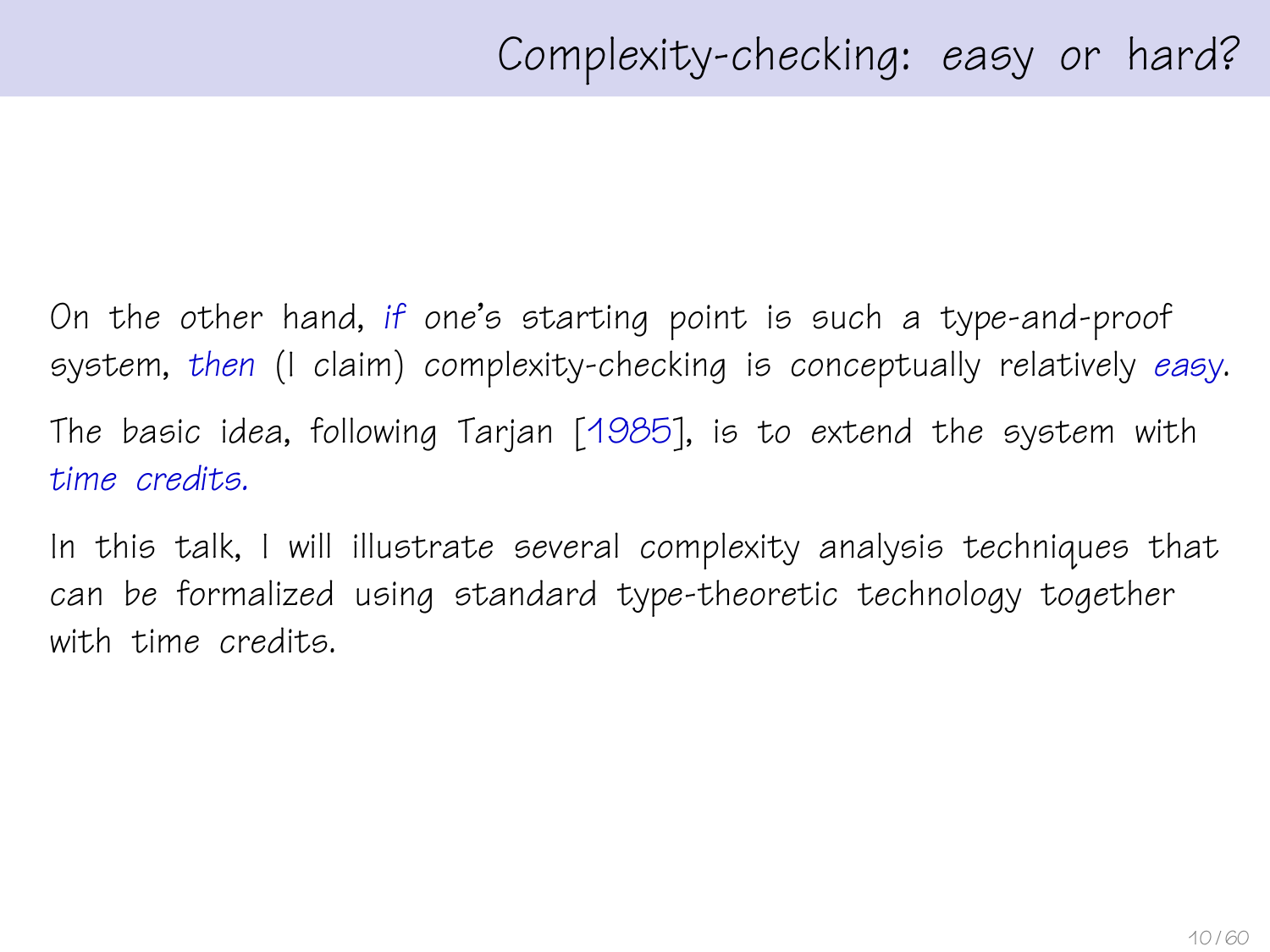## <span id="page-10-0"></span>Contents

#### • [Introduction](#page-1-0)

- [Simple analysis](#page-10-0)
- [Amortized analysis](#page-20-0)
- [Amortized analysis in a lazy setting](#page-32-0)
- **•** [Conclusion](#page-52-0)
- **•** [Bibliography](#page-56-0)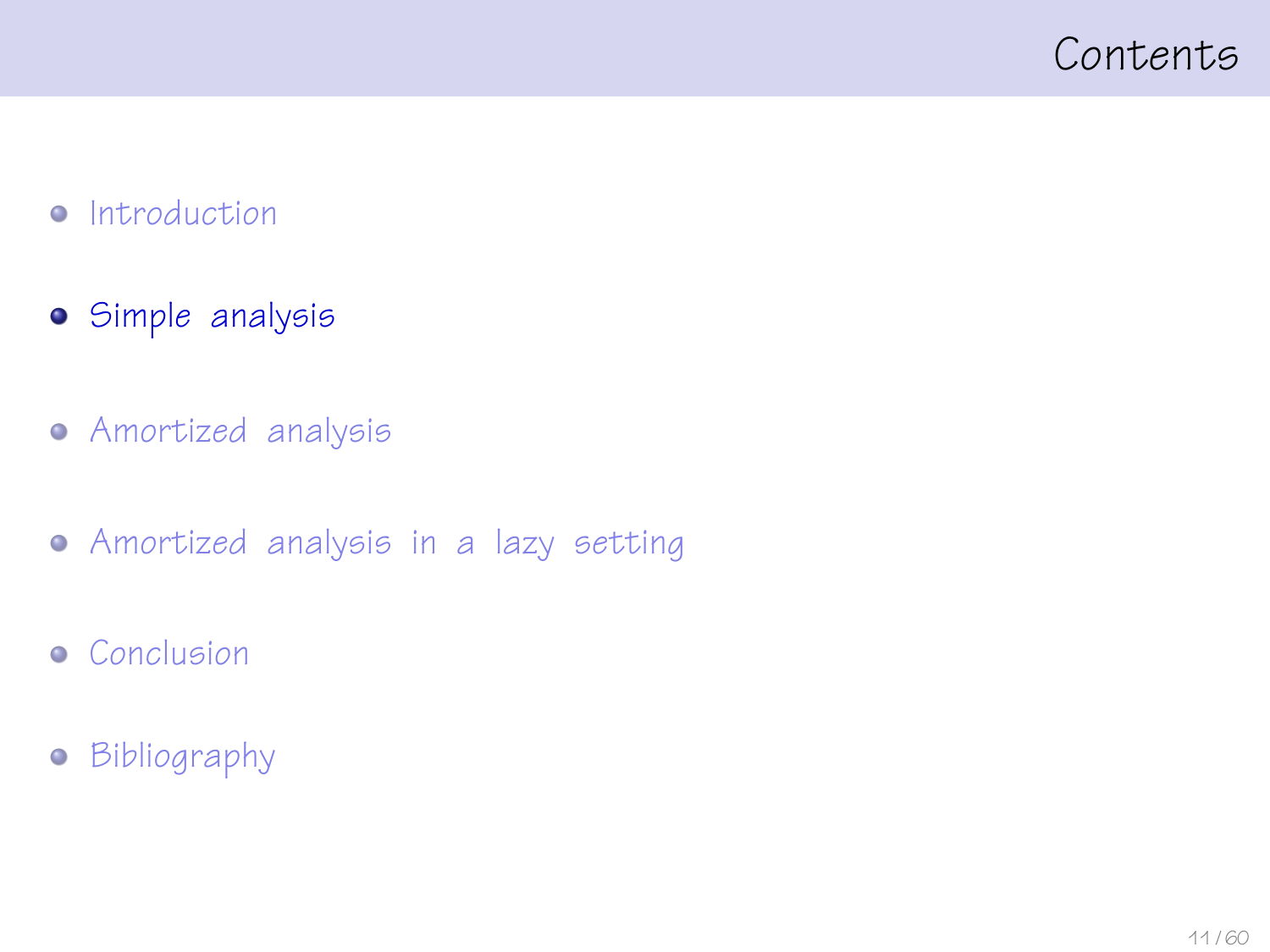Time credits do not exist at runtime, but appear in types, and are used to control the asymptotic run time of the code.

They can be viewed as capabilities  $-$  permissions to spend one unit of time.

I will write 1\$ for one credit.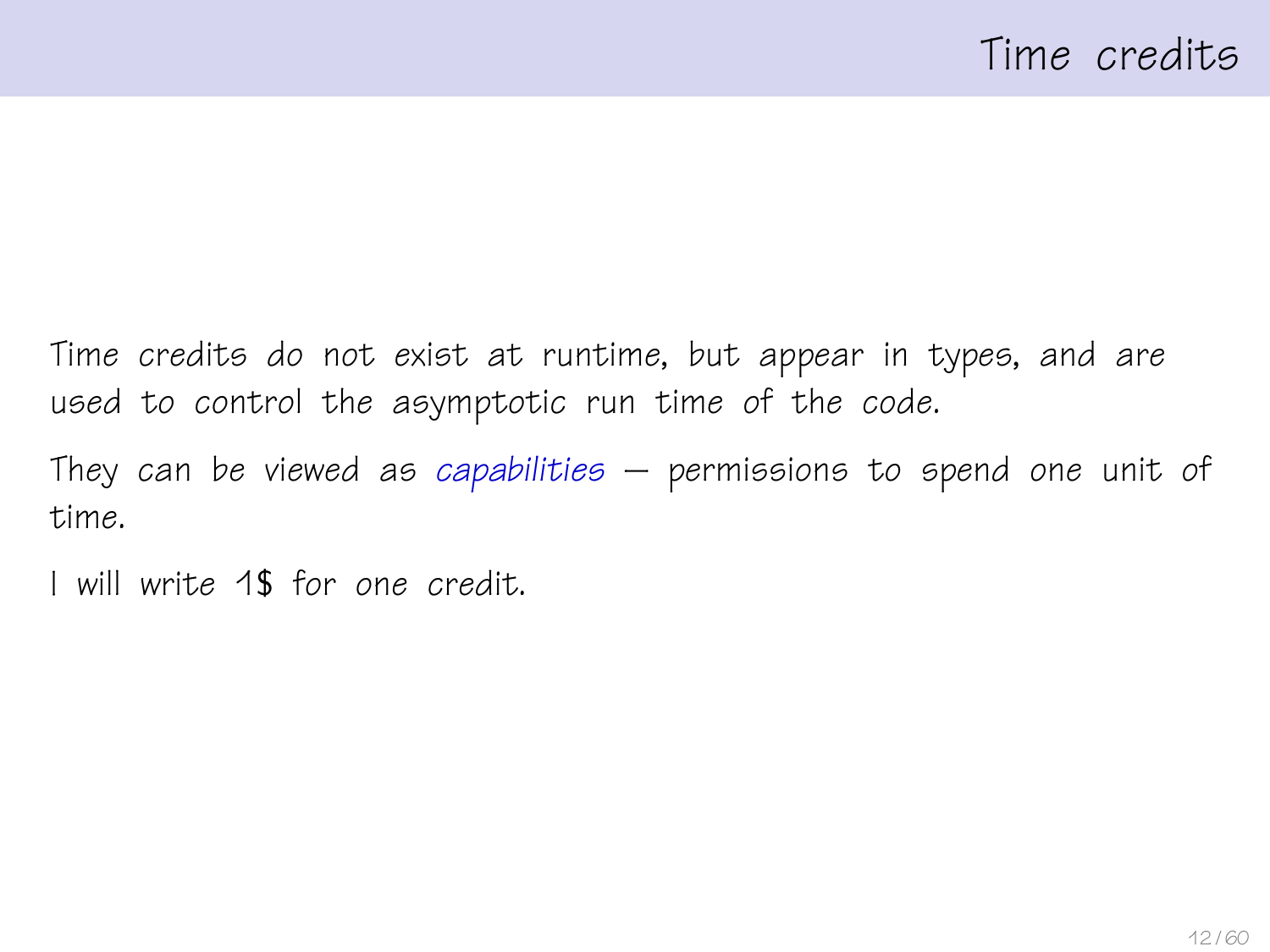The basic recipe is as follows:

- <span id="page-12-0"></span>**1** Enforce the rule that credits cannot be created or duplicated.
- **2** Enforce the rule that every elementary computation step consumes one credit. (In fact, in the absence of loop forms, it is enough for just function calls to consume one credit.)
- **3** Allow credits to be passed to and returned by functions.

See, for instance, Crary and Weirich [\[2000\]](#page-57-0).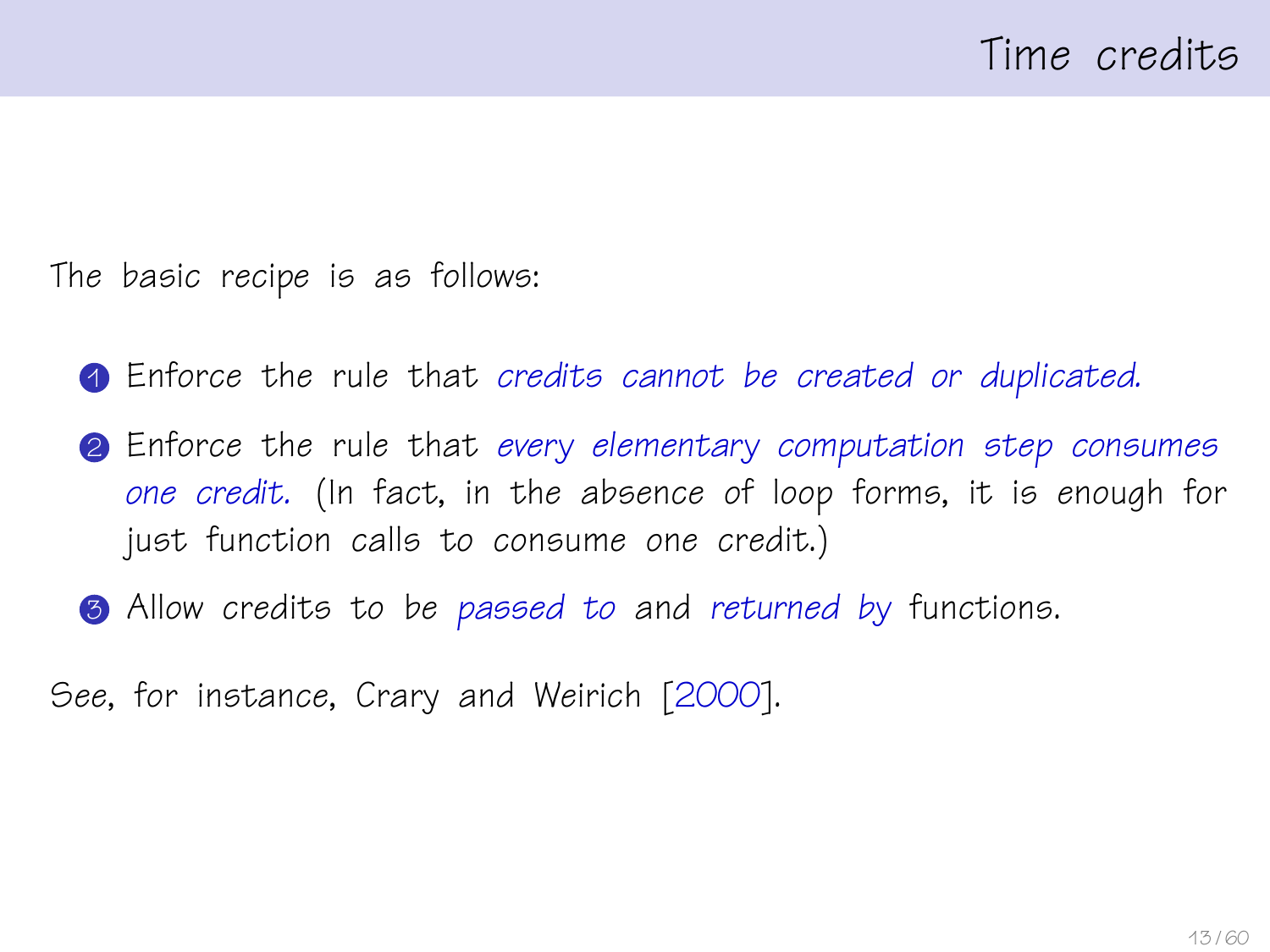Let us look in detail at "rev".

In order for a type to express the claim that "rev operates in linear time with respect to the length of its input", we need:

- a way for a type to refer to the length of a list;
- the ability for function types to indicate how many credits are expected and returned.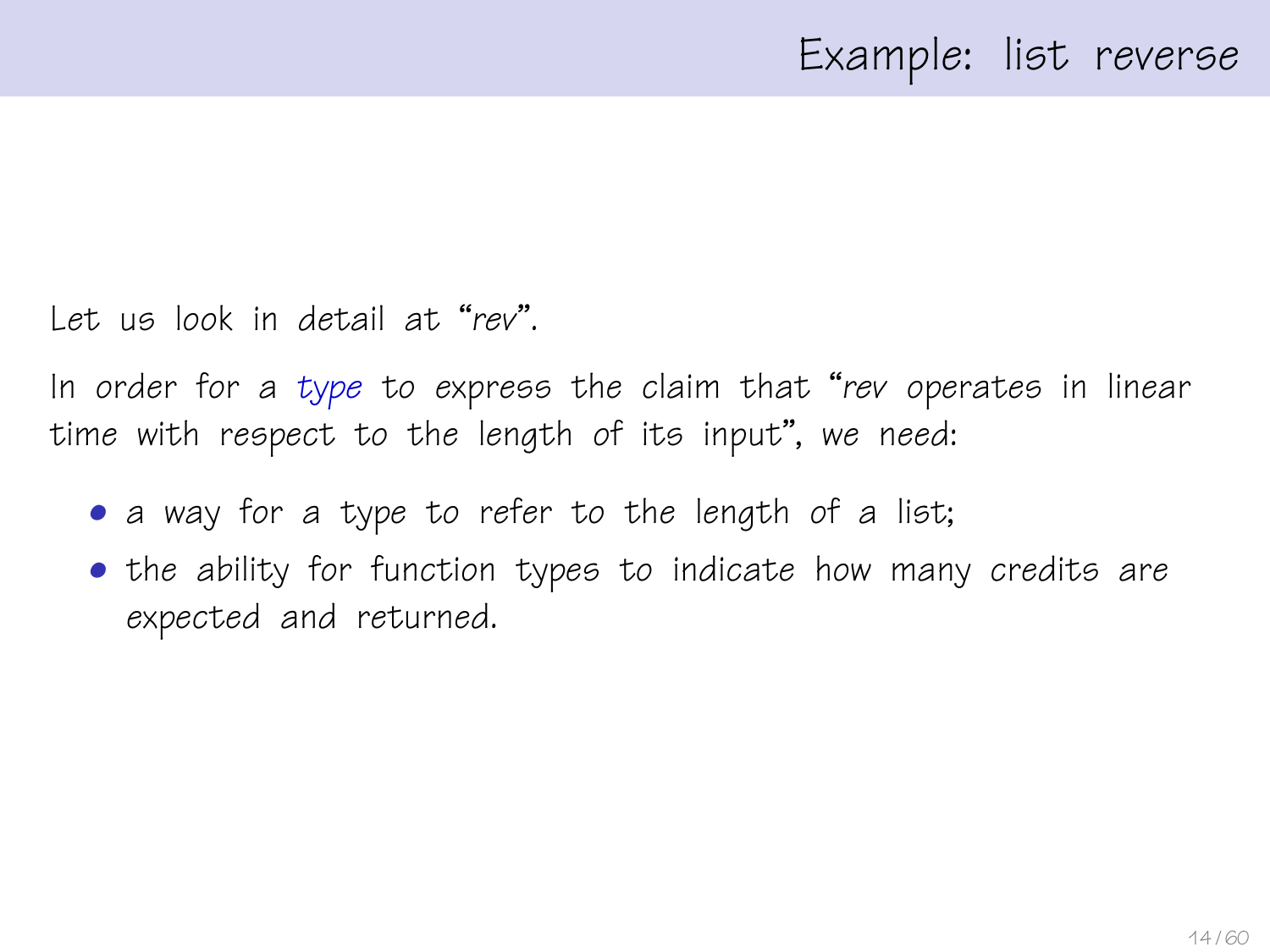I will use an algebraic data type of lists indexed by their length.

type list a n where  $[1: \forall a, \text{ list } a \text{ } 0]$ (::) :  $\forall a \, n, a \times \text{list } a \, n \rightarrow \text{list } a \, (n + 1)$ 

This could also be written using explicit logical assertions:

type list a n where  $[1: \forall a \; n, \; \langle \; n = 0 \; \rangle \rightarrow$  list a n (::) :  $\forall a \text{ m } n, a \times \text{list } a \text{ m } * \langle n = m + 1 \rangle \rightarrow \text{list } a \text{ n }$ 

A capability  $(n = m + 1)$  can be thought of as a proof of the assertion  $n = m + 1$ . It is erased at runtime.

See, for instance, Xi [\[2007\]](#page-59-0).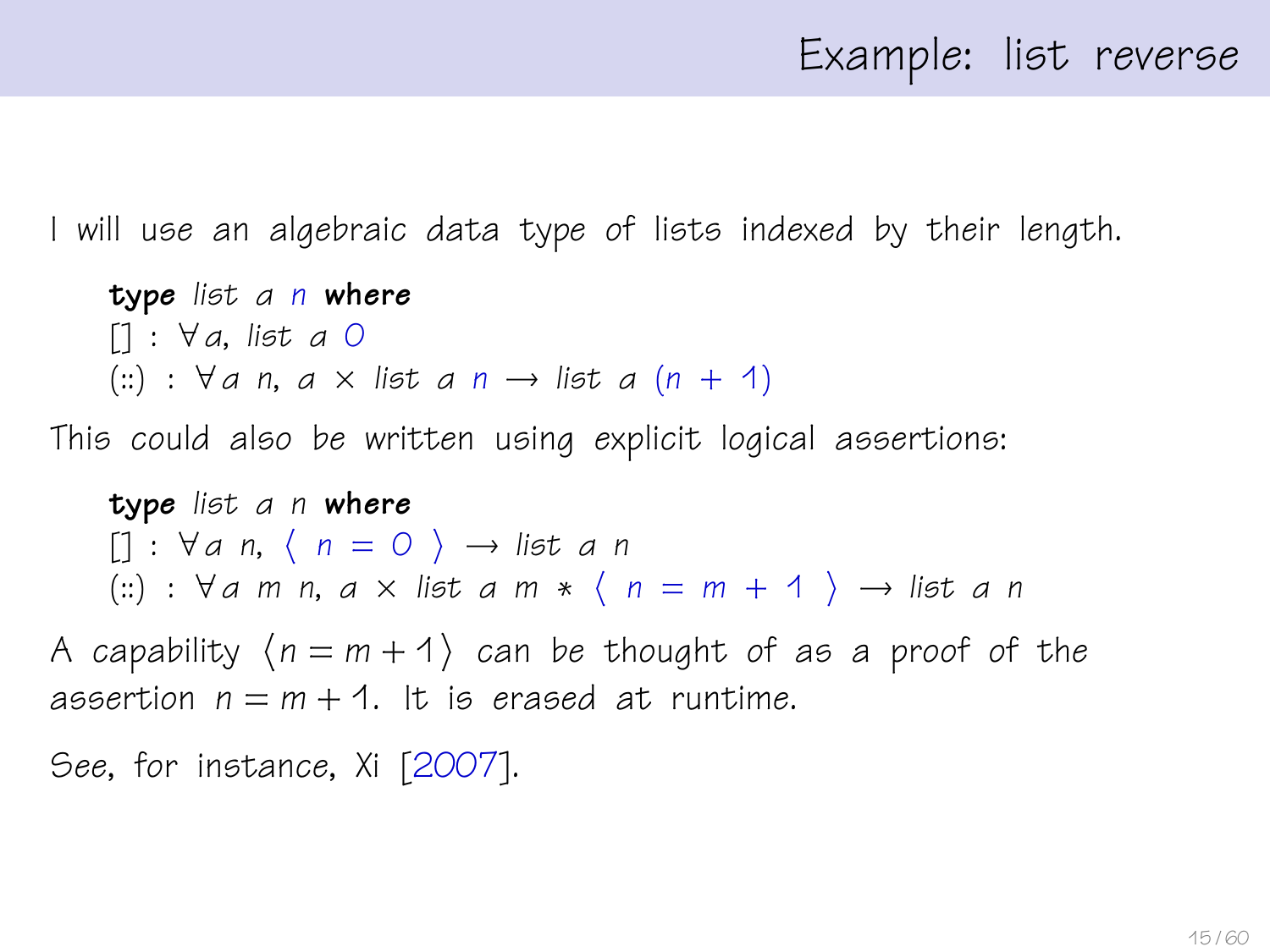Equipped with indexed lists, we are able to express length information within types:

```
val rev append: \forall a \text{ m } n. list a \text{ m } \rightarrow list a \text{ n } \rightarrow list a \text{ (m + n)}let rec rev_append x_{51} x_{52} =
        match x_{54} with
         | | \rangle \rightarrow | | \rangle \rightarrow | | \rightarrow | \rightarrow | \rightarrow | \rightarrow | \rightarrow | \rightarrow | \rightarrow | \rightarrow | \rightarrow | \rightarrow | \rightarrow | \rightarrow | \rightarrow | \rightarrow | \rightarrow | \rightarrow | \rightarrow | \rightarrow | \rightarrow | \rightarrow x_{52} – we must prove: n = m + n\vert x_1 : x_{5} \rightarrow – we may assume: m is m' + 1
               rev_append xs_1 (x_1 :: xs_2) – must prove: m' + (n + 1) = m + nval rev: \forall a m. list a m \rightarrow list a m
      let rev x_5 =rev append xs \begin{bmatrix} 1 \end{bmatrix} – we must prove: m + 0 = mThe compiler keeps track of which logical assertions hold at each point
and emits proof obligations.
```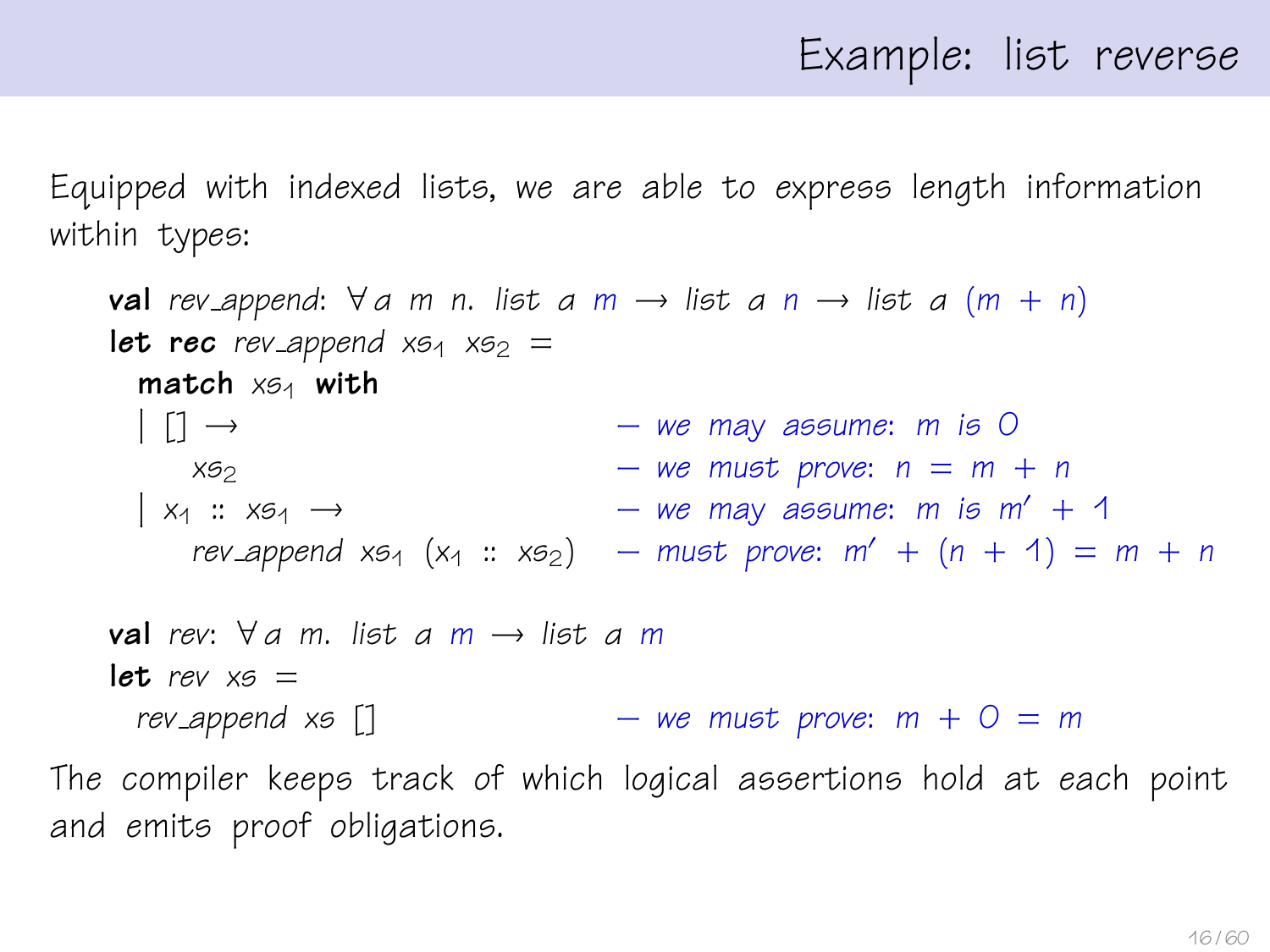Let us now move to a system where a function call costs one credit. This forces us to request credits as arguments:

val rev append:  $\forall a$  m n. list a m  $*$  m\$  $\rightarrow$  list a n  $\rightarrow$  list a (m + n) let rec rev\_append  $x_{51}$   $x_{52}$  =  $match \times 54$  with  $|$  [1  $\rightarrow$  $X52$  $\vert x_1 : x_{51} \rightarrow \vert x_2 \vert - \vert w e \vert$  have  $m' + 1$  credits; one pays rev append  $x_{51}$  ( $x_1 :: x_{52}$ ) – for the call, the rest is passed on **val** rev:  $\forall a$  m. list a m  $*$  (m + 1)\$  $\rightarrow$  list a m let rev  $x5 =$ rev append xs []

These types can be read as worst-case time complexity assertions.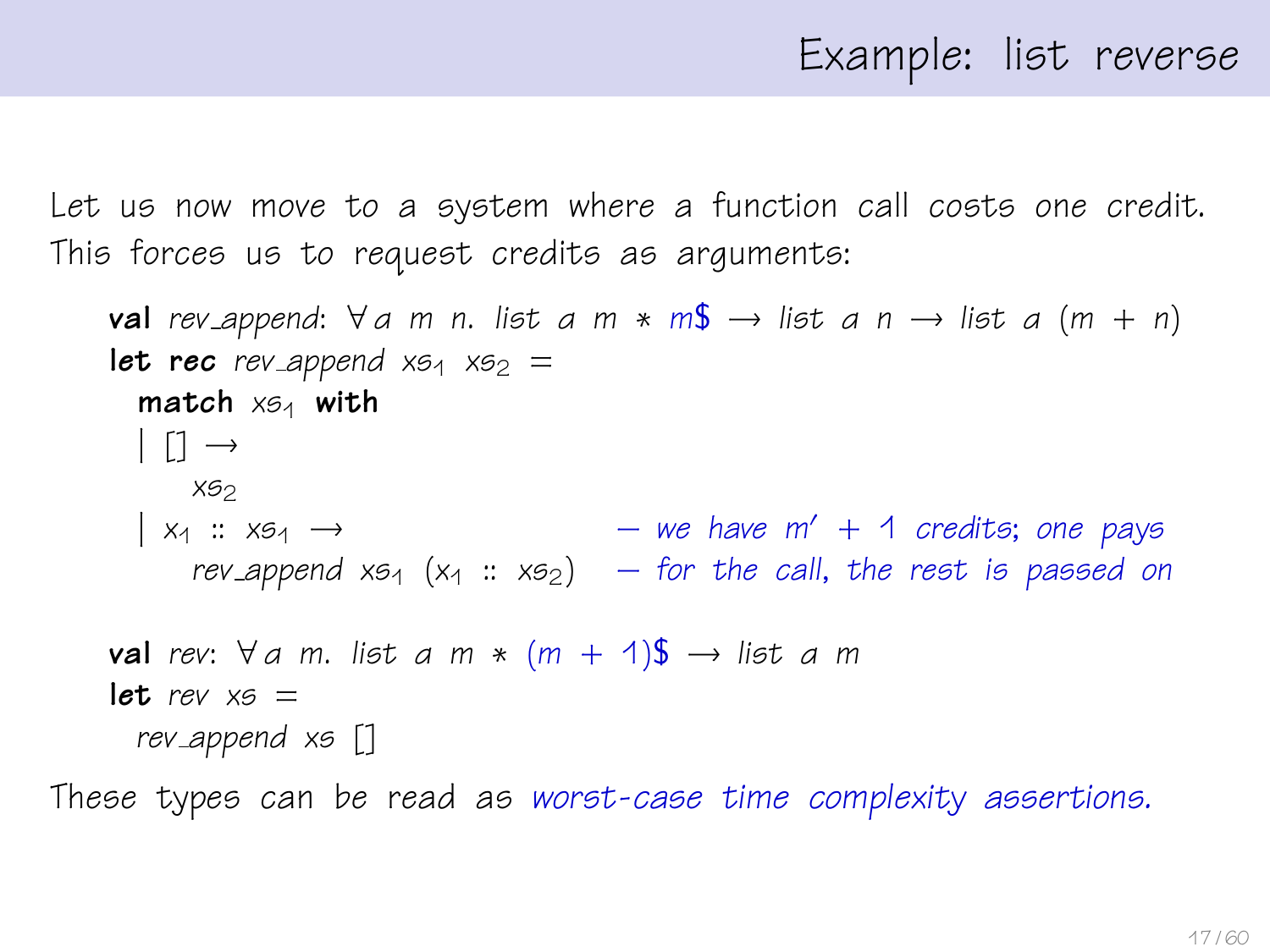How do we know that the system is sound?

- **1** credits can be moved around, but not created or duplicated; furthermore, each β-reduction step costs one credit; so, the number of β-reduction steps that a program can take is bounded by the number of credits that are initially supplied to it. – credits count function calls
- 2 up to a constant factor, the number of steps that a program takes is bounded by the number of β-reduction steps that it takes.
	- at the source level, it is enough to count function calls
- **3** a reasonable compiler produces machine code that simulates a reduction step in constant time.
	- at the machine level, it is still enough to count function calls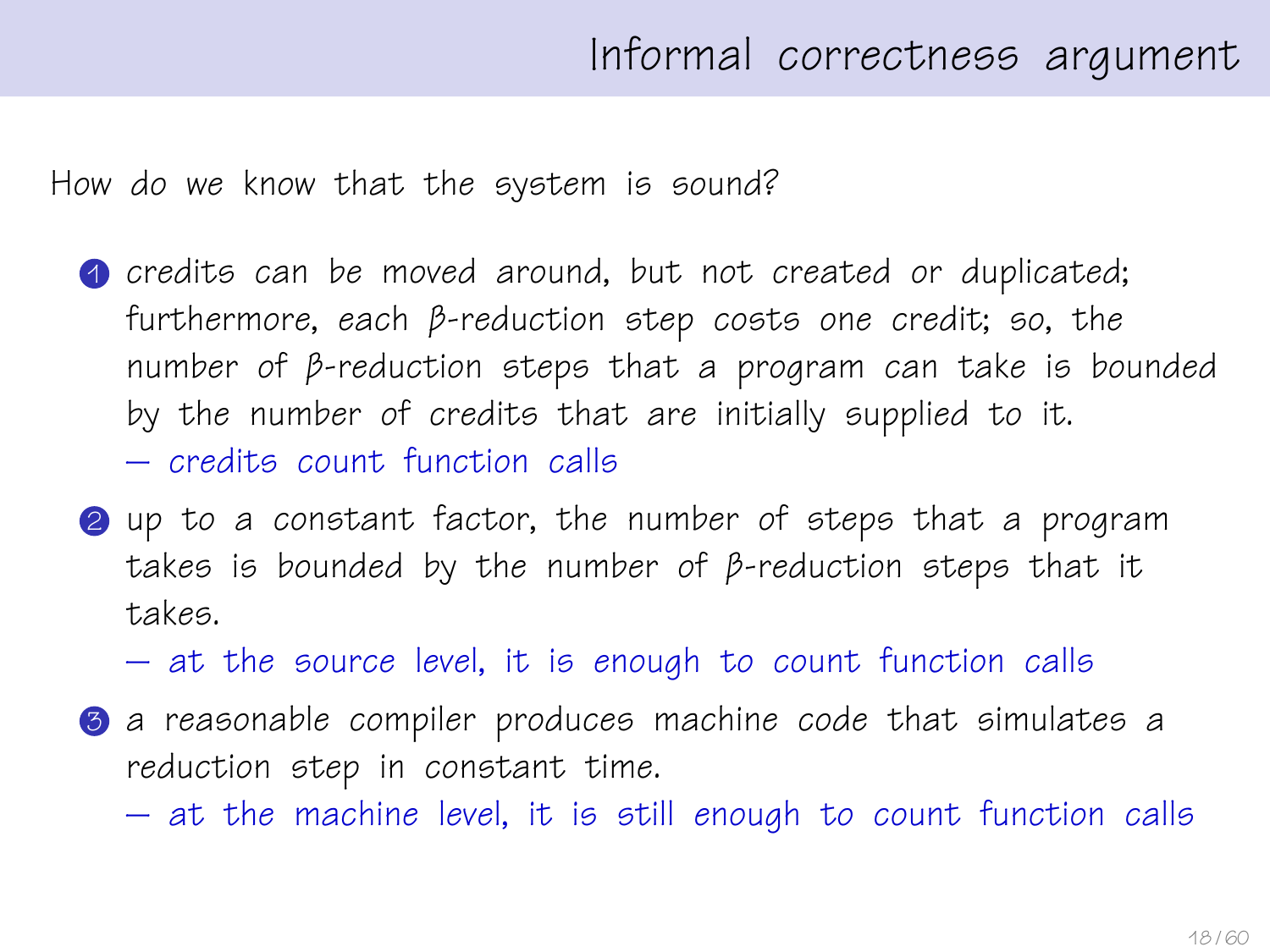It can be difficult to express complexity assertions about complex code. For instance, this specification of "map" is valid but not satisfactory:

**val** map:  $\forall a \ b \ n$ .  $(a \rightarrow b) \times$  list a  $n \times 2n\$  → list b n

It states (roughly) that "map f" has linear time complexity if "f" has constant time complexity. This is a restrictive assumption.

There exist better specifications, but they are much more complex.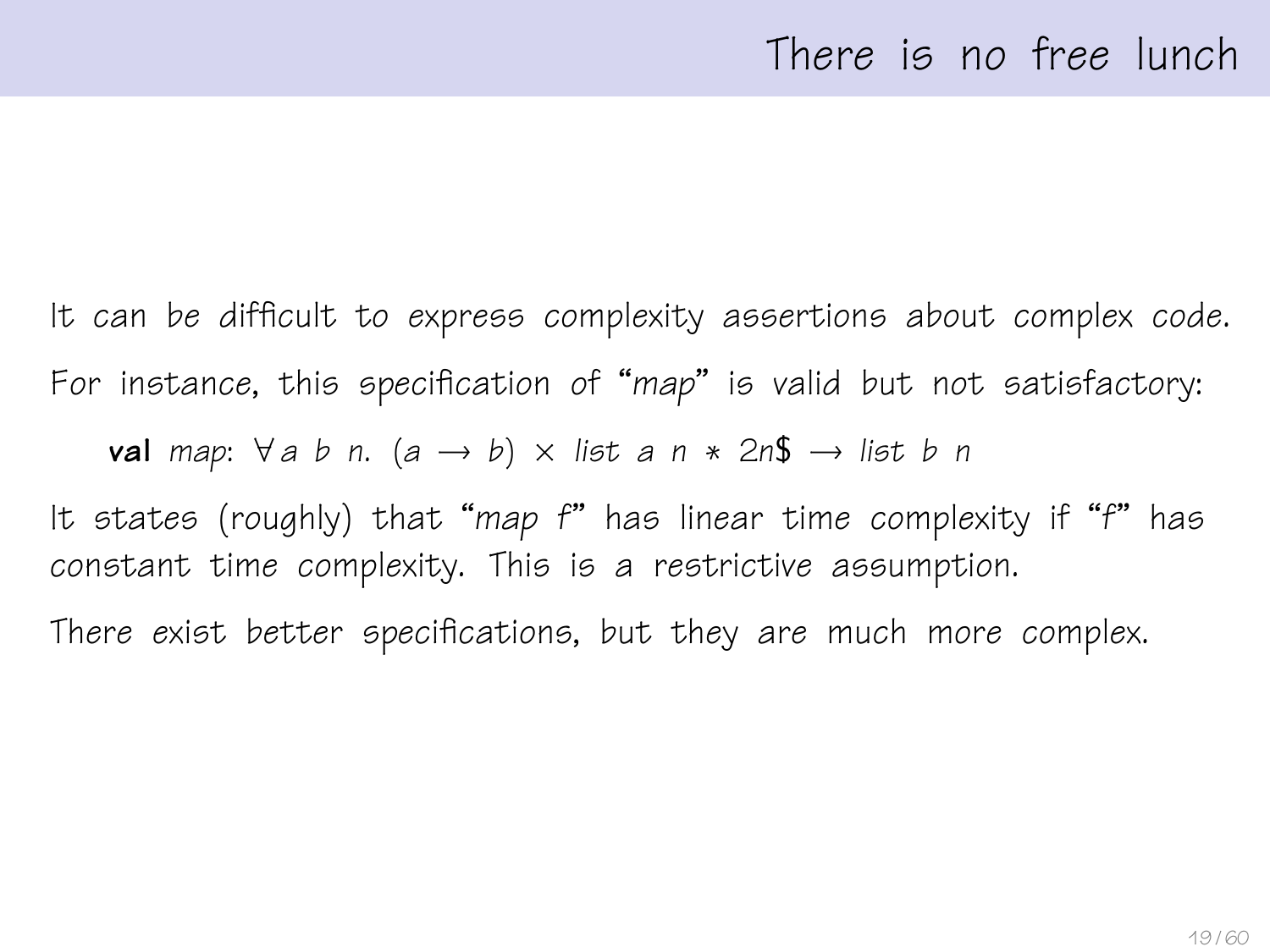This simplistic system does not support the big-O notation. Note how "rev xs" costs  $m + 1$  credits, while "rev\_append xs  $\lceil \rceil$ " only costs m credits.

In principle, existential types offer a solution. After "rev" is defined, it can be wrapped up as follows:

val rev:  $\exists k_1 \; k_2$ .  $\forall a \; m$ . list a m \*  $(k_1 \; m + k_2)$ \$  $\rightarrow$  list a m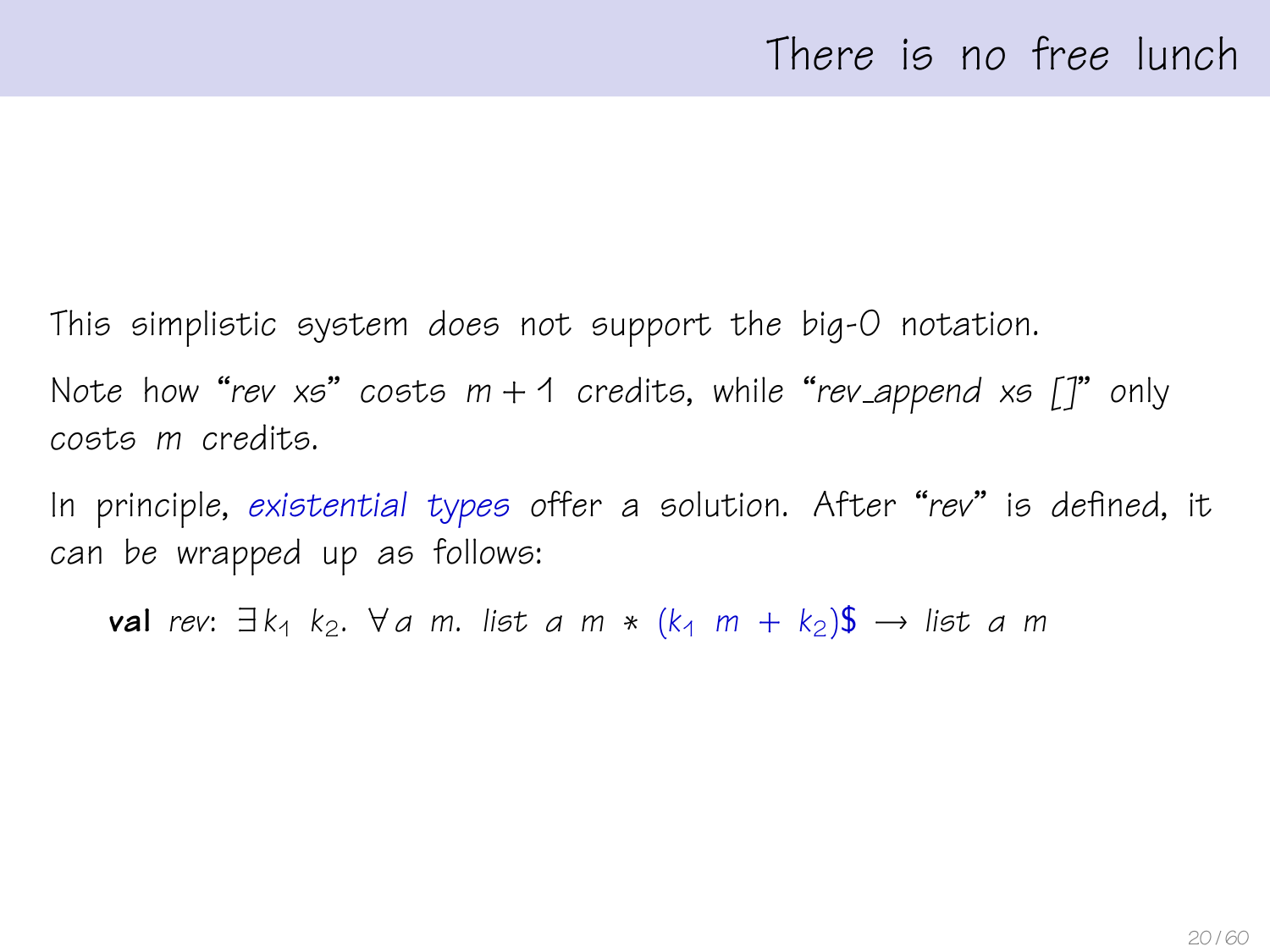## <span id="page-20-0"></span>Contents

### • [Introduction](#page-1-0)

- [Simple analysis](#page-10-0)
- [Amortized analysis](#page-20-0)
- [Amortized analysis in a lazy setting](#page-32-0)
- **•** [Conclusion](#page-52-0)
- **•** [Bibliography](#page-56-0)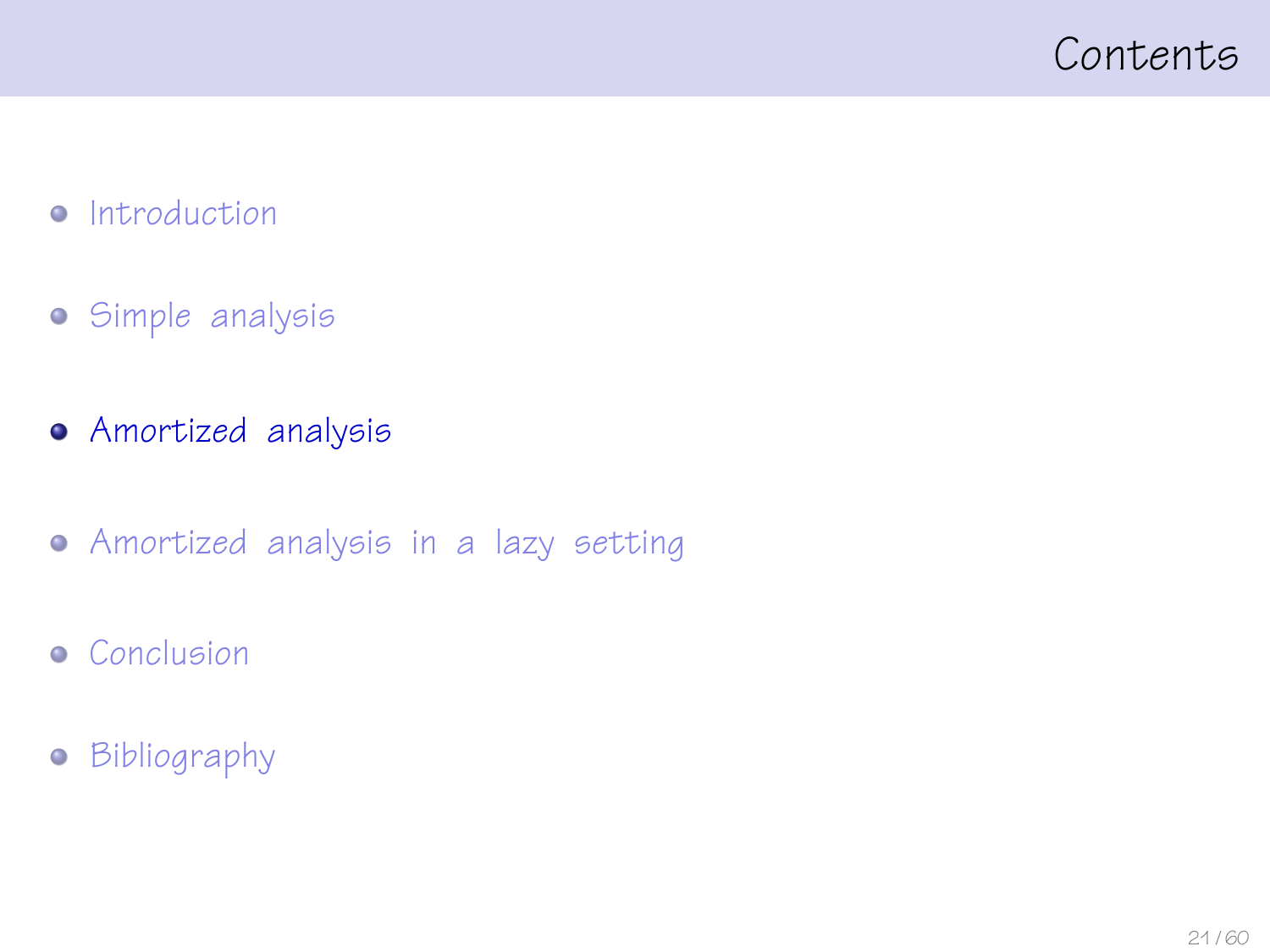# A simply-typed FIFO queue

Here is a classic implementation of a FIFO queue in terms of two singly-linked lists:

```
let put (Q (front, rear)) x =Q (front, x :: rear) – insert into rear list
let get (Q (front, rear)) =
 match front with
  \vert x :: front \rightarrow \qquad \qquad - extract out of front list
     Some (x, Q (front, rear))
  \begin{array}{ccc} \vert & \vert \vert & \to & \end{array} \qquad \qquad - if front list is empty,
      match rev append rear \begin{bmatrix} 1 \\ 1 \end{bmatrix} with – reverse rear list,
      | x :: rear \rightarrowSome (x, Q \text{ (rear, } [1])) - and make it the front list
       |1 \rightarrowNone - if both lists are empty, fail
```
How might we type-check this?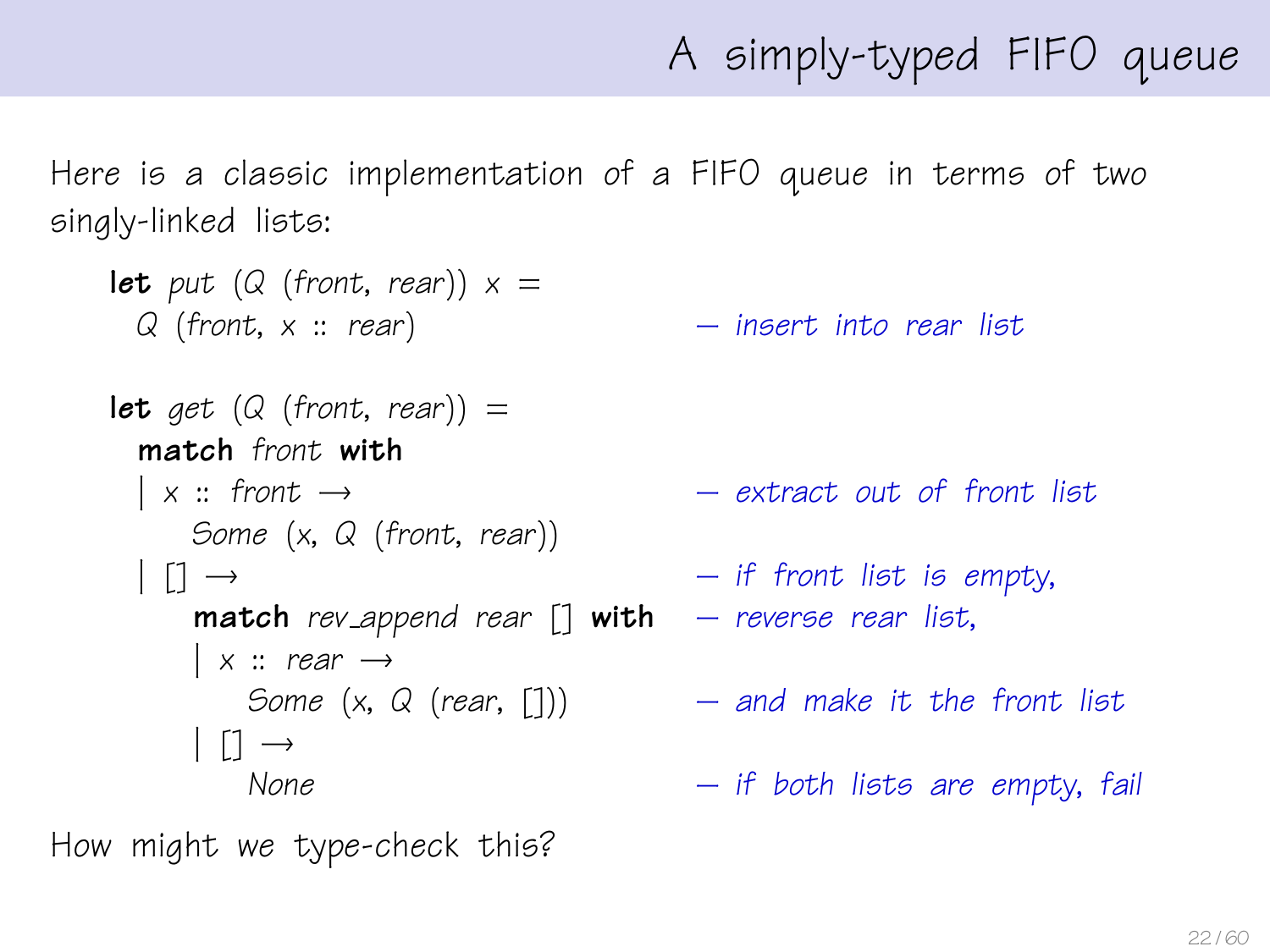We define a type of length-indexed queues:

type queue α n where  $Q : \forall a$  nf nr n, list a nf  $\times$  list a nr  $*$   $\langle n = nf + nr \rangle \rightarrow$  queue a n

We could but do not wish to disclose nf and nr in the queue API, because they are implementation details. Only their sum is meaningful with respect to the queue abstraction.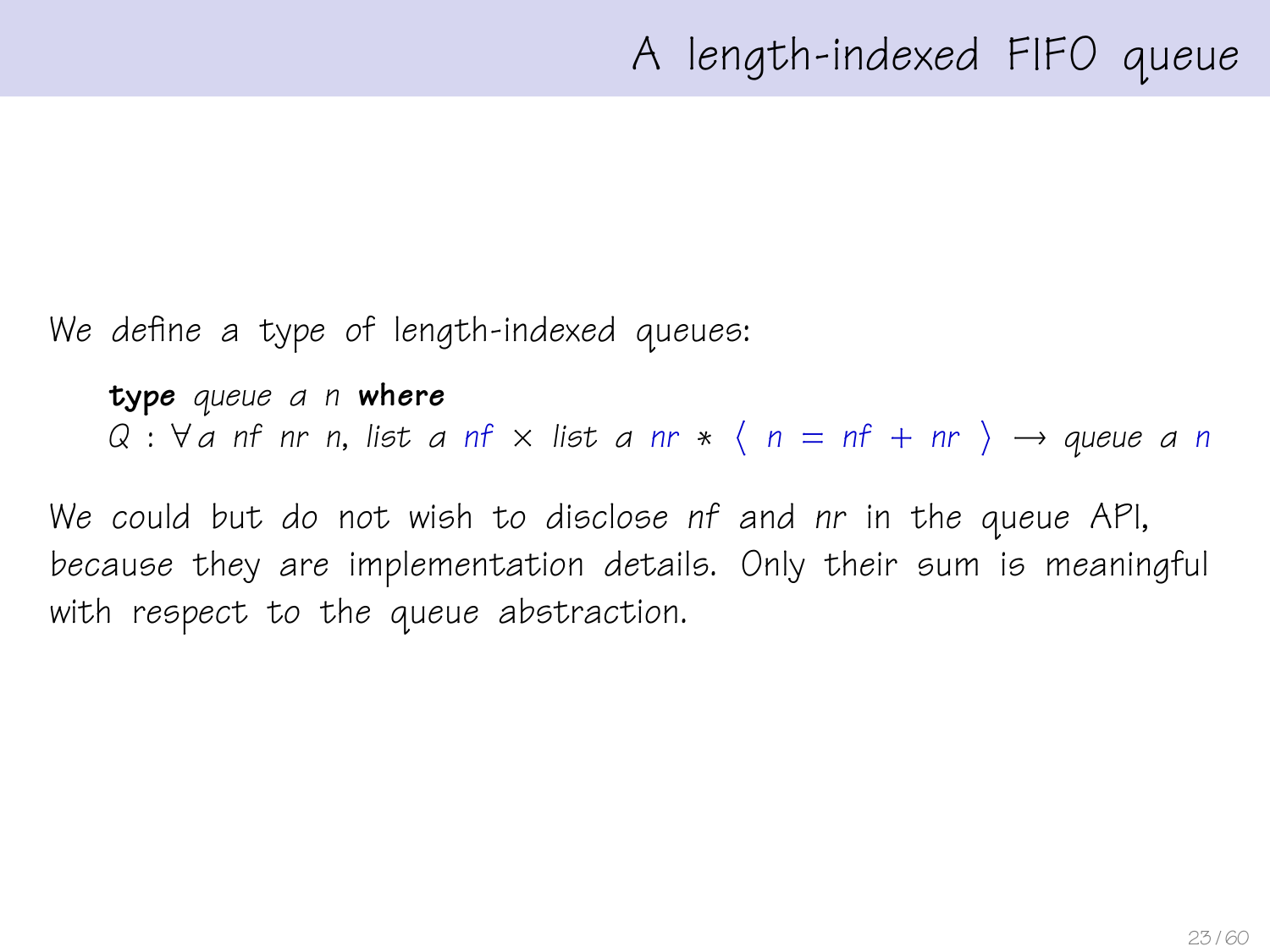## Worst-case analysis of the FIFO queue

We are now able to carry out this analysis:

```
val put: \forall a n. queue a n \times a \rightarrow queue a (n + 1)
let put (Q (front, rear)) x =Q (front, x :: rear) – no function call: zero cost
val get: \forall a n. queue a n * (n + 1)$ \rightarrow option (a \times queue a (n - 1))
let get (Q \text{ (front, rear)}) = - assume: n = nf + nrmatch front with - where nf and nr are unknown
  \vert x :: front \rightarrow Some (x, Q (front, rear))
  | \rceil \rightarrowmatch rev append rear [] with - cost: nr + 1 credits
      \vert x :: \text{rear} \rightarrow \text{Some} \ (x, \ Q \ (\text{rear}, \ [1]))| | \rightarrow None
```
The best upper bound for nr in terms of n is n itself. Thus, we conclude that "get" has worst-case linear time complexity.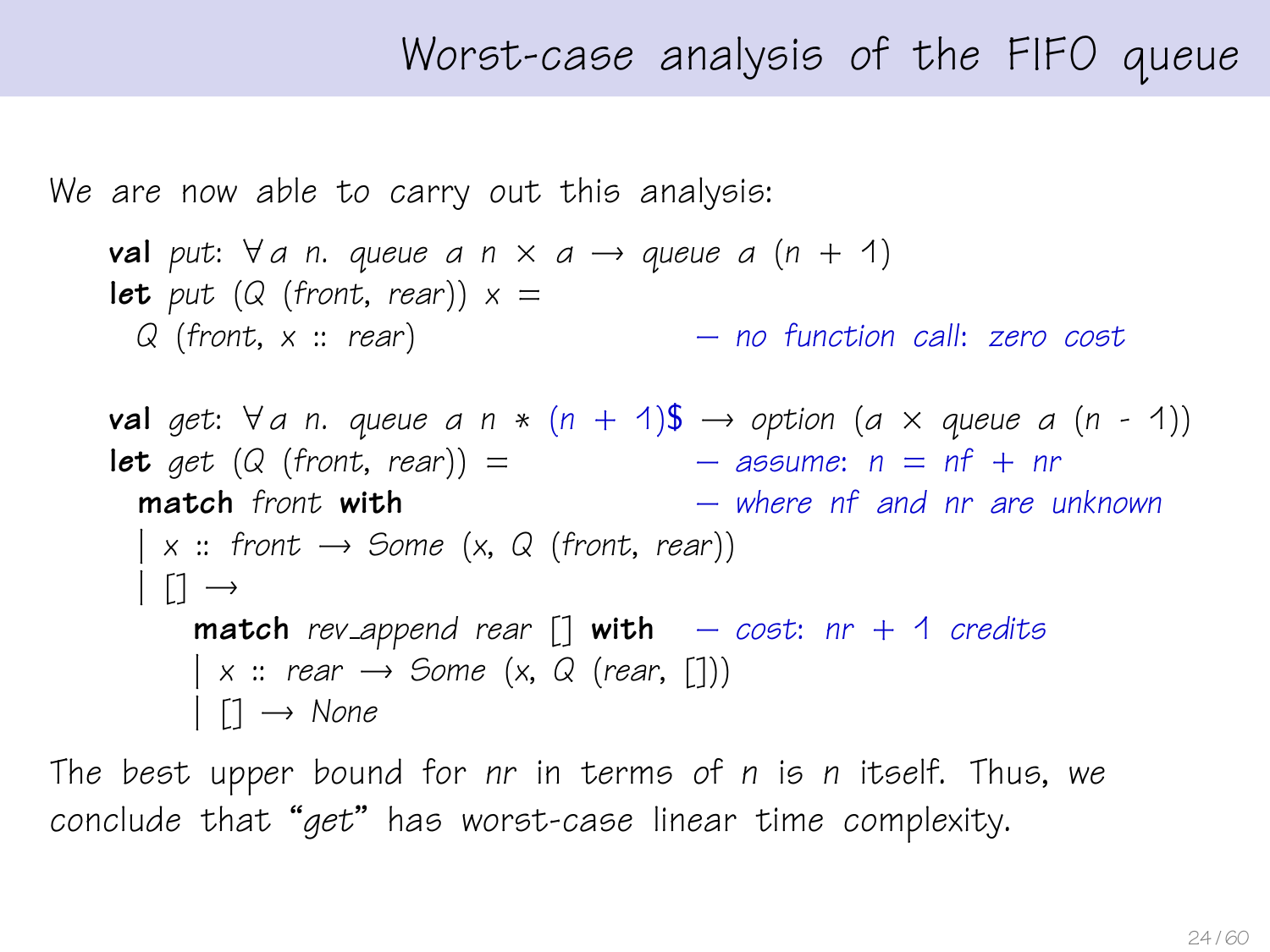This analysis is sound, but pessimistic.

One would like to argue that reversal is costly but infrequent, so that its cost, "averaged over a sequence of operations", is cheap.

Put another way, each element is moved only once from the front list into the back list, so the cost of reversal per element inserted is constant.

Is there a sound way of formalizing these arguments?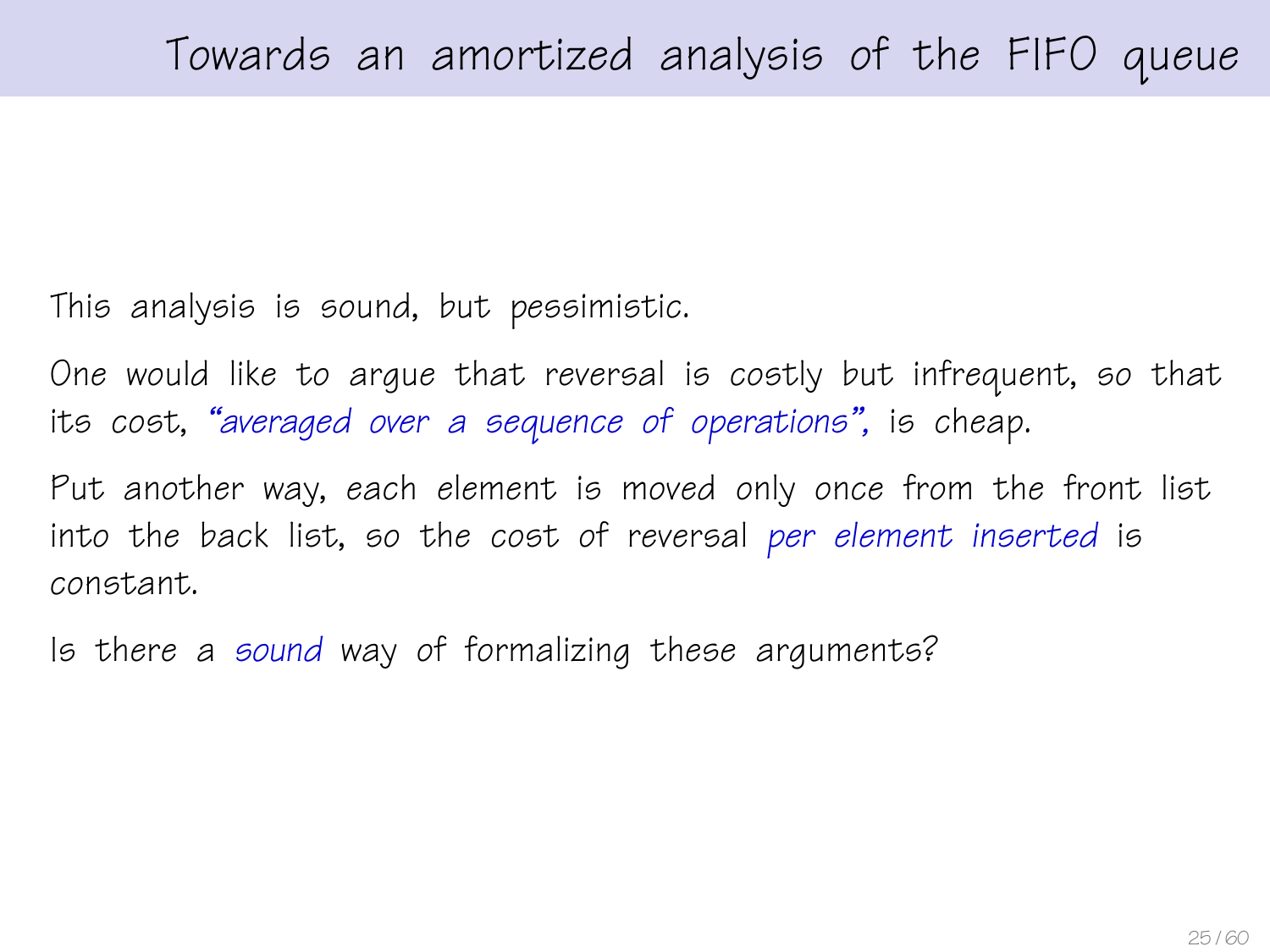The answer lies in Tarjan's theory of amortized complexity [\[1985\]](#page-58-0). We augment our basic recipe as follows:

- 1 Enforce the rule that credits cannot be created or duplicated.
- **2** Enforce the rule that every elementary computation step consumes one credit.
- **3** Allow credits to be passed to and returned by functions.
- <span id="page-25-0"></span>**4** Allow credits to be stored within data.

Rule [4](#page-25-0) is new. Rule [1](#page-12-0) is unchanged, but takes on new meaning and becomes more difficult to enforce (see ff. slides).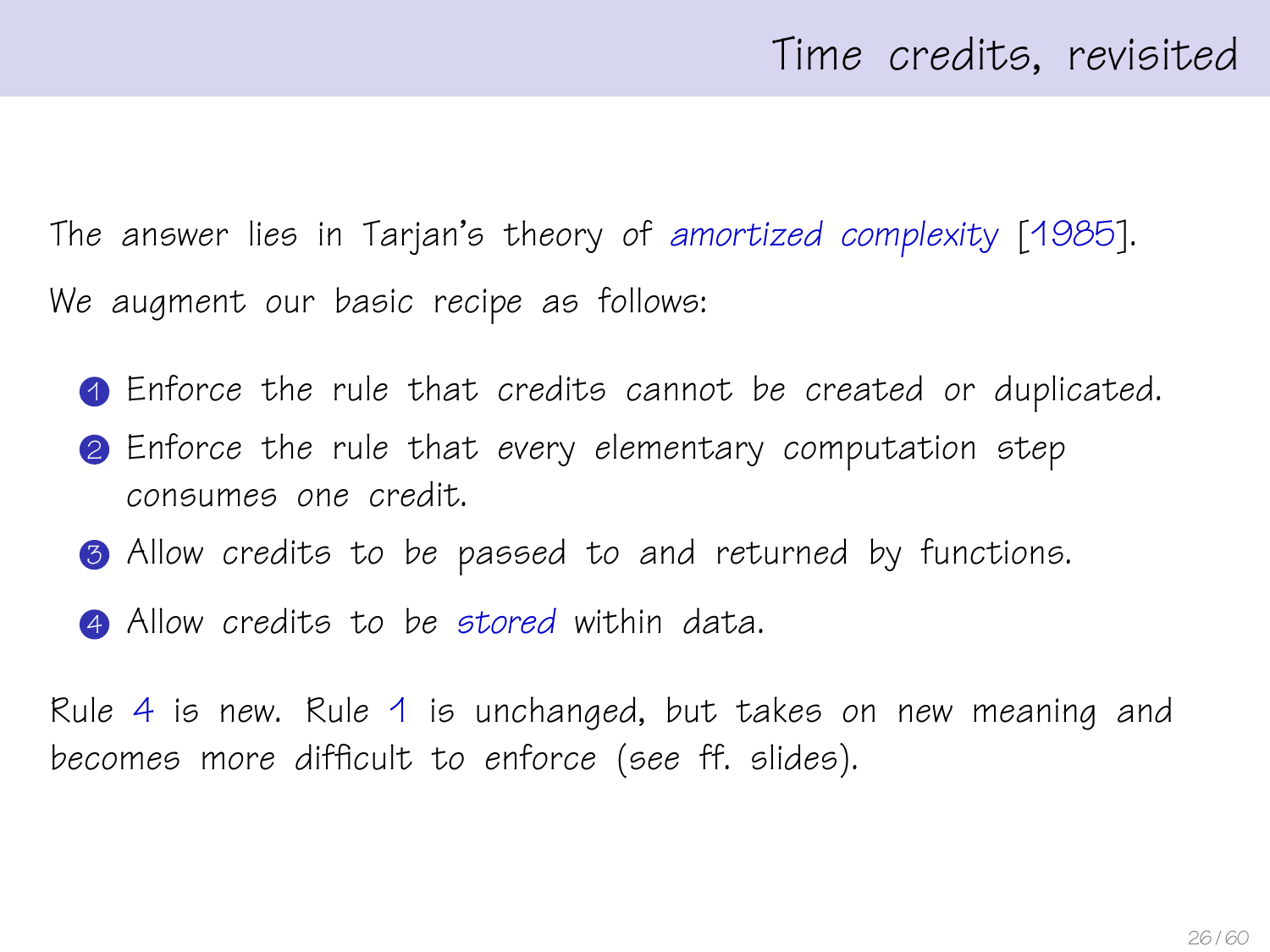# A rich FIFO queue

We would like the cost of reversal to be paid for in advance.

Thus, we need to accumulate as many credits as there are elements in the rear list.

We define a type of "rich" queues:

type rqueue a n where  $Q : \forall a$  nf nr n, list a nf x list a nr \*  $\langle n = nf + nr \rangle * nr\$  → rqueue a n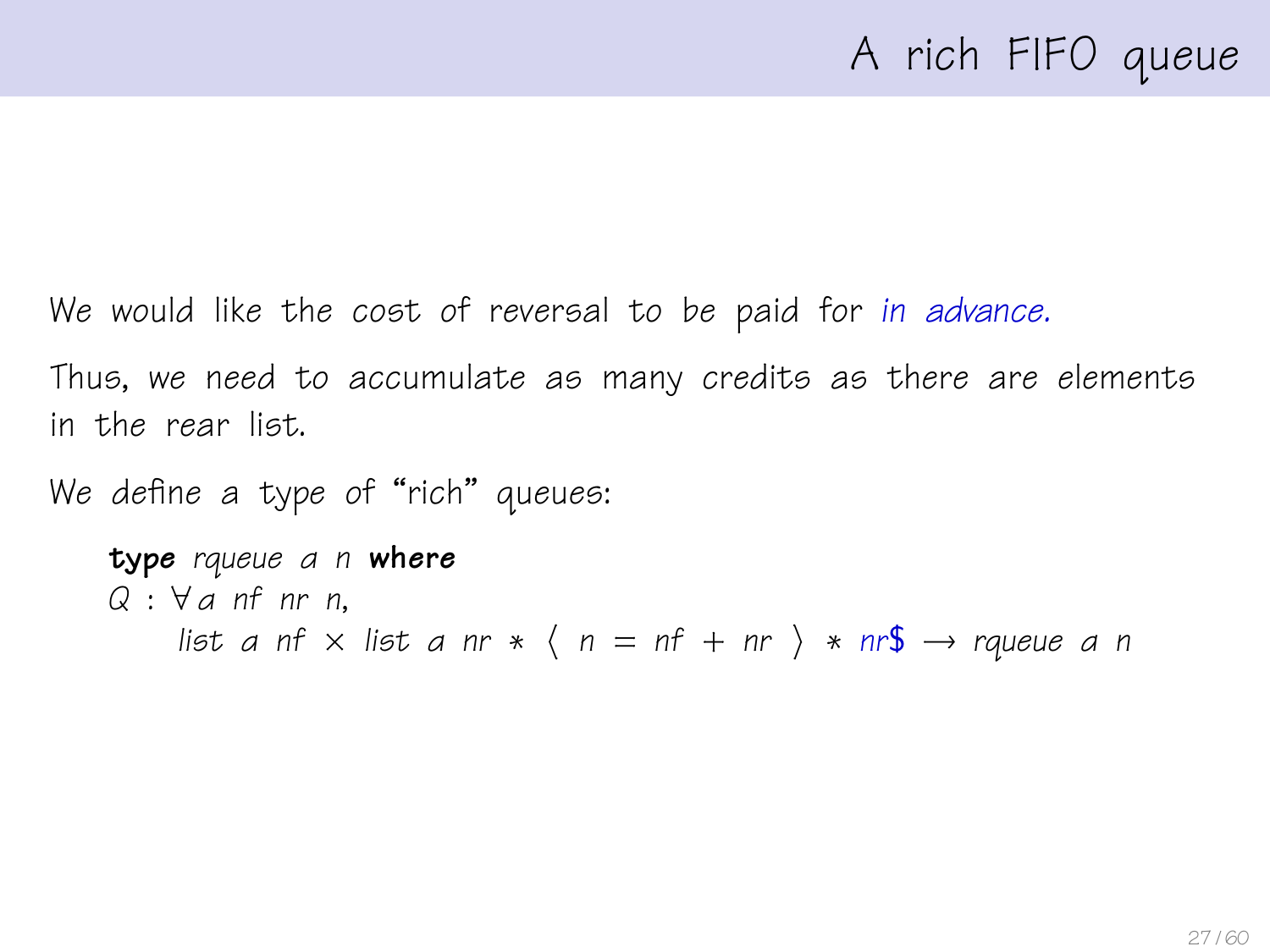## Amortized analysis of the FIFO queue

We are then able to carry out this analysis:

val put:  $\forall a$  n. rqueue a n  $\times$  a  $*$  1\$  $\rightarrow$  rqueue a (n + 1) **let** put (Q (front, rear))  $x = -$  deconstructing Q yields nr credits  $Q$  (front,  $x :: rear$ ) – constructing  $Q$  costs nr  $+$  1 credits val get:  $\forall a$  n. rqueue a n  $*$  1\$  $\rightarrow$  option (a  $\times$  rqueue a (n - 1)) **let** get  $(Q \text{ (front, rear)}) =$  – yields nr credits match front with  $\mid$  x :: front  $\rightarrow$  Some (x, Q (front, rear))  $\quad$  - costs nr credits again  $| \n\begin{bmatrix} 1 \end{bmatrix} \rightarrow$ **match** rev\_append rear  $\begin{bmatrix} 1 & \text{with} \\ 1 & \text{if} \\ 0 & \text{if} \end{bmatrix}$  + 1 credits  $\vert$  x :: rear  $\rightarrow$  Some (x, Q (rear, [1])  $\quad$  – costs zero credits  $|$   $\Box \rightarrow$  None

Both "put" and "get" appear to have constant time complexity.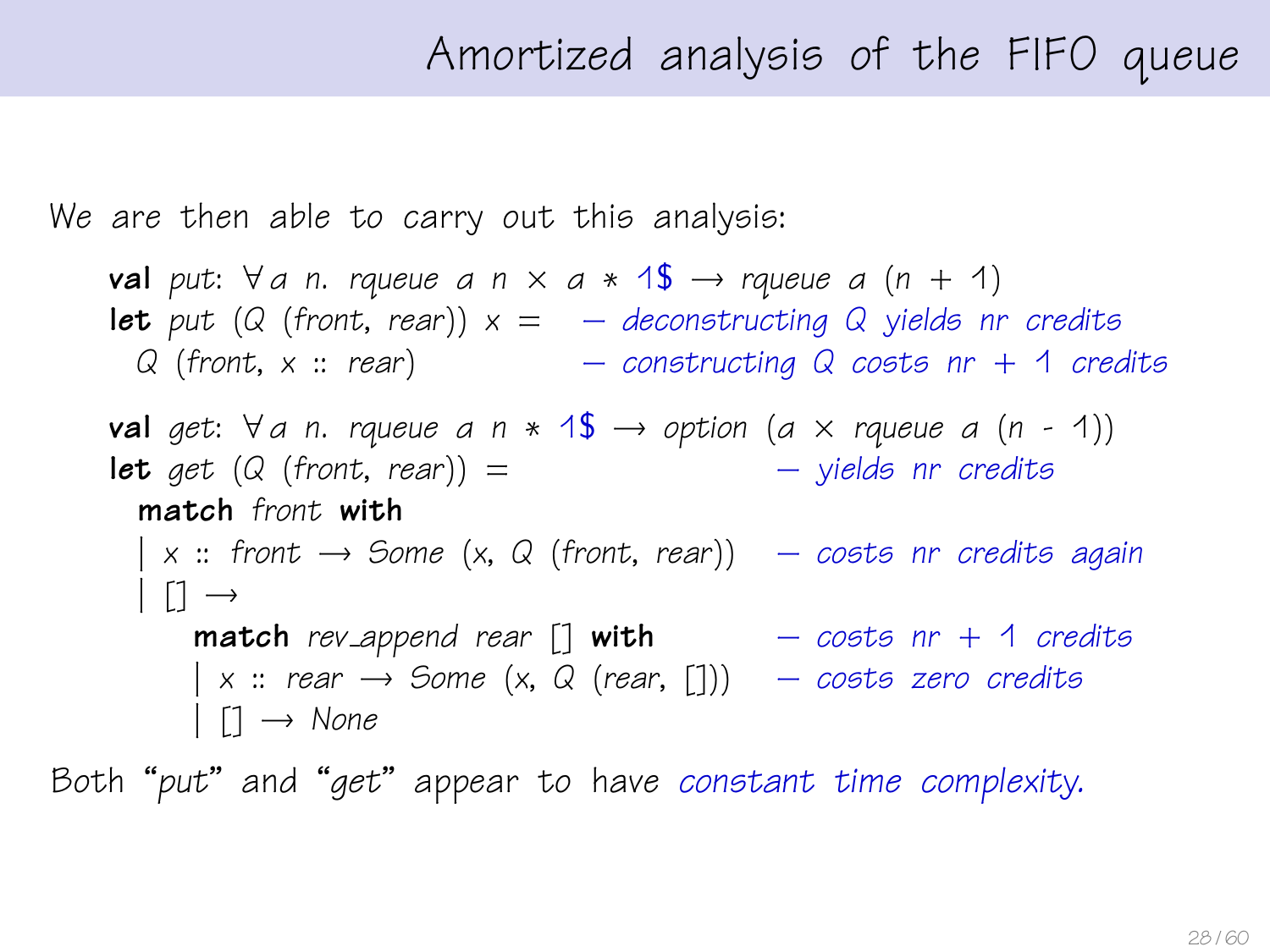Of course, a single call to "get" can take linear time in reality, so these types cannot be naïvely interpreted as worst-case time complexity bounds in the usual sense.

Nevertheless, the informal correctness argument that was sketched earlier remains valid. The complexity bounds that the type system derives for a complete program are correct in the worst case.

These types are amortized worst-case time complexity bounds.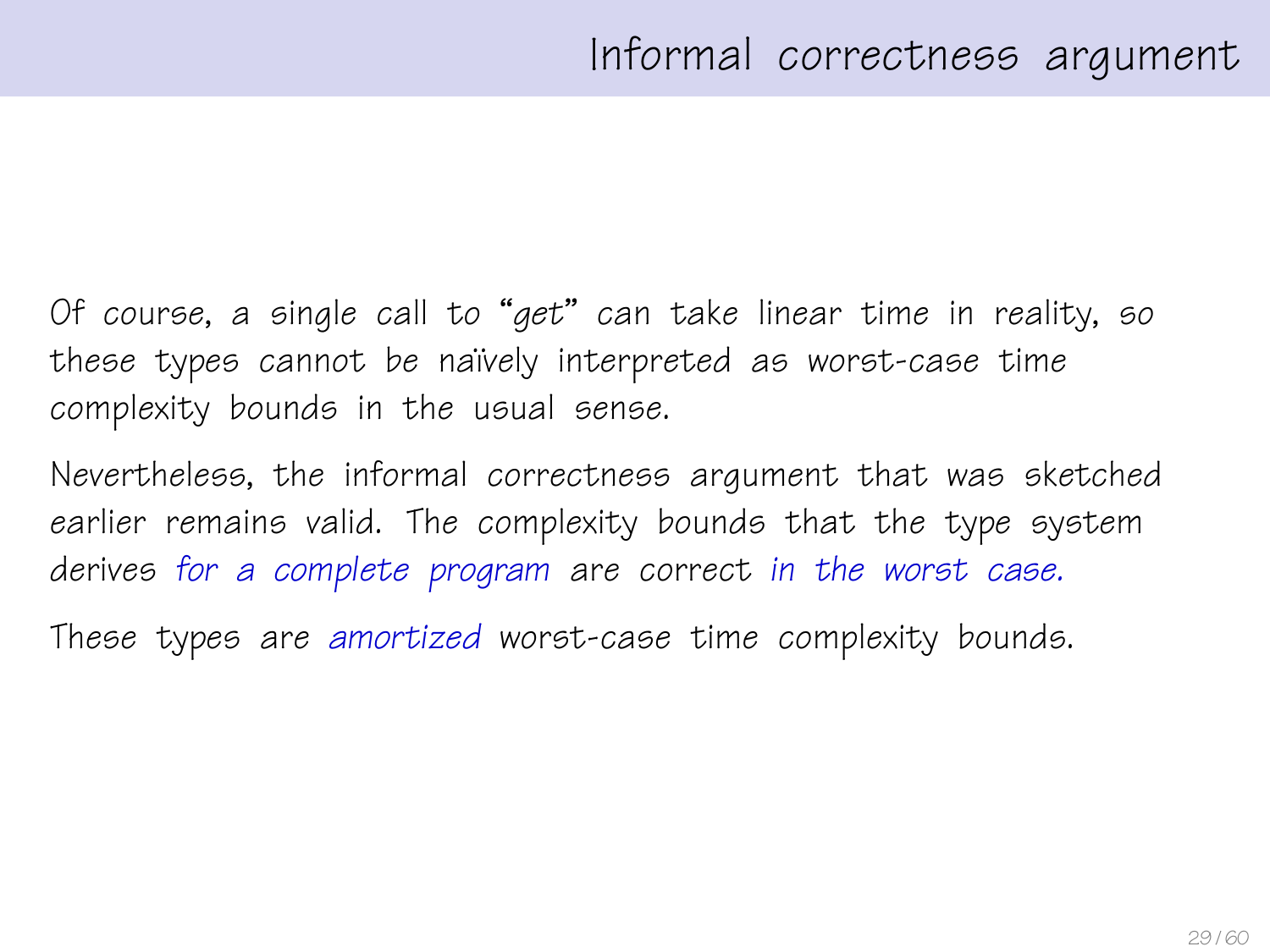### Not every sequence of n queue operations has  $O(n)$  cost.

Sequencing n "put" operations, yielding a queue of length n, and n "get" operations, yielding in the end an empty queue, takes time  $O(n)$ , as predicted by the type system.

However, sequencing n "put" operations, yielding a queue q of length n, then performing n times the operation "get q", takes time  $O(n^2)$ .

What does the type system predict in this case?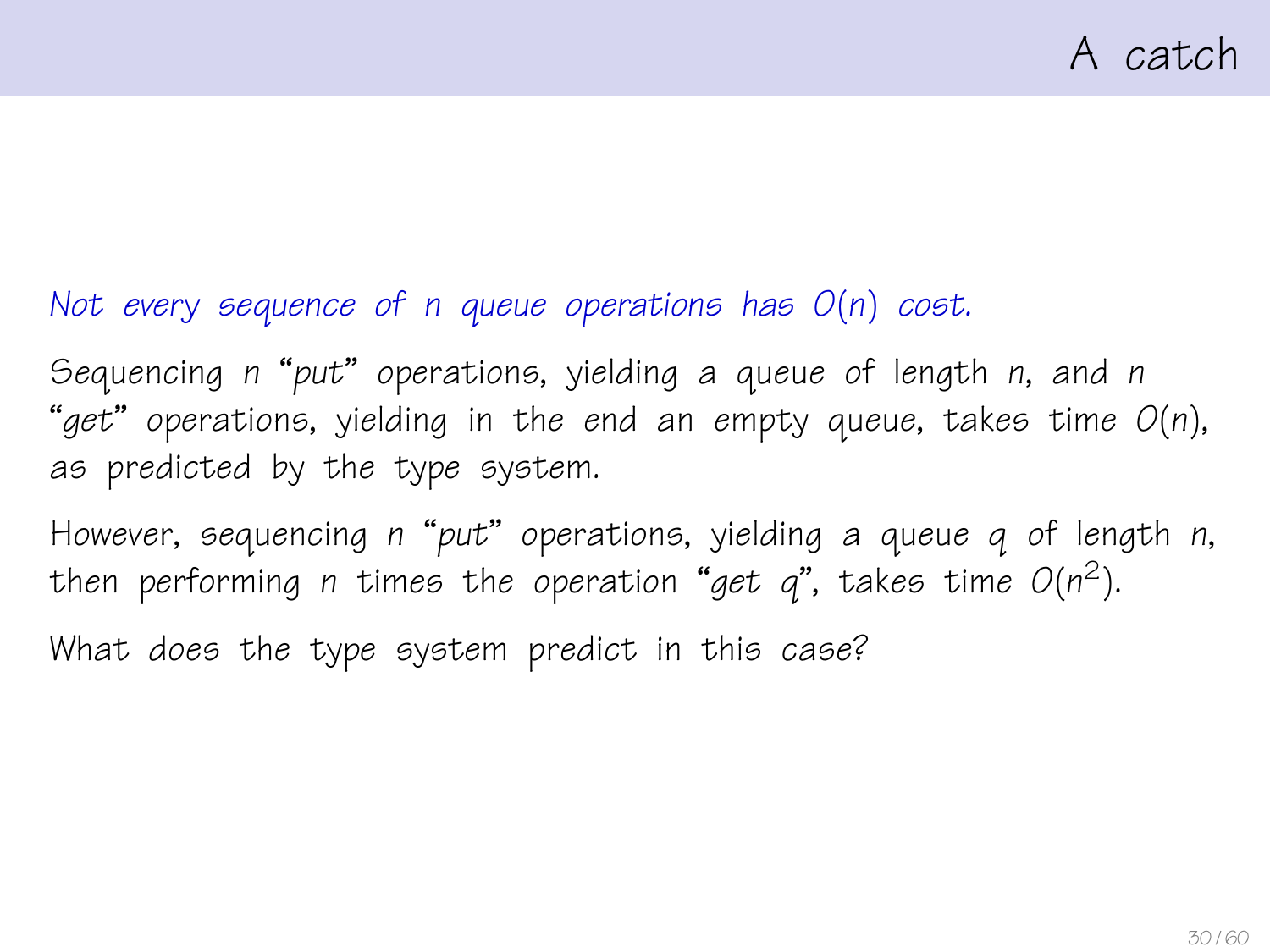The system views the second sequence as ill-typed and rejects it. Recall that *credits are affine* – they must not be duplicated. Furthermore, a queue contains credits, as per our definition:

type rqueue a n where  $Q : \forall a$  nf nr n, list a nf  $\times$  list a nr  $\ast$   $\langle n = n f + n r \rangle \ast nr$   $\rightarrow$  rqueue a n There follows that queues are affine. If a queue could be used twice, the credits in it would be used twice as well.

The hard general rule is, a data structure that contains an affine component must itself be affine.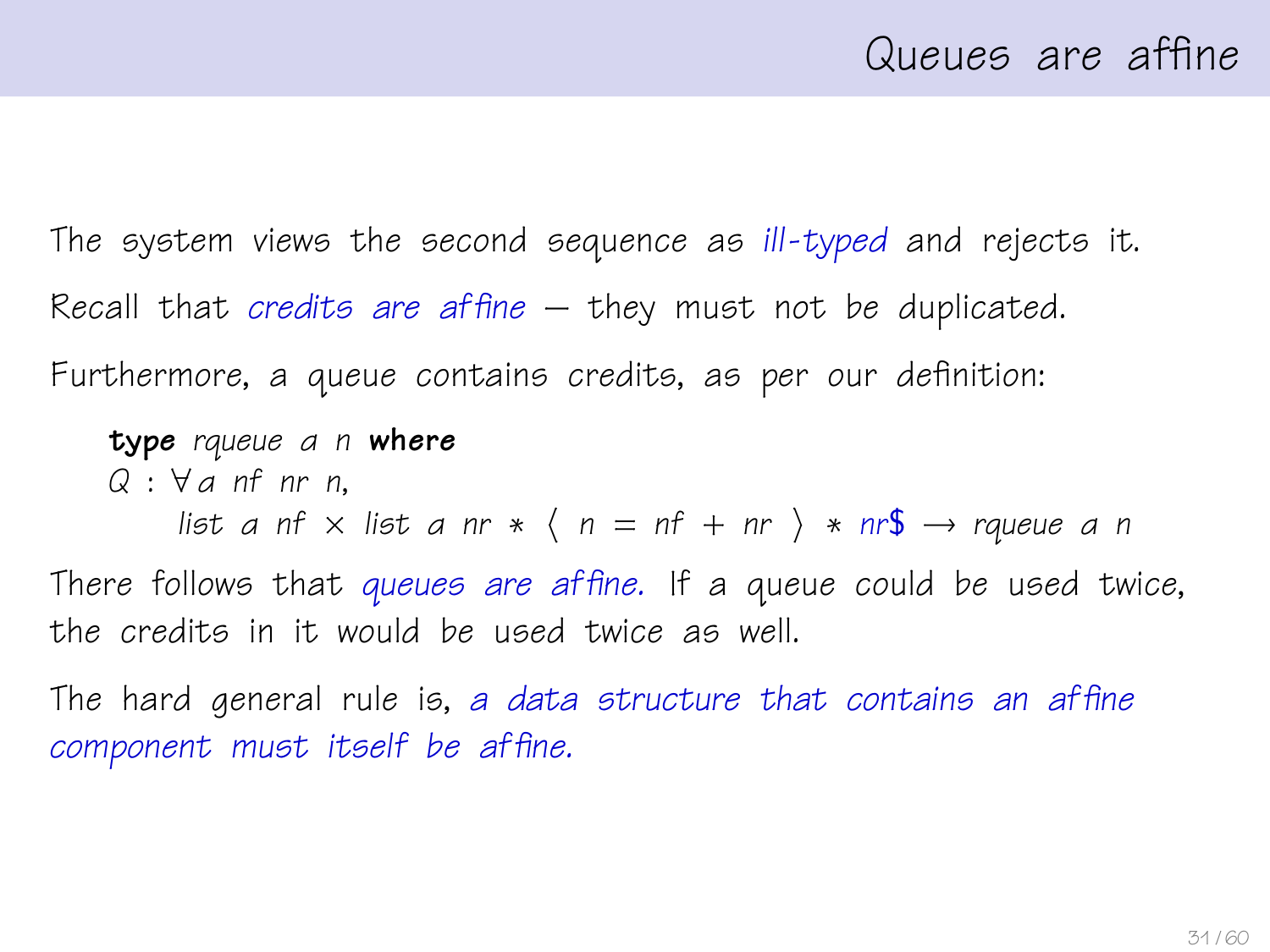A queue can be used at most once. In particular, a call to "put" or "get" consumes its argument queue, which becomes invalid, and produces a new queue, which itself can be used at most once.

Thus, a sequence of n "get" operations is well-typed, but an attempt to repeatedly perform the operation "get  $q$ " is ill-typed.

Thus, amortization is no magic bullet: it comes with an affinity restriction.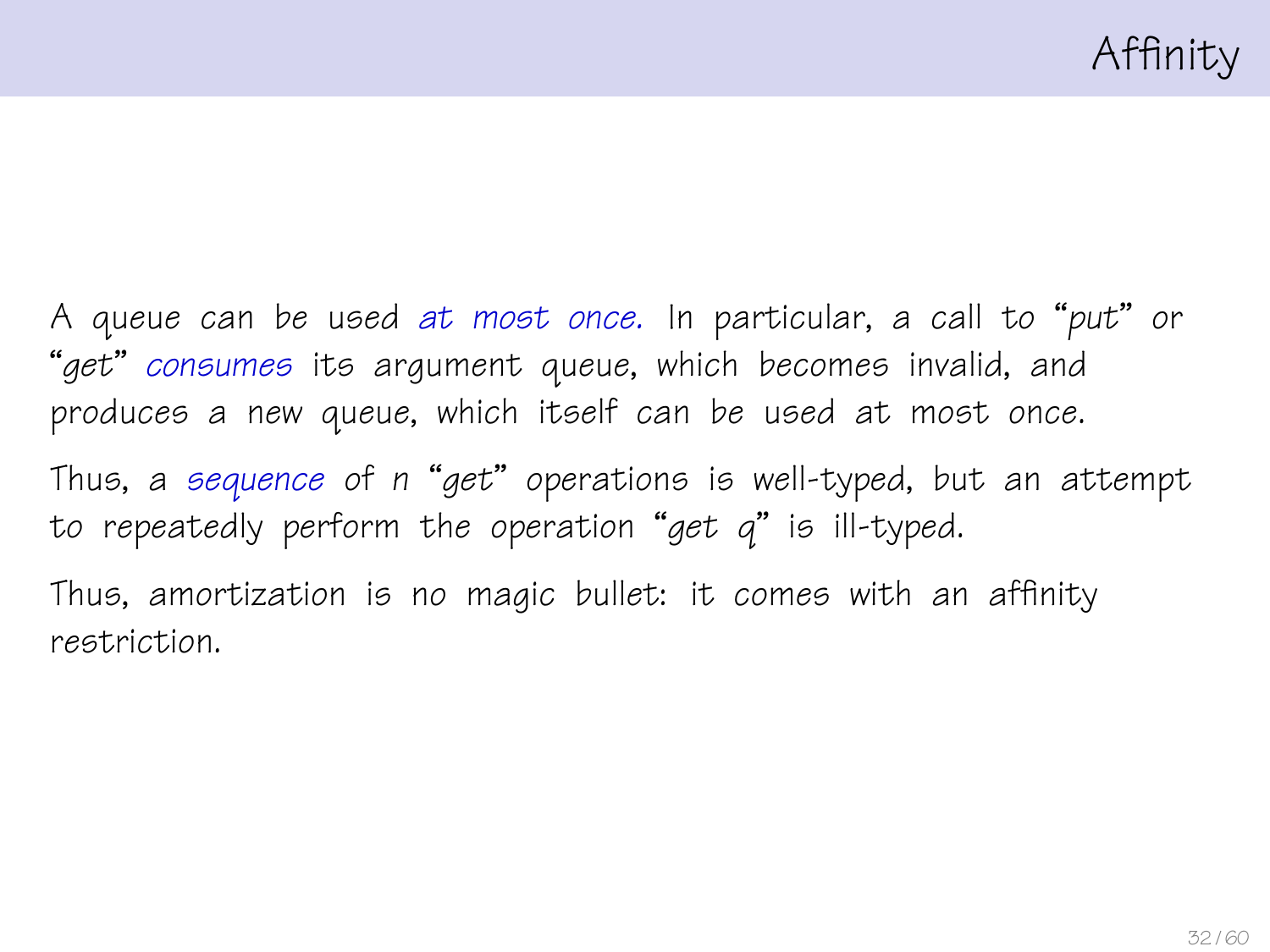## <span id="page-32-0"></span>Contents

### • [Introduction](#page-1-0)

- [Simple analysis](#page-10-0)
- [Amortized analysis](#page-20-0)
- [Amortized analysis in a lazy setting](#page-32-0)
- **•** [Conclusion](#page-52-0)
- **•** [Bibliography](#page-56-0)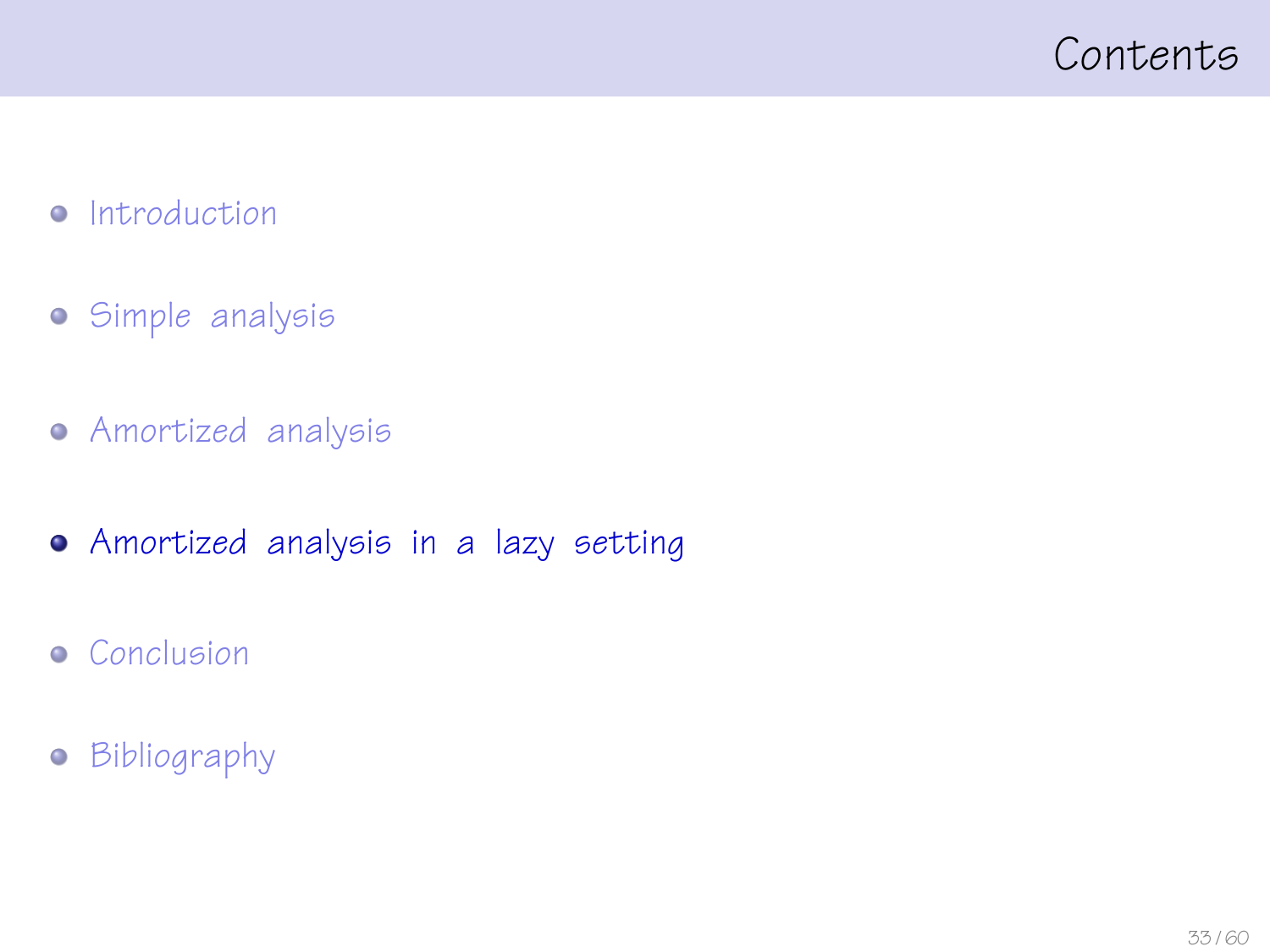This seems a pity: these FIFO queues are immutable data structures, hence they are persistent. Yet, they cannot be shared, or their nice complexity properties are lost.

Is there a way of preserving persistence, while getting rid of the affinity restriction?

The root of the problem seems to be that invoking "get  $q$ " twice may cause a reversal operation to be performed twice... Can this be helped?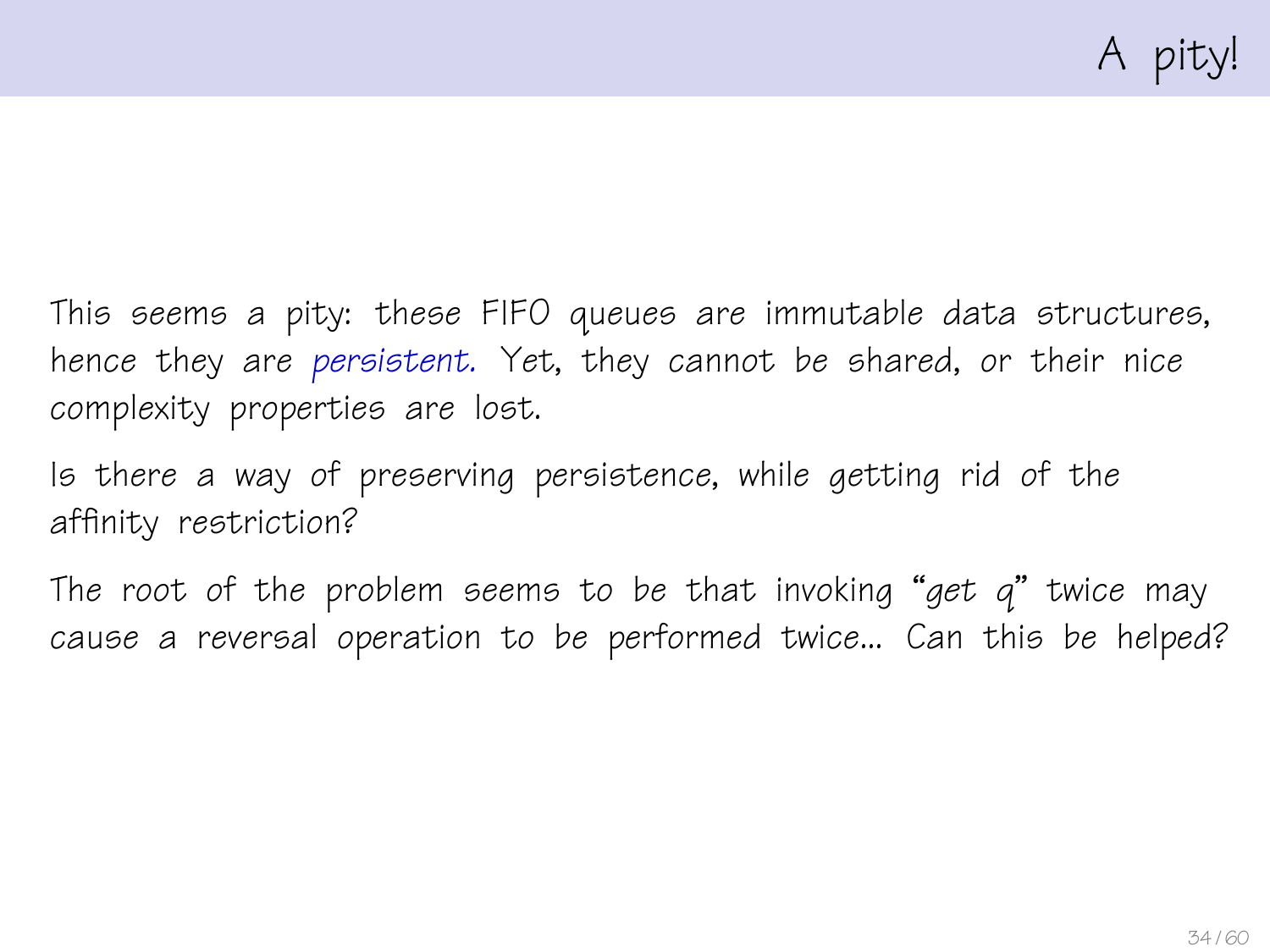Okasaki [\[1996\]](#page-58-1) has shown that memoization, also known as lazy evaluation, offers a solution.

The idea is to contruct a thunk (a delayed computation) for the reversal operation and to take advantage of the fact that a thunk is only evaluated once, even if its value is demanded multiple times.

The time credits contained in a thunk are only spent once, even if the thunk is forced multiple times. A thunk is a non-affine data structure that contains affine time credits, something not normally permitted.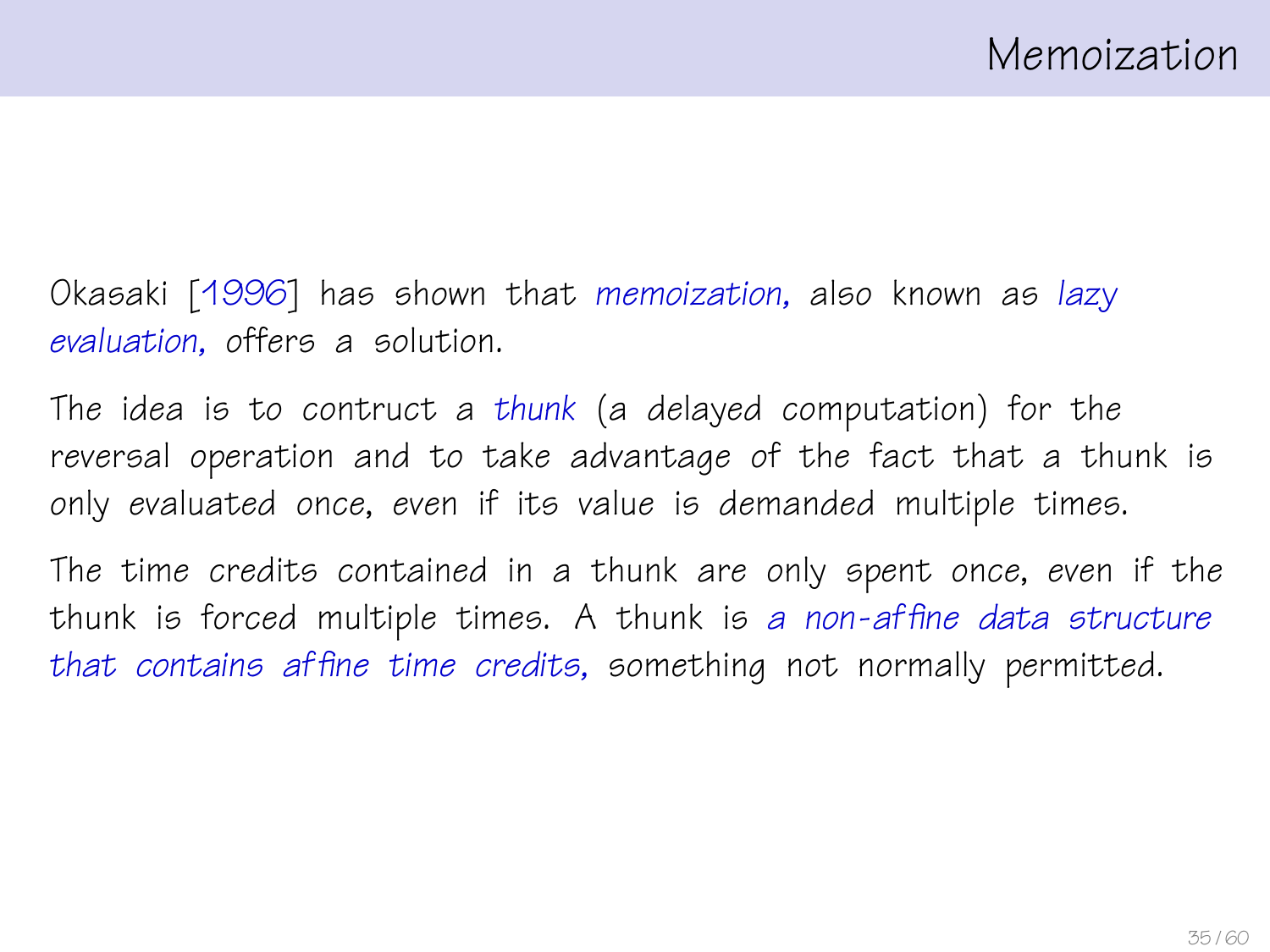The idea is deceptively simple: making effective use of memoization is in reality quite difficult.

The challenge is to create costly thunks sufficiently long before they are demanded.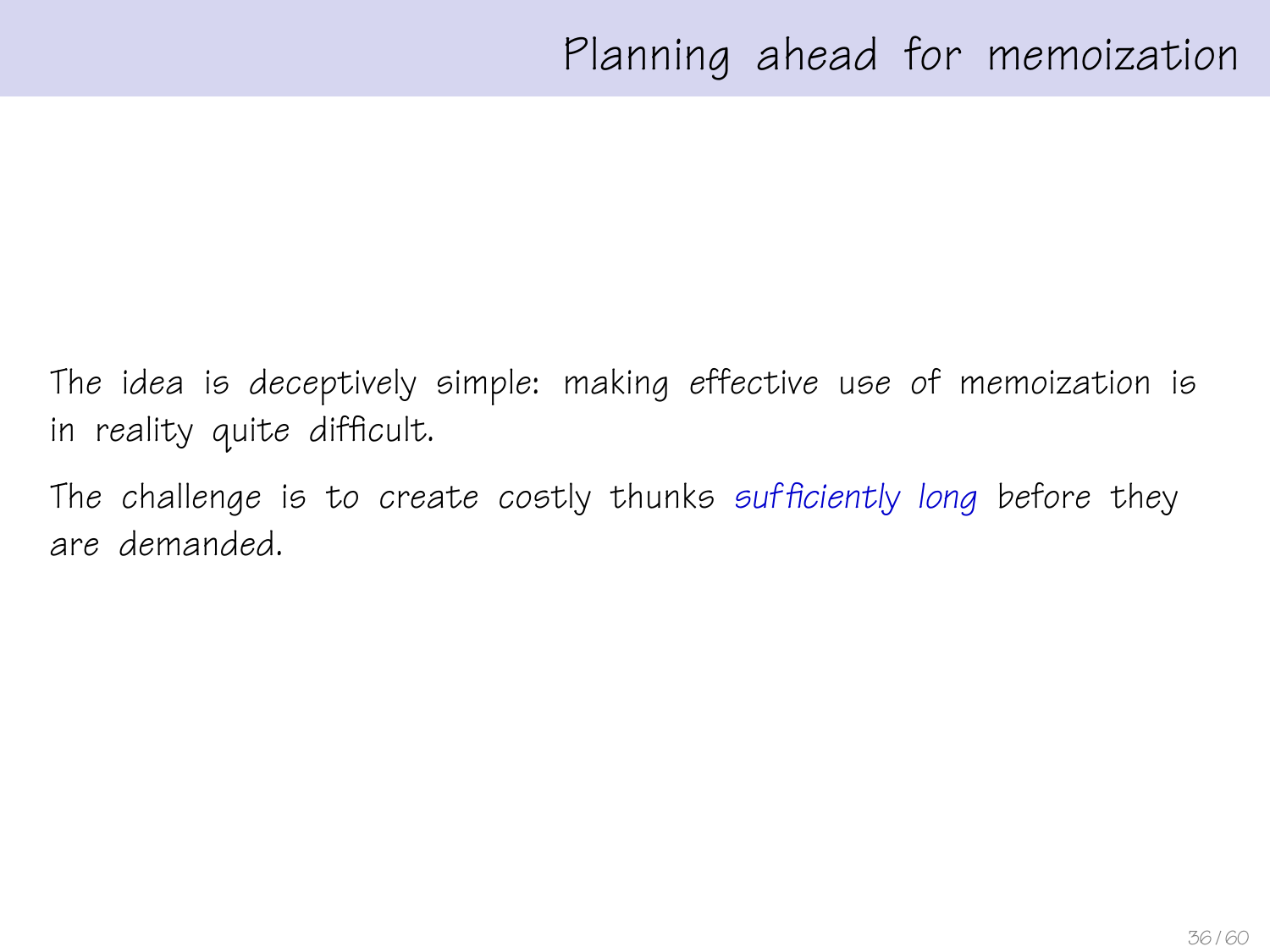In the queue example, waiting until the front list is empty to reverse the rear list is too late. We must produce the first element of the reversed list now. Suspending the computation of the reversal would not help: we would have to force this suspension right away.

We must plan ahead and set up delayed reversal operations long before their result is required.

The idea is to schedule  $-$  but not perform  $-$  a reversal as soon as the rear list grows too large  $-$  say, larger than the front list.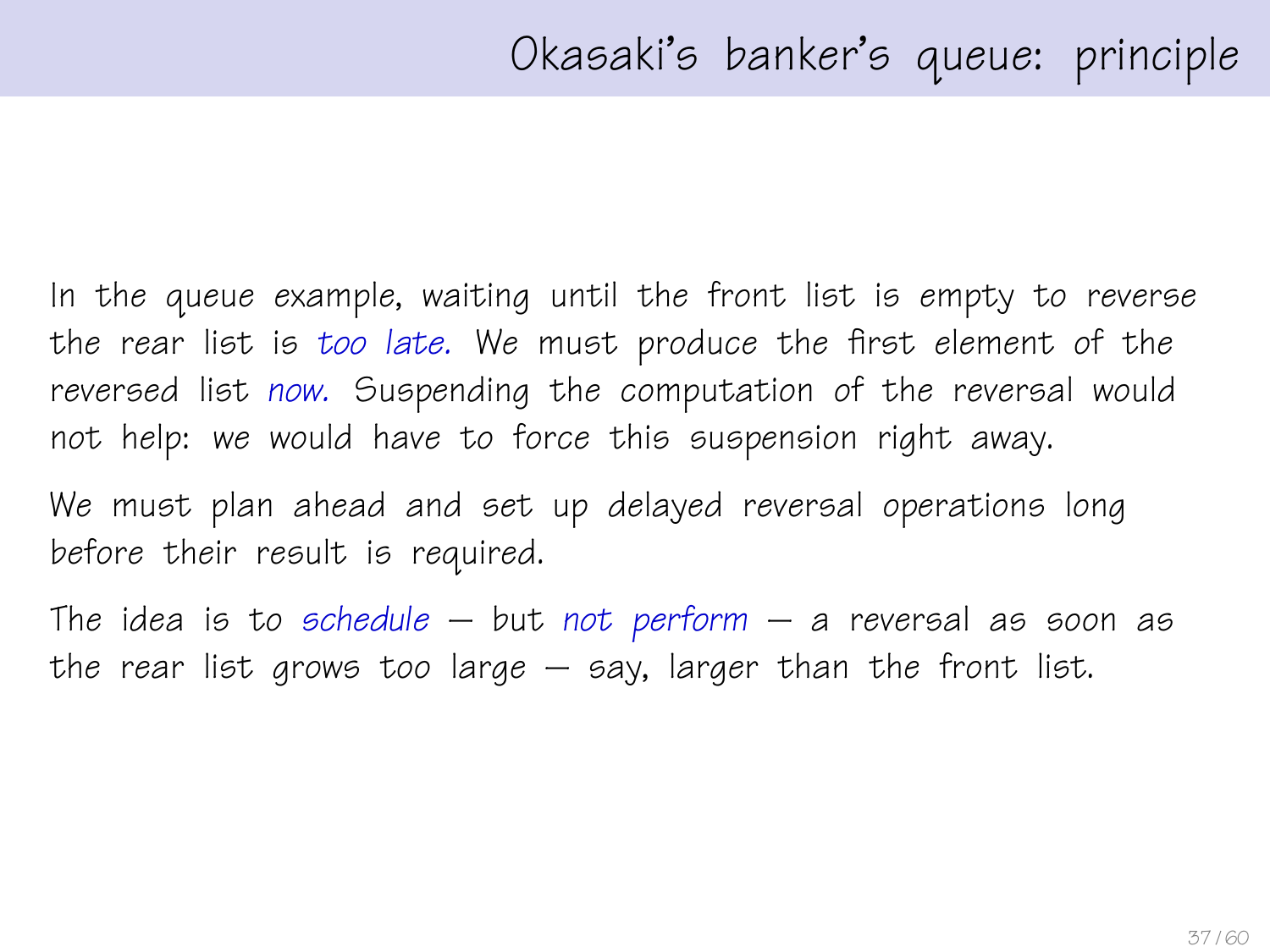```
Here is Okasaki's code, in ocaml (no fancy types).
```

```
type 'a stream =ia cell Lazy.t – computation is suspended
and a cell =| Nil
 | Cons of 'a \times 'a stream
type 'a queue = {
 lenf: int; - length of front list
 f: 'a stream; - lazy front list
 lenr: int; - length of rear listr: 'a list; – rear list
} – invariant: lenf \geq lenr
```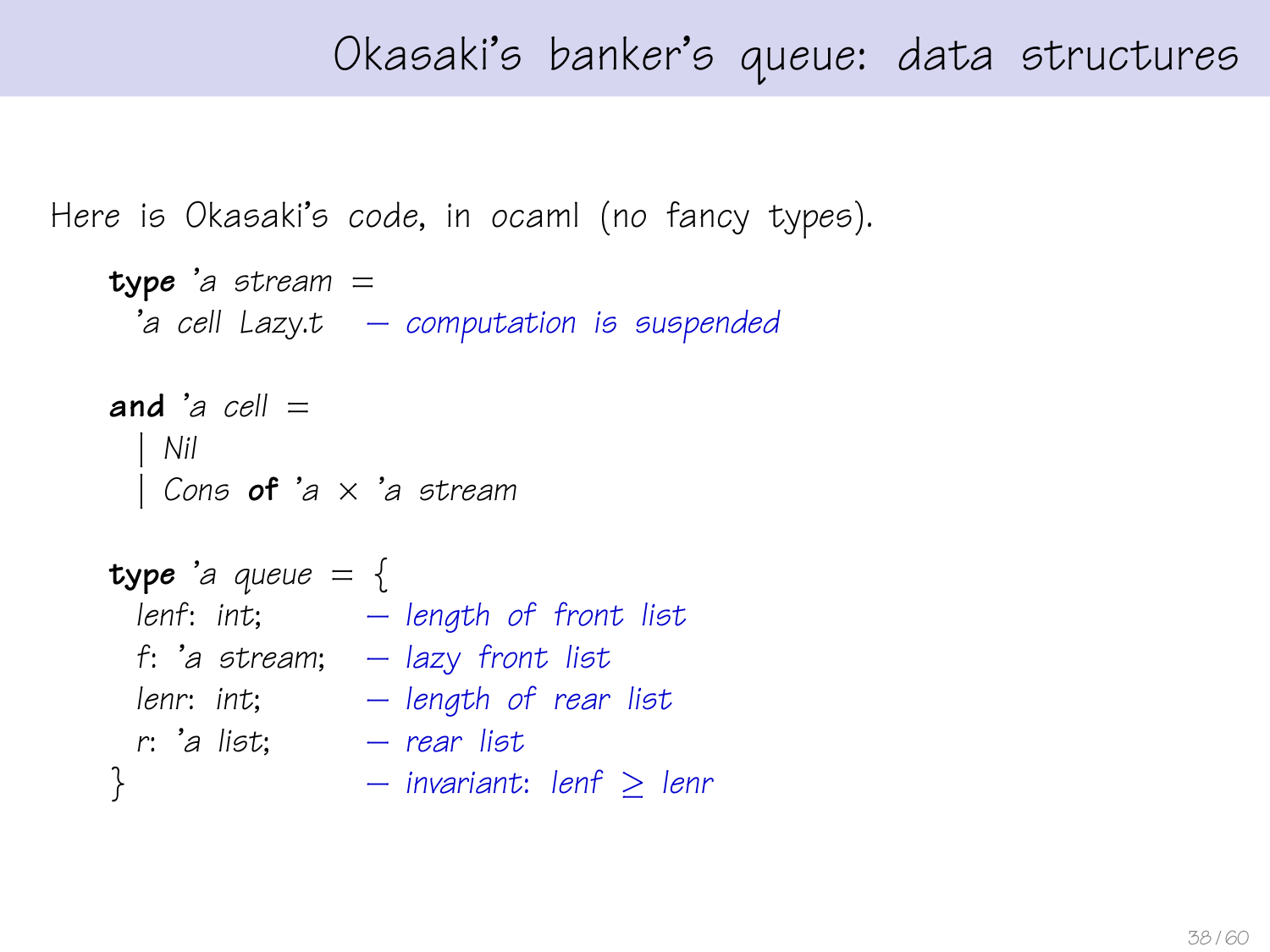# Okasaki's banker's queue: basic functions

```
let put q \times zcheck \{ q \text{ with } - \text{ rebalance} \}lenn = q.length + 1;r = x :: q.r; – insert into rear list
 }
let extract q =match extract q.f with - extract out of front list (forcing a thunk)
  \vert None \rightarrow \vert if front list is empty...
     None – ...then rear list is empty too
 | Some (x, f) \rightarrowSome (x,
       check \{ q \text{ with } - rebalance
        f = f:
        lenf = q.length - 1;}
     )
```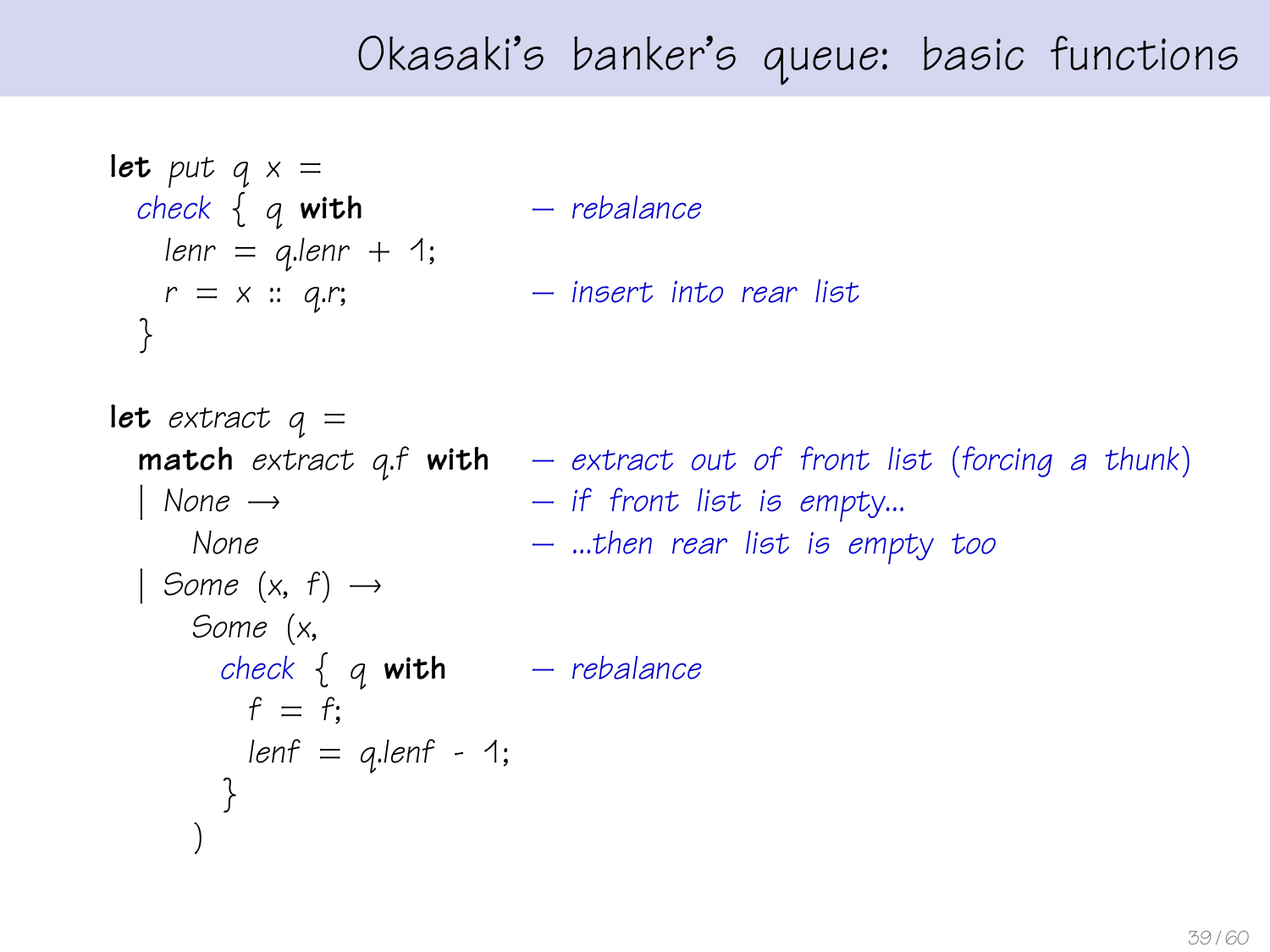```
The function "check" reverses the rear list if it has become too long.
```

```
let check \left(\left\{\right\} lenf = lenf; f = f; lenr = lenr; r = r \} as q) =
 if lenf > lenr then
   q – invariant holds; nothing to do
 else \{ – we have lenf + 1 = lenr
   lenf = lenf + lenr:
   f = f ++ rev r; – re-establish invariant
   lenn = 0;r = \lceil \cdot \rceil;
 }
```
We are creating a costly thunk, "rev r", but it will be forced only after all elements of "f" have been extracted, so its cost is constant per extracted element. (Do you trust this argument? You shouldn't.)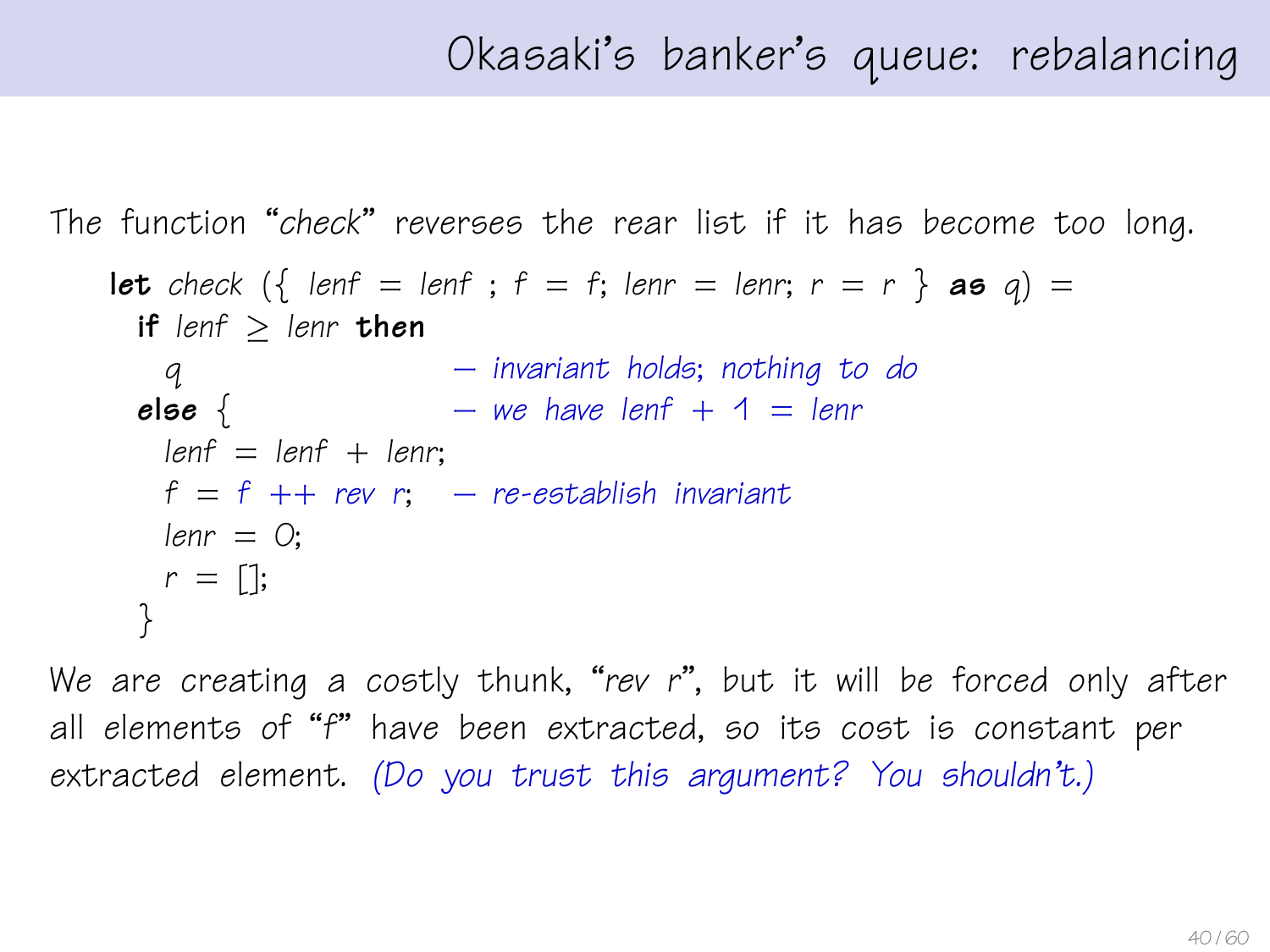This argument was quite subtle and very informal!

It does not rely on affinity! Queues can be freely aliased.

Okasaki presents it in a much better and more precise way than I did. Yet, his argument is still informal.

Can we machine-check this argument?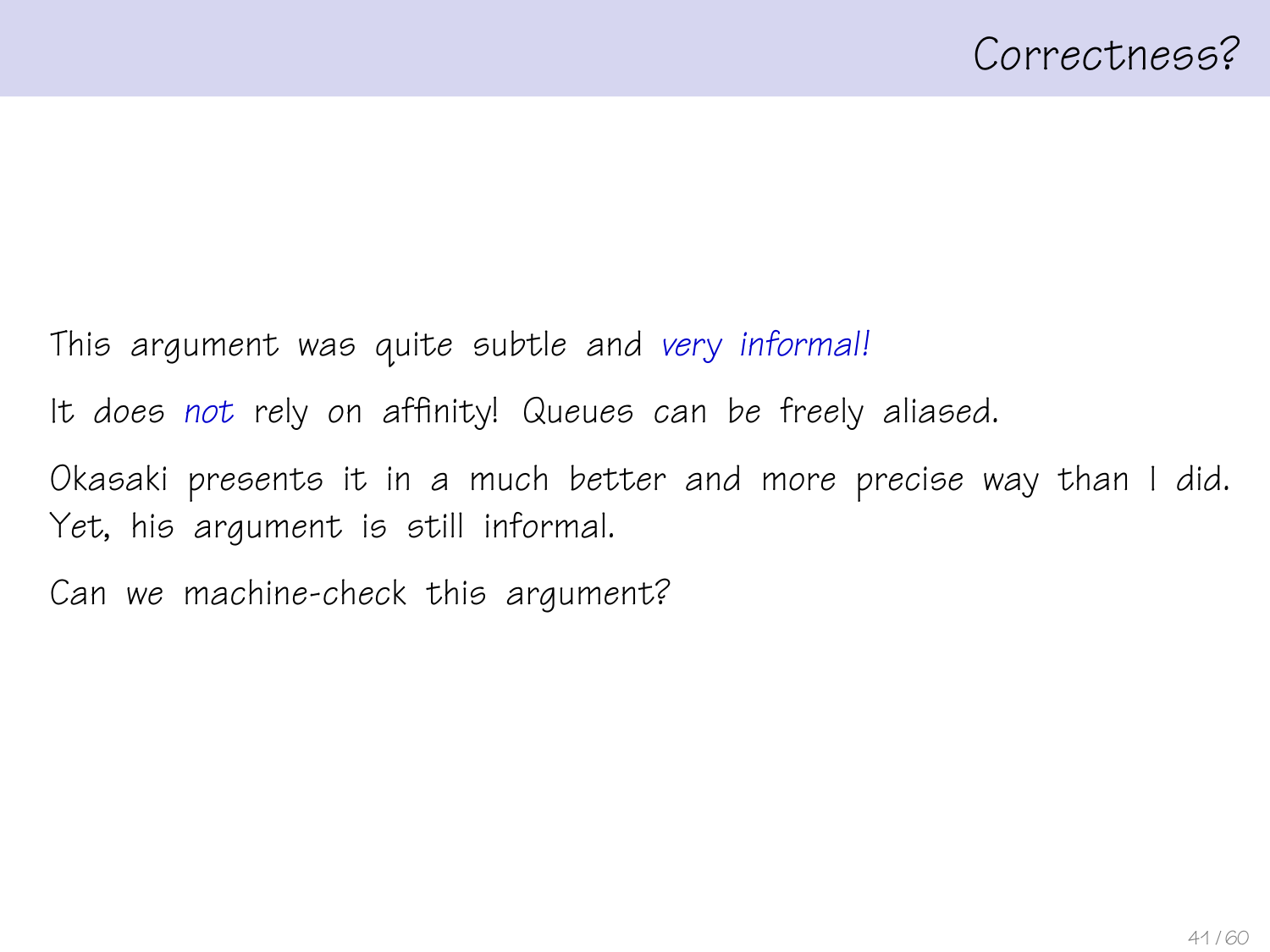Two questions arise:

- What are formal rules for reasoning about thunks? – [\[Danielsson, 2008\]](#page-57-1)
- Can they be deduced from the basic rules that govern credits?
	- [\[Pilkiewicz and Pottier, 2011\]](#page-58-2)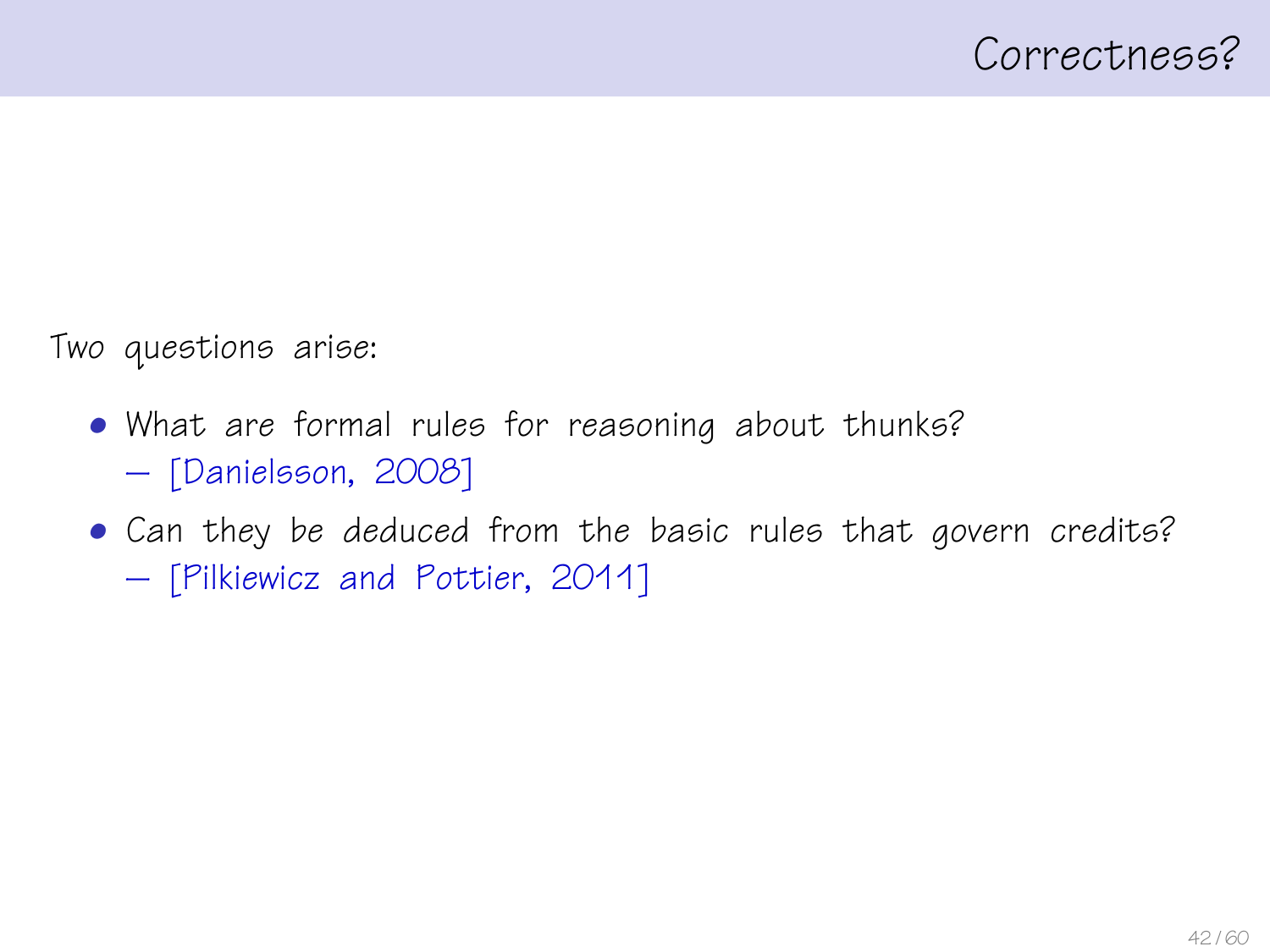What should be the type of the operation that creates a thunk?

We need to be able to set up thunks, or schedule computations, before we have enough credits to pay for these computations.

This suggests that creating a thunk should cost just one credit, regardless of the cost of the suspended computation.

Necessarily, the type of the thunk should reflect how many credits remain to be paid. Okasaki calls these debits.

val mk:  $\forall n$  a. (unit \*  $n\mathbb{S} \rightarrow a$ )  $\rightarrow$  thunk n a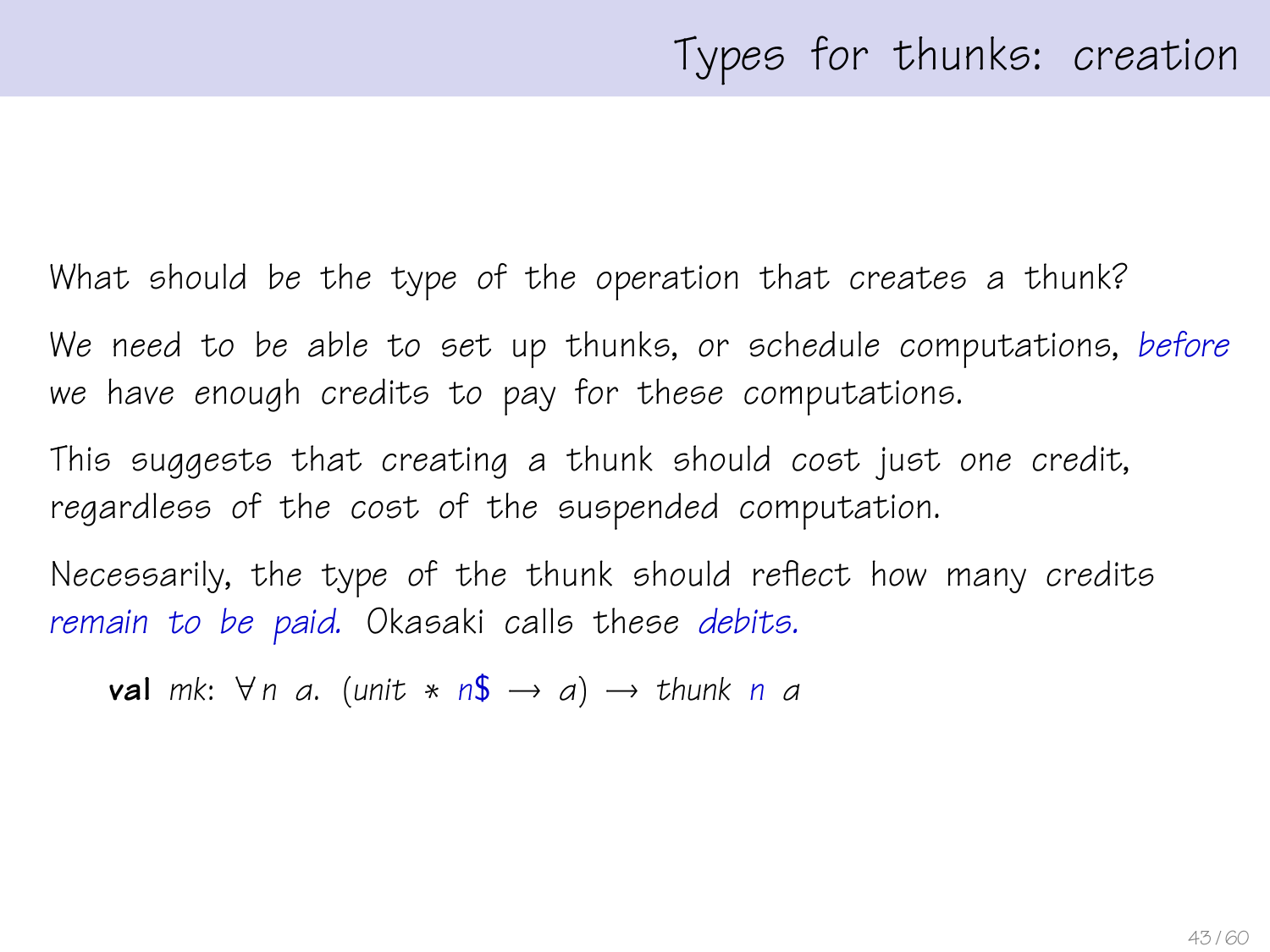What should be the type of the operation that forces a thunk? It would be unsound to force a thunk before the debt has been paid off, that is, before the required time credits have been supplied. Thus, only thunks with zero debits may be forced.

Thanks to memoization, the credits that have been supplied are only spent once, even if the thunk is forced multiple times.

val force:  $\forall a$ , thunk  $0$   $a \rightarrow a$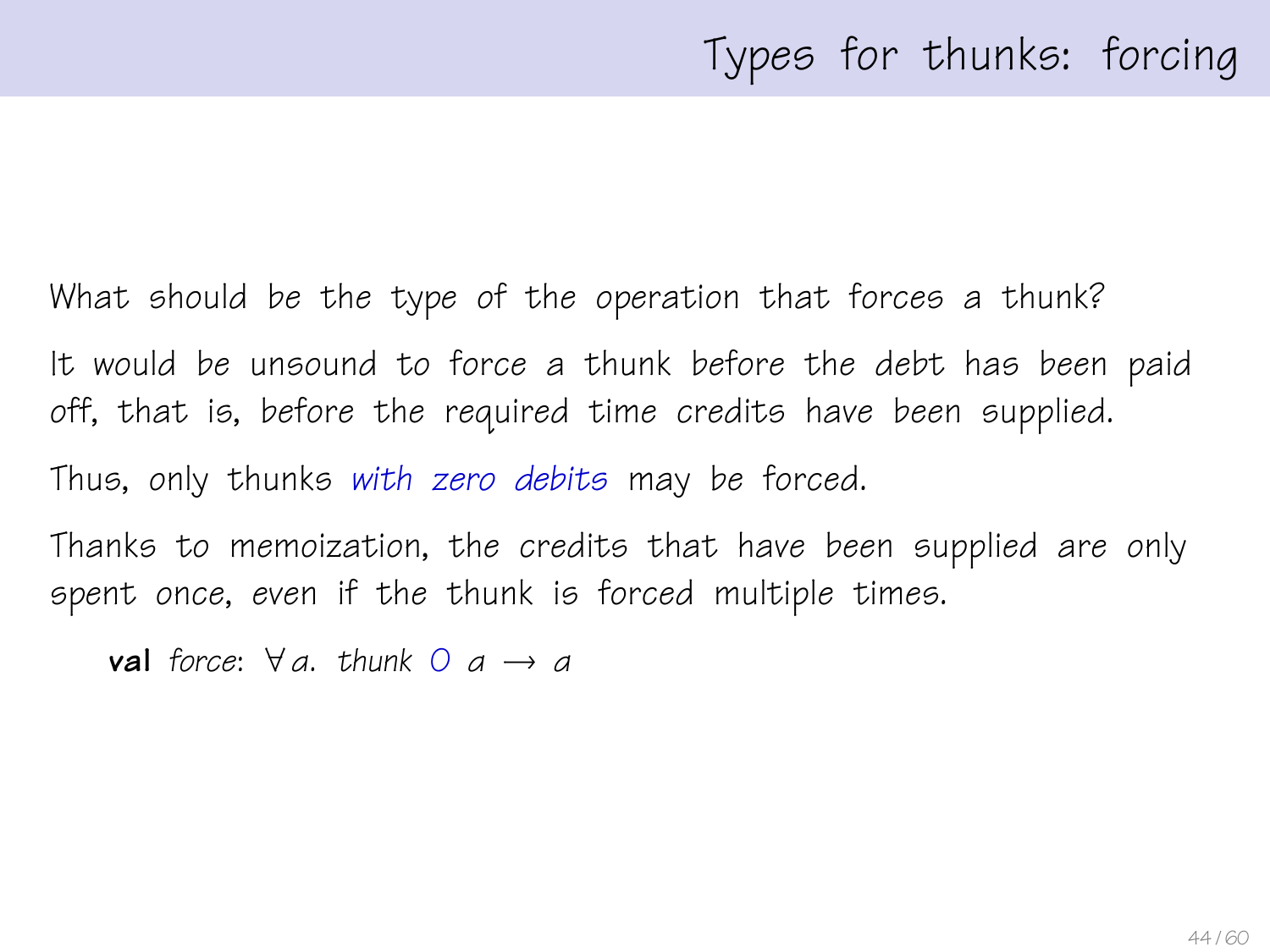Thunks are created with non-zero cost, but only zero-cost thunks can be forced. How can we ever force a thunk?

The answer is, we must pay ahead of time. By spending credits, we decrease the apparent cost of a thunk.

This is a coercion  $-$  it does nothing at runtime and costs zero credits. It is really just a hint for the type-checker.

**coercion** pay:  $\forall a \in p$ . thunk  $n \in \mathbb{R}$   $\rightarrow$  thunk  $(n - p)$  a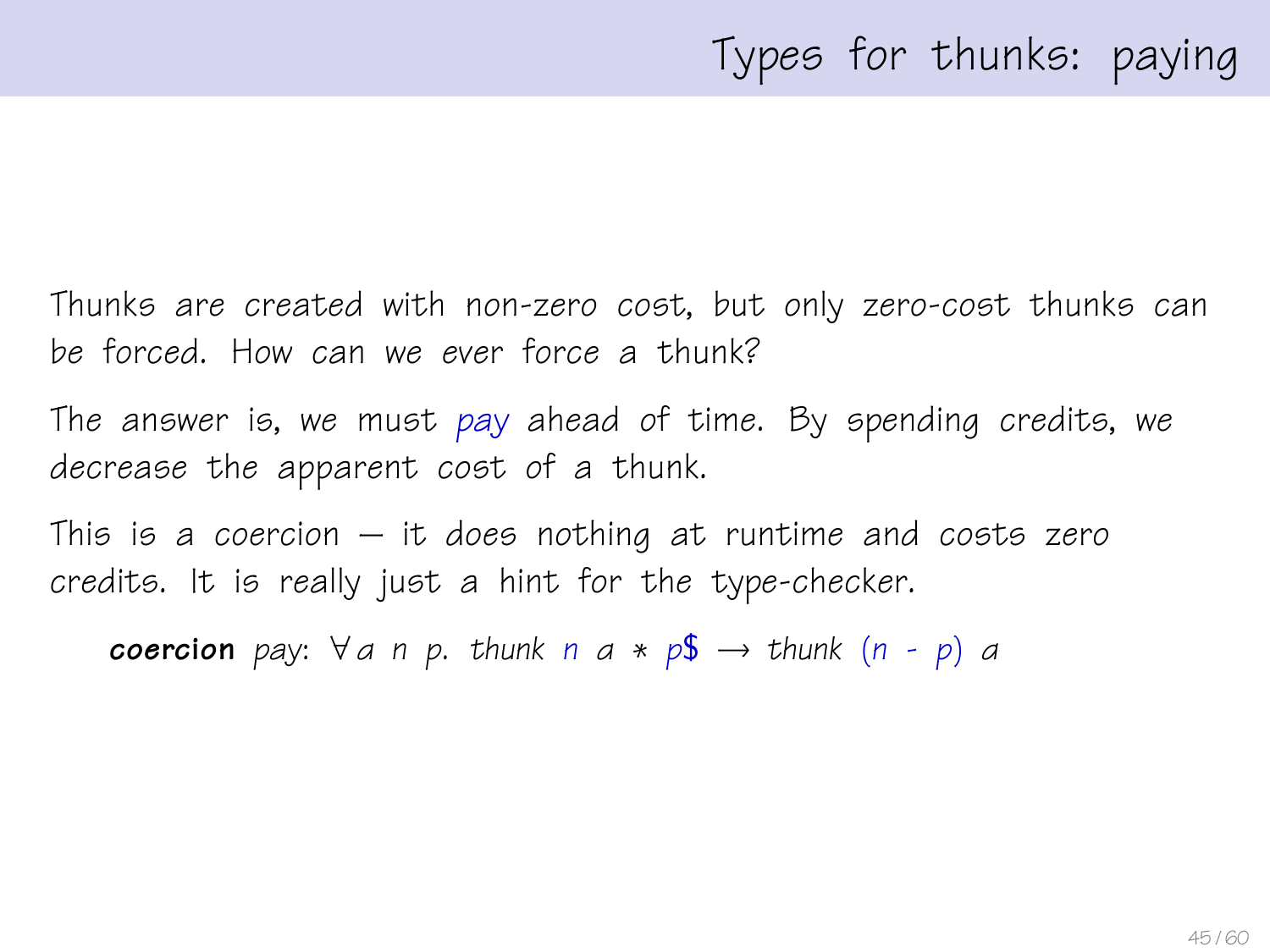# Types for thunks: paying

The principle of anticipated payment can take other forms, such as:

```
coercion anticipate:
```
∀ α m n p. thunk m (thunk  $(n + p)$  a)  $\rightarrow$  thunk  $(m + p)$  (thunk n a)

In a chain of thunks, debits can be moved towards the front  $-$  so they will be paid earlier.

This idea can be used to explain how, in "f  $++$  rev r", the linear cost of "rev r" can be anticipated and considered an extra unit cost for each element of "f".

Thus, roughly speaking, we are able to maintain the invariant that each thunk in the front stream has cost one.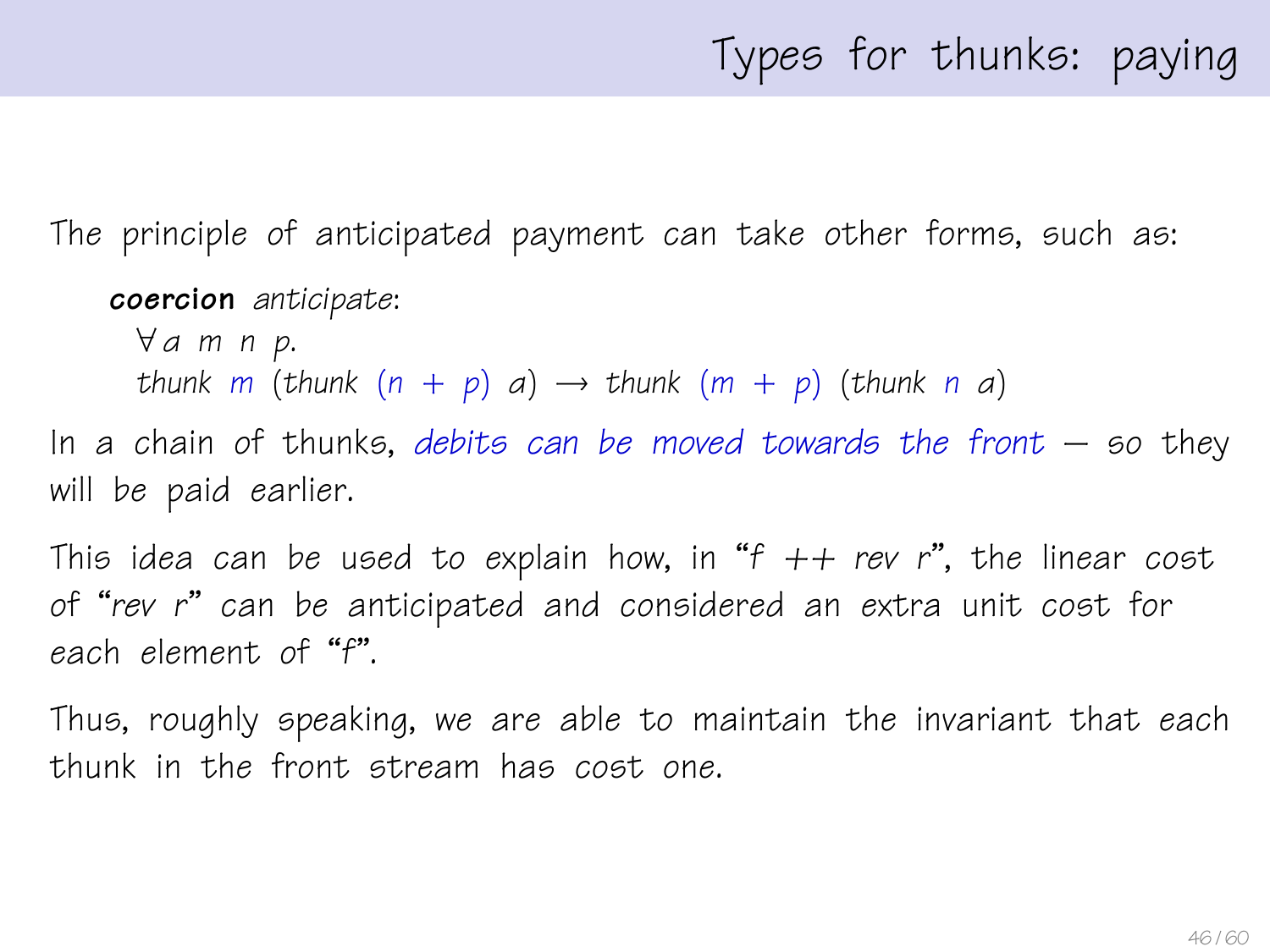Are these rules expressive enough?

Yes, it seems. They are reformulations of Danielsson's rules [\[2008\]](#page-57-1), who was able to type-check Okasaki's queue.

With some effort.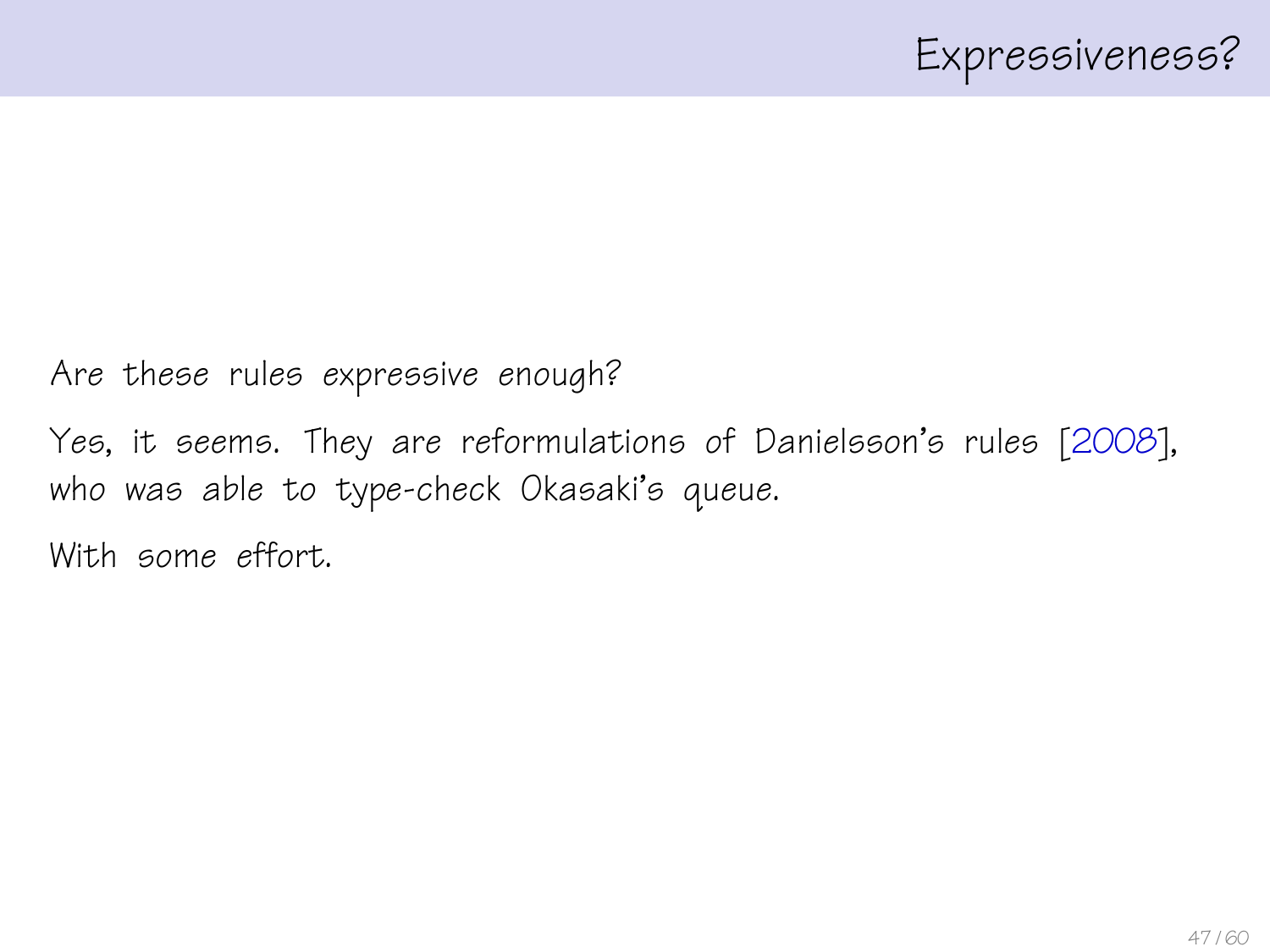Are these rules sound?

Yes. Danielsson gives a direct soundness proof for a type system where these rules are *axioms*.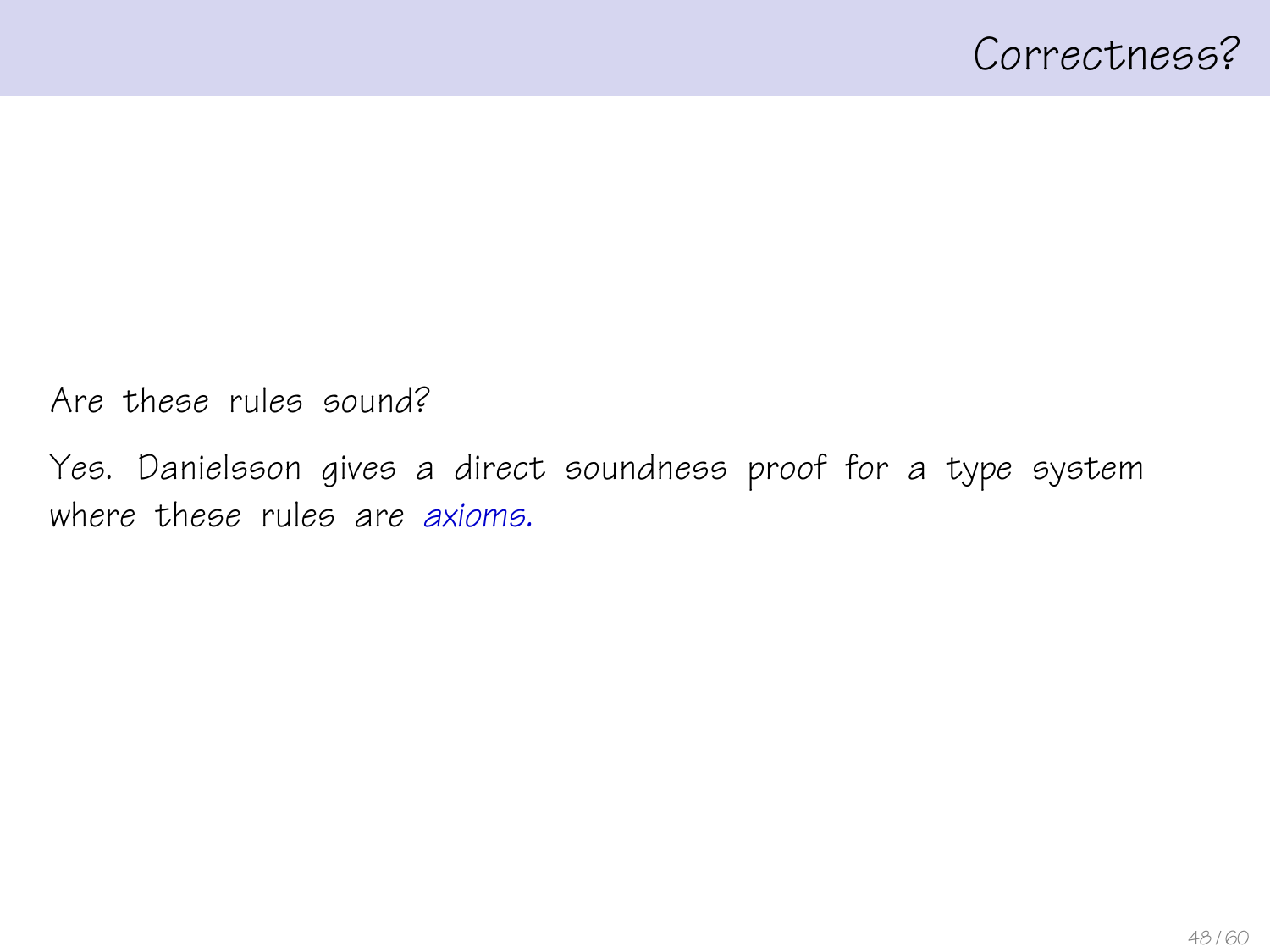Instead of viewing these rules as axioms, can we deduce them from the basic rules that govern credits?

That is, can we define the type "thunk  $n$   $a$ ", and can we implement "mk", "force", and "pay"?

After all, in plain ocaml, thunks can be implemented in terms of references. Can we justify that this implementation is well-typed in our complexity-type-system?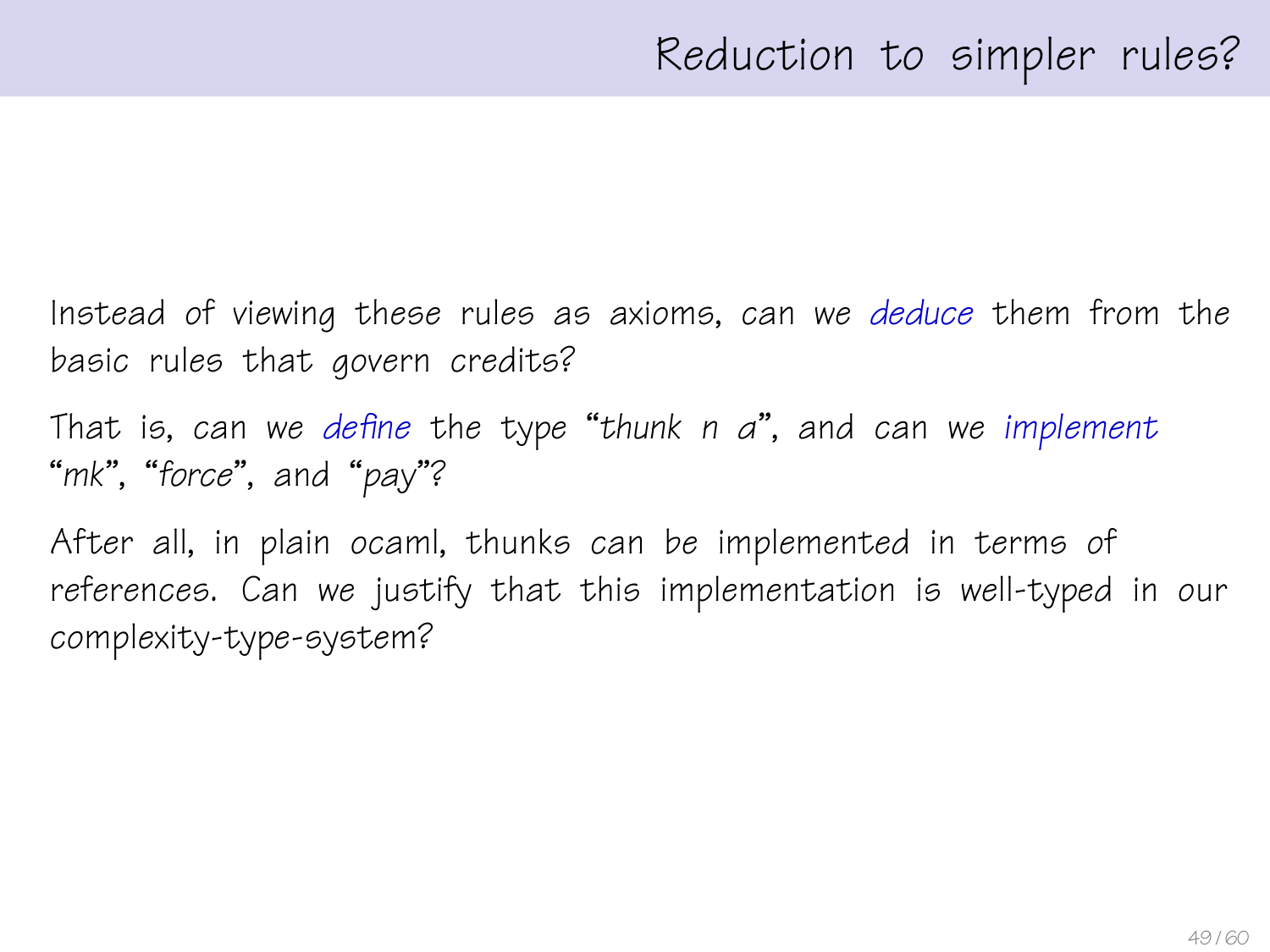Yes, we can [\[Pilkiewicz and Pottier, 2011\]](#page-58-2), but we need a more flexible treatment of affinity than I suggested so far.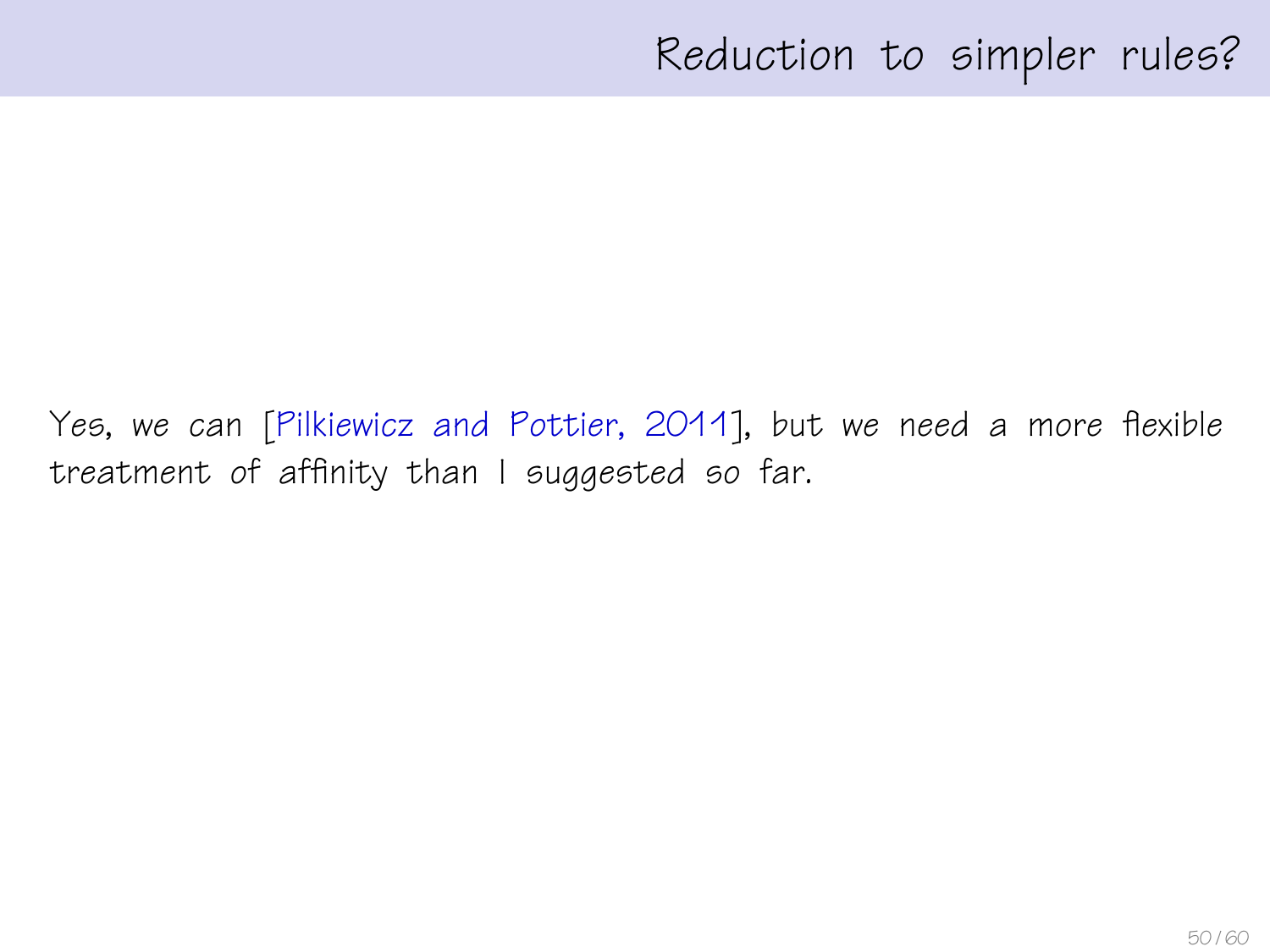Two issues arise:

- thunks act as containers for credits, yet they must not be affine; – we need hidden state
- in order to ensure that "n" in "thunk n α" is a correct upper bound for the actual debt, we must express and exploit the fact that the debt can only decrease with time.
	- we need monotonic state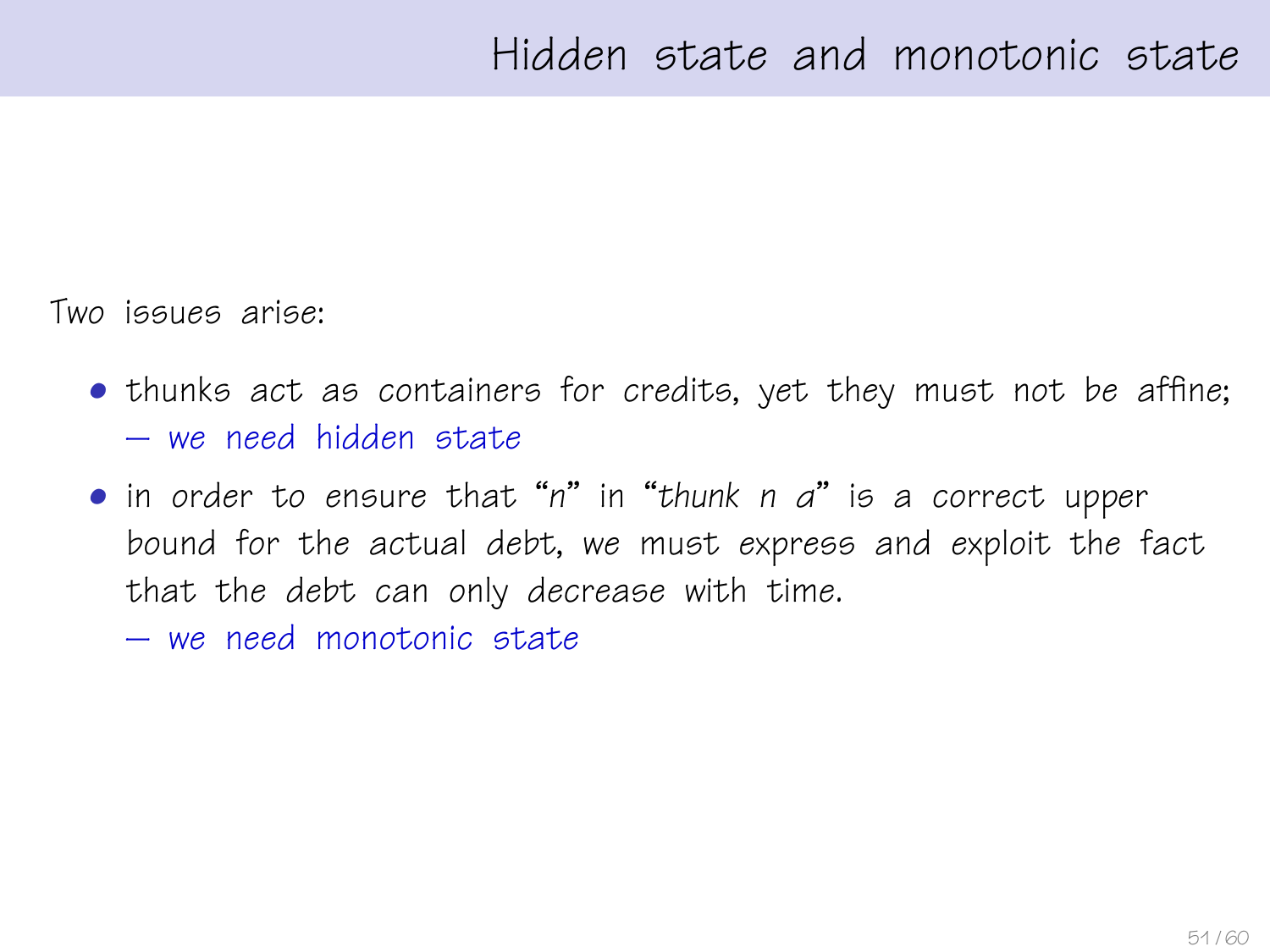The tools that Pilkiewicz and I offer [\[2011\]](#page-58-2) are somewhat complex, but are independent of complexity-checking. They are of general interest for reasoning about programs with state.

In fact, analogous tools  $-$  as well as even more powerful ones  $-$  are being developed in concurrent separation logic [\[Dodds et al., 2011\]](#page-57-2).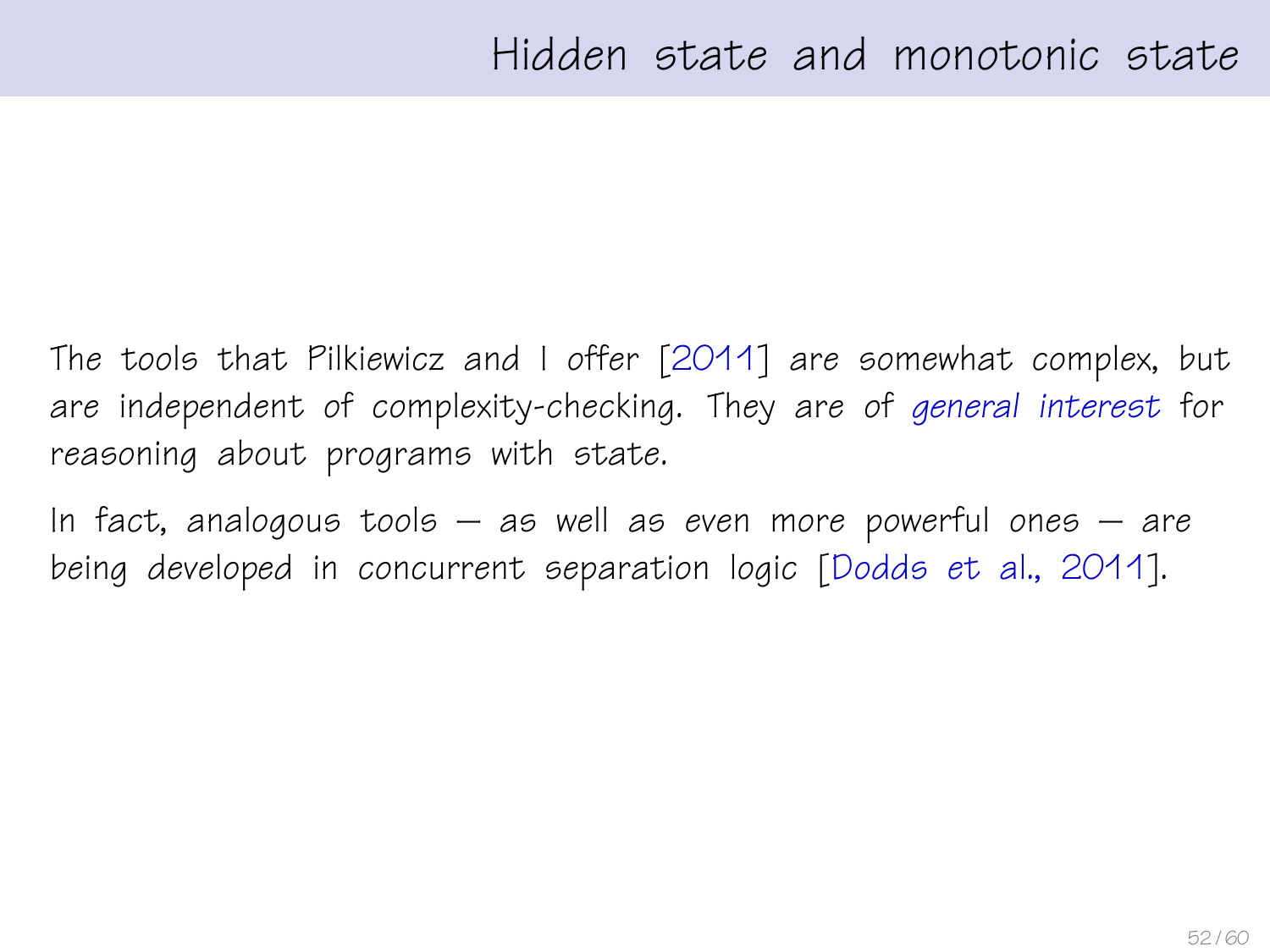## <span id="page-52-0"></span>Contents

### • [Introduction](#page-1-0)

- [Simple analysis](#page-10-0)
- [Amortized analysis](#page-20-0)
- [Amortized analysis in a lazy setting](#page-32-0)
- **•** [Conclusion](#page-52-0)
- **•** [Bibliography](#page-56-0)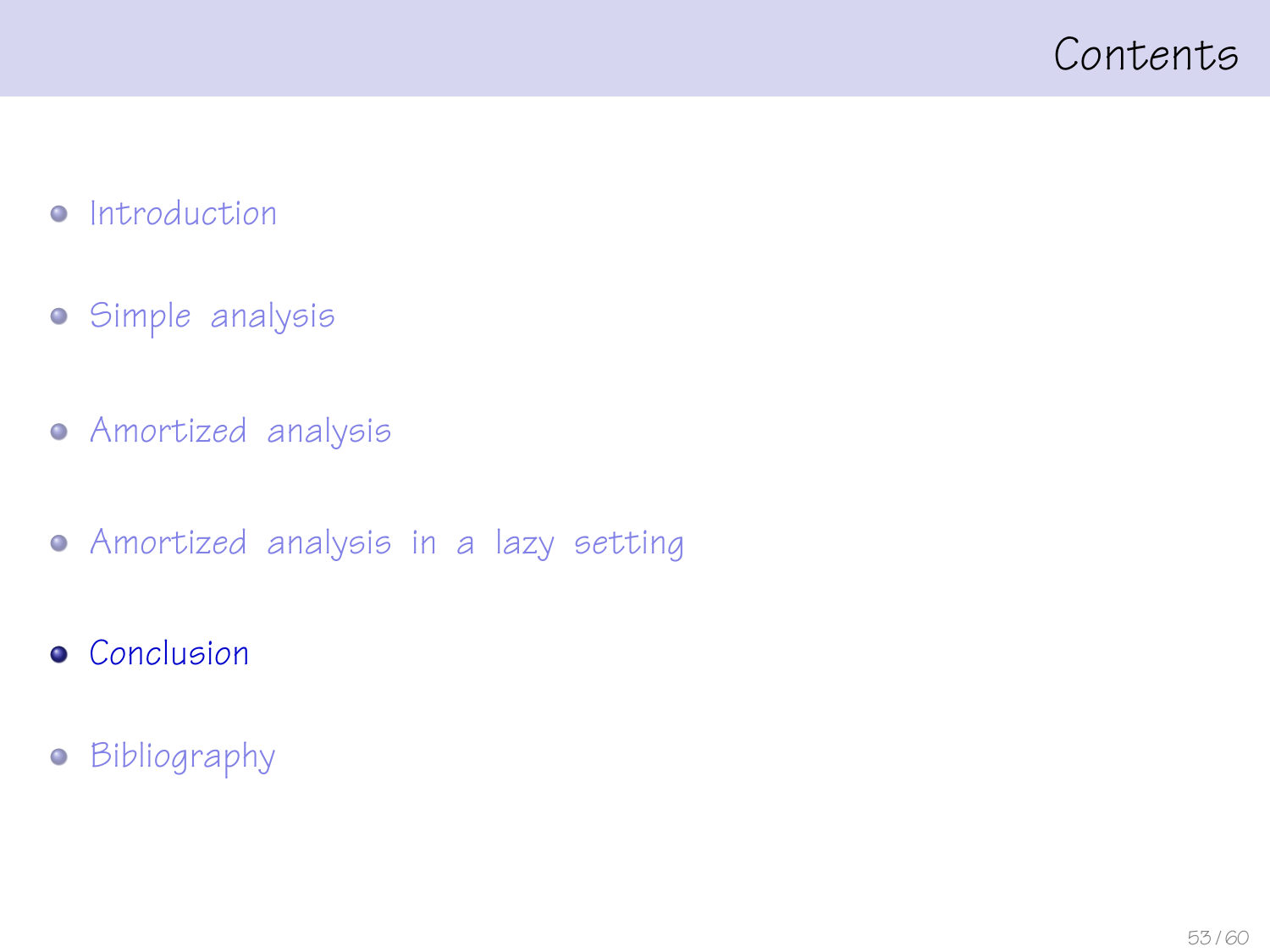In short, there are bad news and good news:

- reasoning about programs is in general hard, especially in the presence of state (not to mention concurrency!), and requires advanced tools (capabilities, affinity, logical assertions, hidden and monotonic state, ...);
- reasoning about time complexity is not much harder!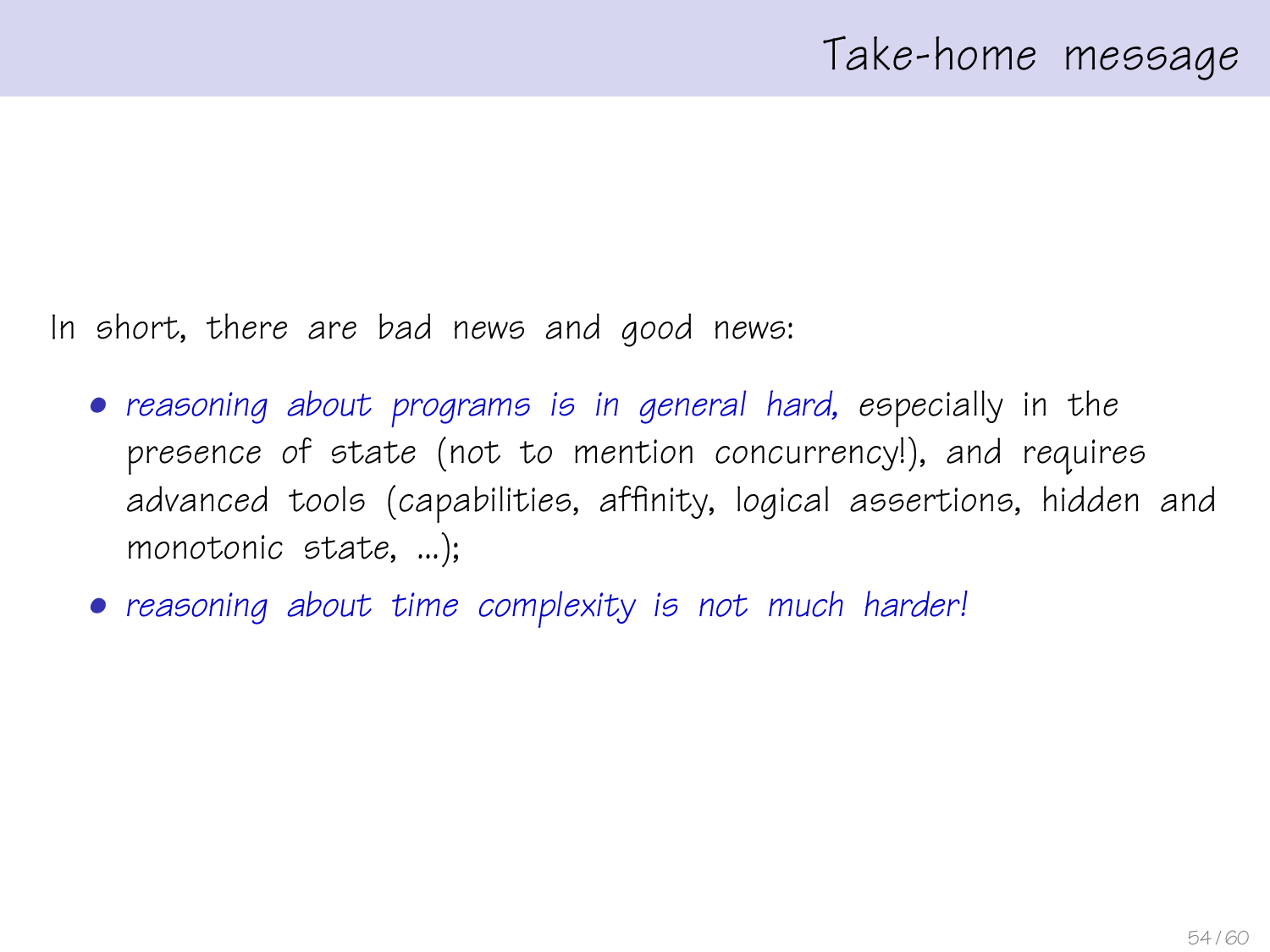Systems for reasoning about programs have made great intrinsic progress in the past decade.

In addition, automated and interactive theorem provers, which they rely upon, have made great progress as well.

As a result, it becomes conceivable to prove large, complex programs correct.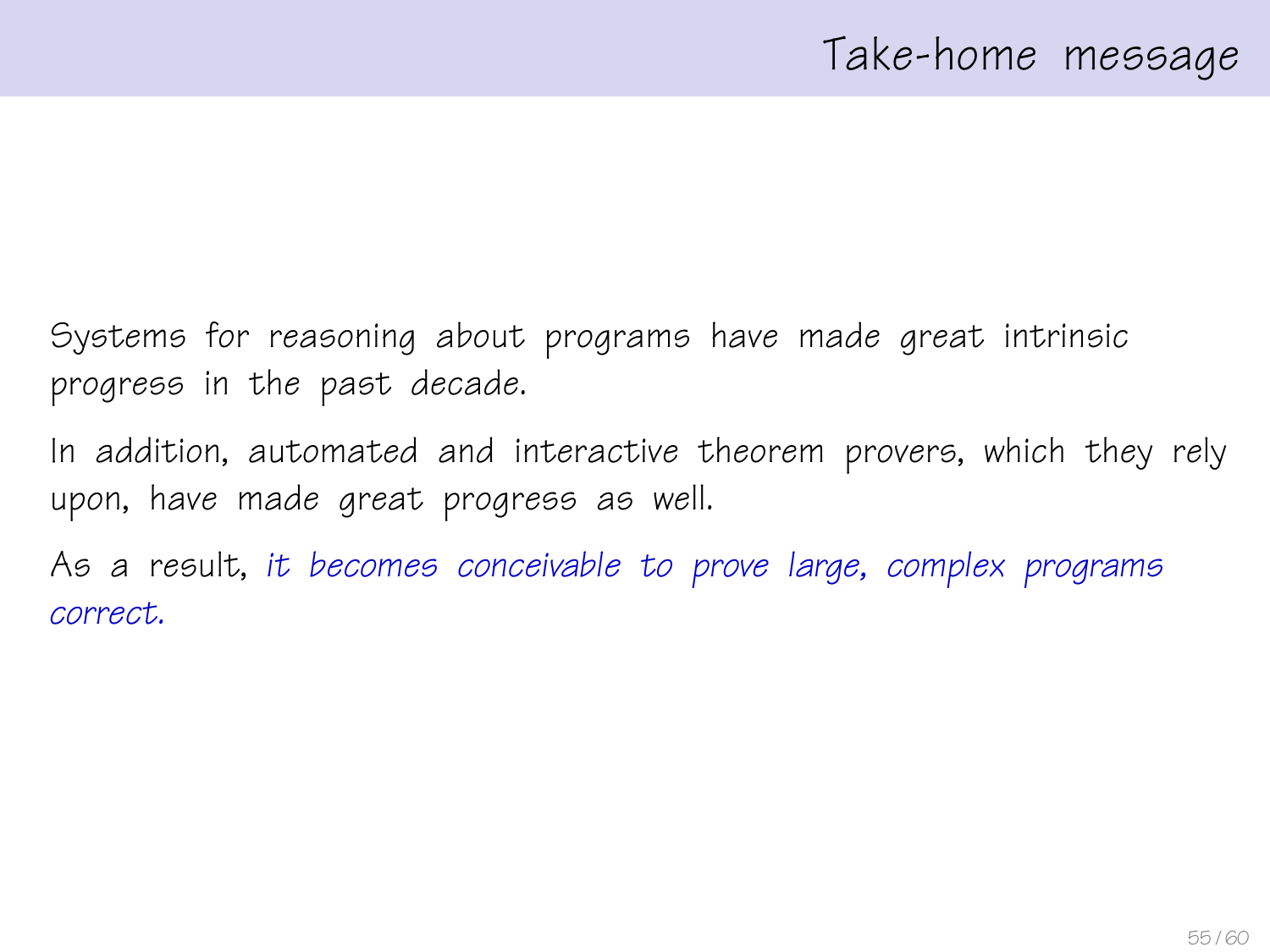Further challenges include:

- performing realistic case studies;
- understanding big-O notation;
- reasoning about space complexity in the presence of GC.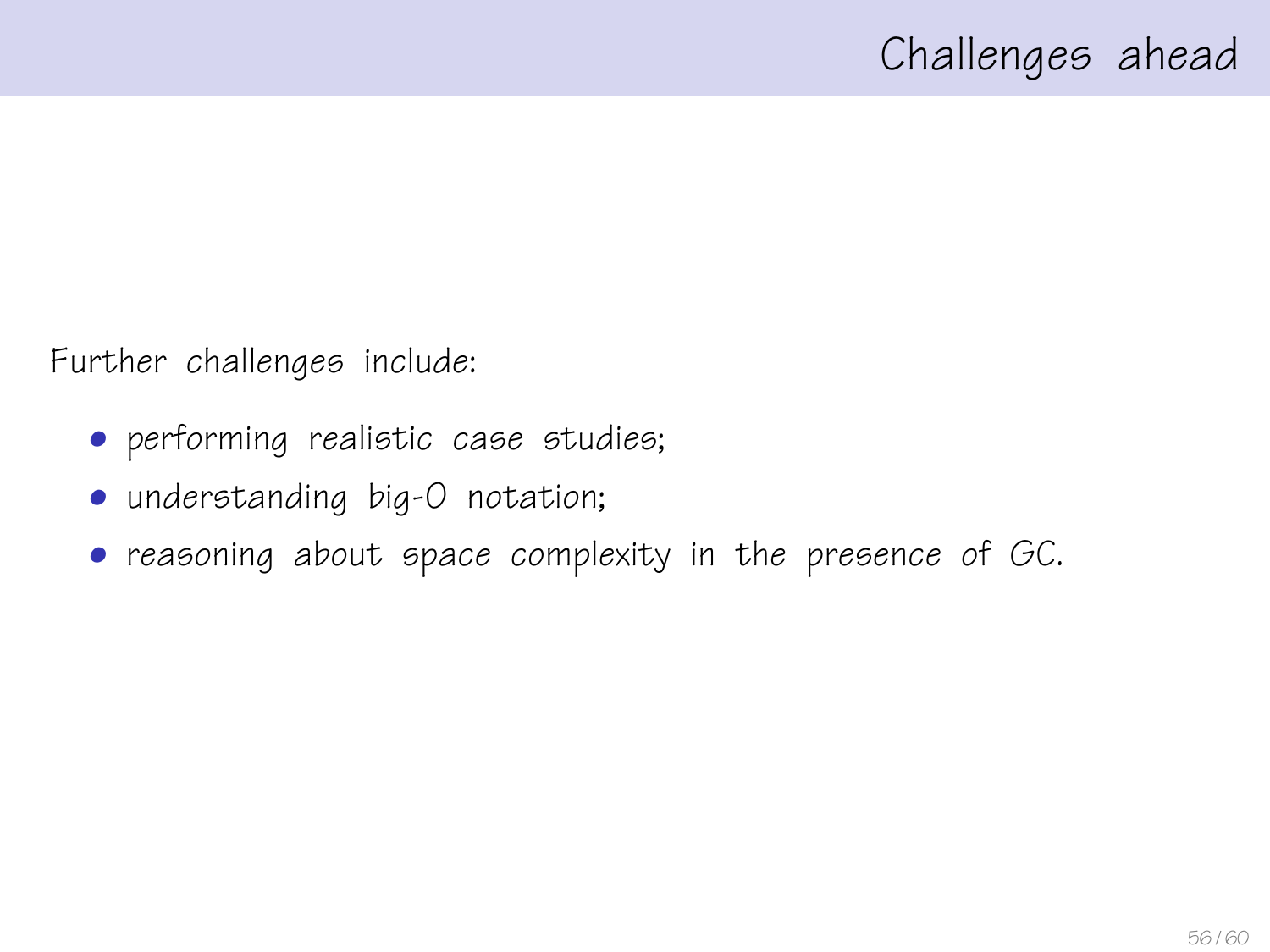## <span id="page-56-0"></span>Contents

### • [Introduction](#page-1-0)

- [Simple analysis](#page-10-0)
- [Amortized analysis](#page-20-0)
- [Amortized analysis in a lazy setting](#page-32-0)
- **•** [Conclusion](#page-52-0)
- **•** [Bibliography](#page-56-0)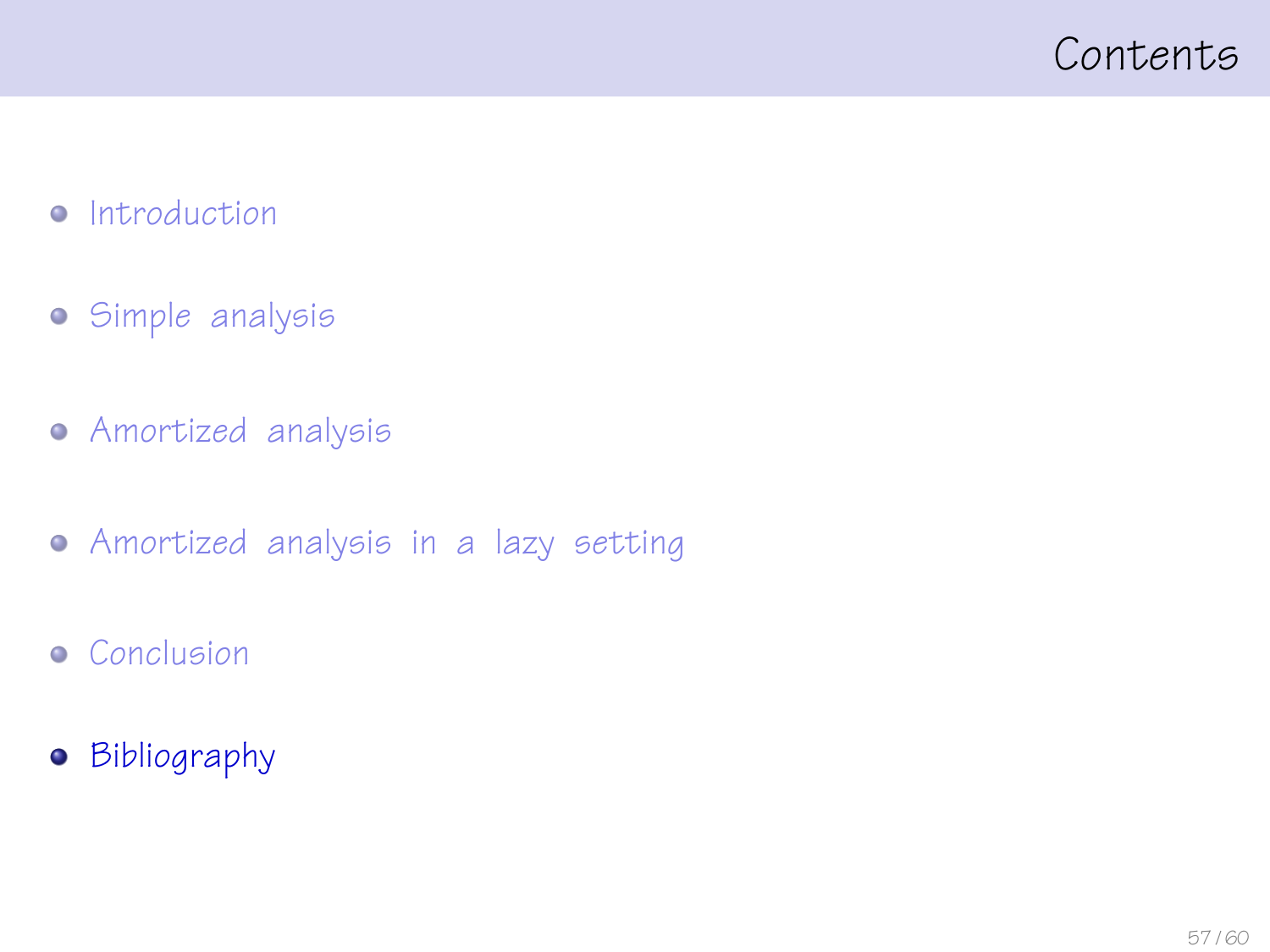

(Most titles are clickable links to online versions.)

<span id="page-57-0"></span>**Crary, K. and Weirich, S. 2000.** [Resource bound certification.](http://www.cs.cornell.edu/talc/papers/resource_bound/res.pdf) In ACM Symposium on Principles of Programming Languages (POPL). 184–198.

<span id="page-57-1"></span>**Danielsson, N. A. 2008.** [Lightweight semiformal time complexity analysis for purely](http://www.cs.chalmers.se/~nad/publications/danielsson-popl2008.pdf) [functional data structures.](http://www.cs.chalmers.se/~nad/publications/danielsson-popl2008.pdf)

In ACM Symposium on Principles of Programming Languages (POPL).

<span id="page-57-2"></span>歸 Dodds, M., Jagannathan, S., and Parkinson, M. J. 2011. [Modular reasoning for deterministic parallelism.](http://www.cl.cam.ac.uk/~md466/publications/POPL.11.deterministic_parallelism.pdf) In ACM Symposium on Principles of Programming Languages (POPL). 259–270.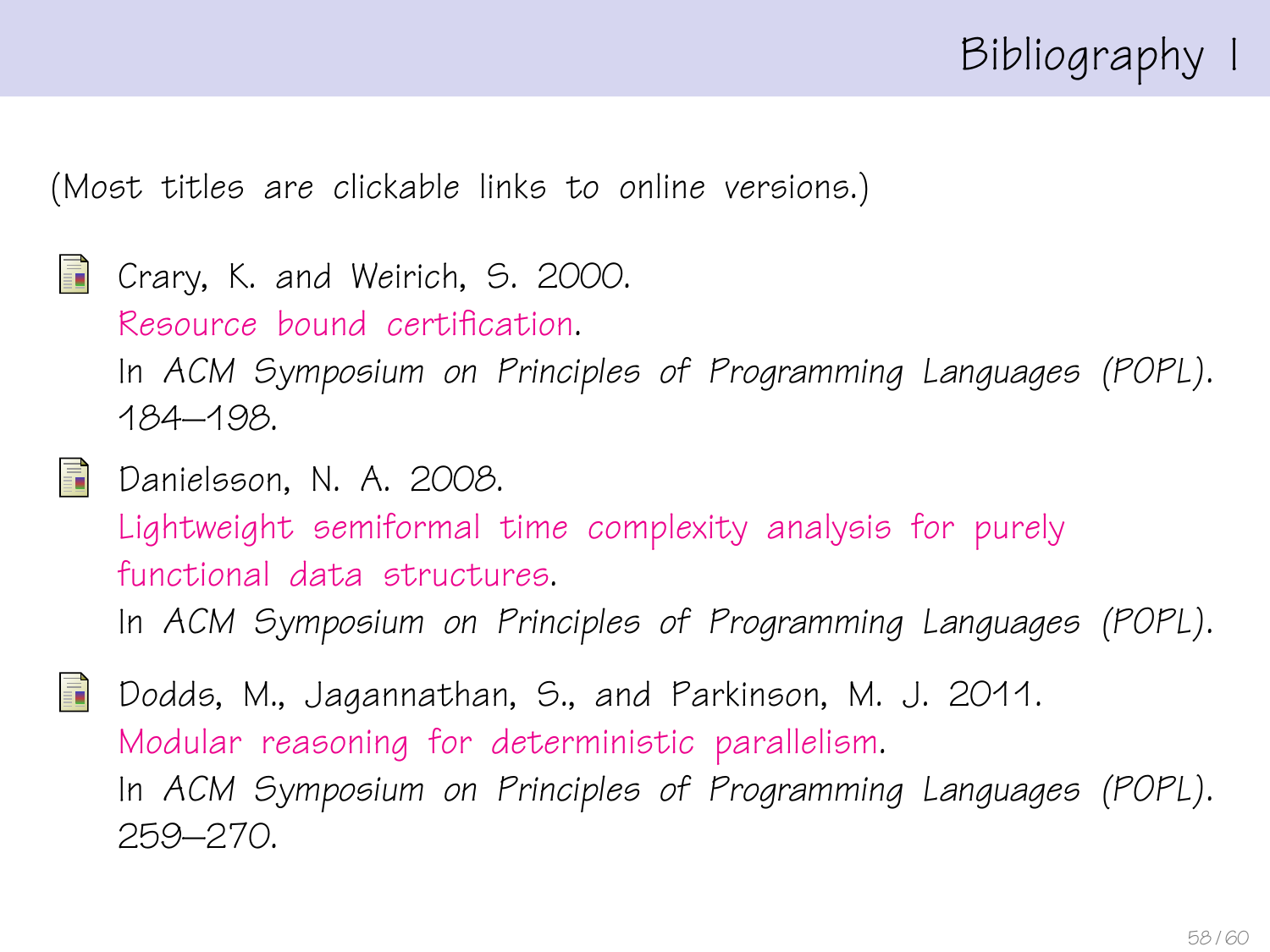### Bibliography]Bibliography

<span id="page-58-1"></span>**Delander** Okasaki, C. 1996. [Purely functional data structures.](http://www.cs.cmu.edu/~rwh/theses/okasaki.pdf) Tech. Rep. CMU-CS-96-177, School of Computer Science, Carnegie Mellon University. Sept.

<span id="page-58-2"></span>**Pilkiewicz, A. and Pottier, F. 2011.** [The essence of monotonic state.](http://gallium.inria.fr/~fpottier/publis/pilkiewicz-pottier-monotonicity.pdf) In Workshop on Types in Language Design and Implementation (TLDI).

<span id="page-58-0"></span>**Tarjan, R. E. 1985.** 

[Amortized computational complexity.](http://dx.doi.org/10.1137/0606031)

SIAM Journal on Algebraic and Discrete Methods 6, 2, 306–318.